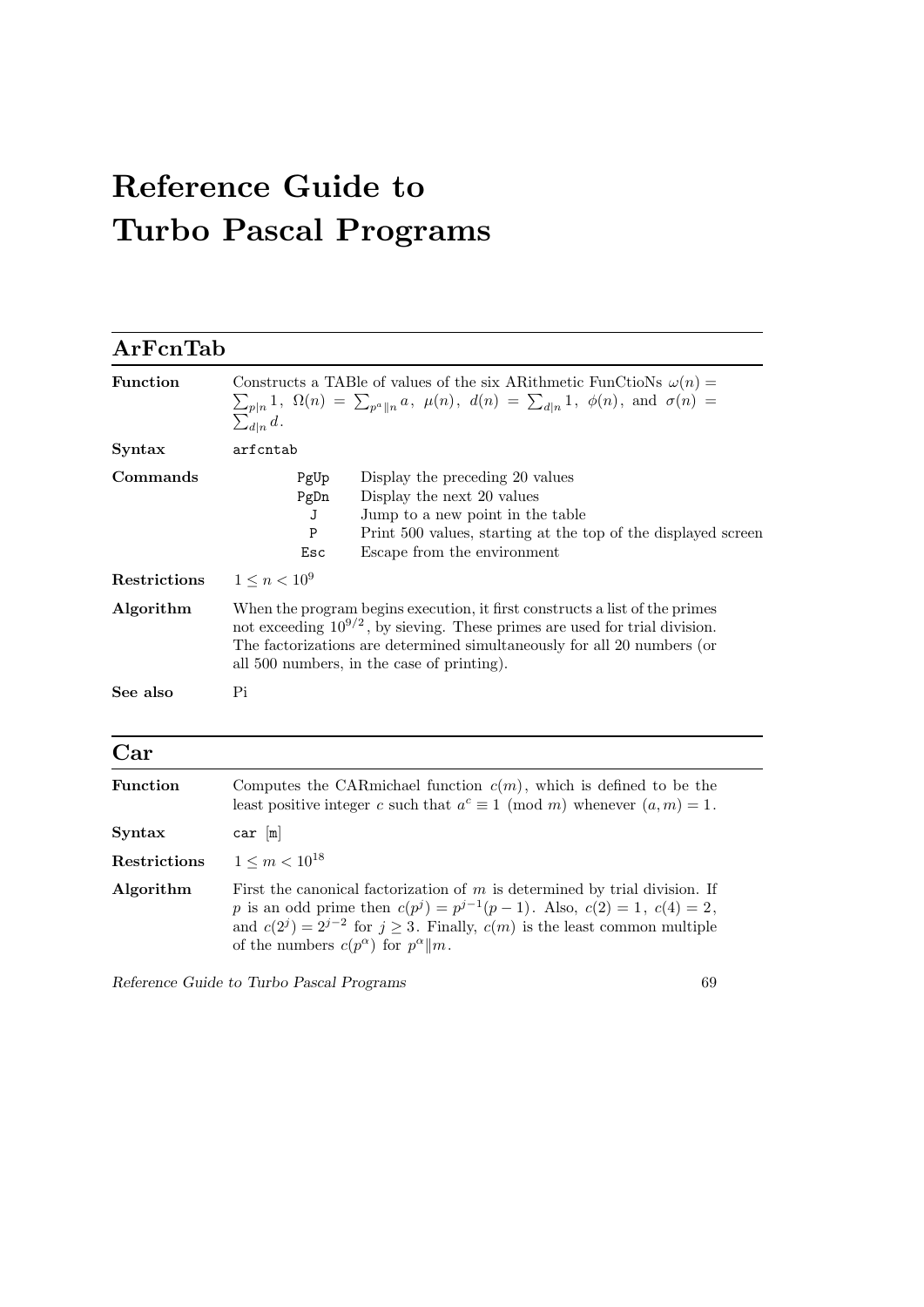| See also | Phi                                                                                                                                                                    |
|----------|------------------------------------------------------------------------------------------------------------------------------------------------------------------------|
| Comments | This program provides a user interface for the function Carmichael found<br>in the NoThy unit. To see how the algorithm is implemented, examine<br>the file nothy.pas. |

| ClaNoTab        |                                                                                                                                                                                                                                                                                                                                                                                                                                                                                                                                                                                                                                                                                                                                                                                                                                                                                                                                               |
|-----------------|-----------------------------------------------------------------------------------------------------------------------------------------------------------------------------------------------------------------------------------------------------------------------------------------------------------------------------------------------------------------------------------------------------------------------------------------------------------------------------------------------------------------------------------------------------------------------------------------------------------------------------------------------------------------------------------------------------------------------------------------------------------------------------------------------------------------------------------------------------------------------------------------------------------------------------------------------|
| <b>Function</b> | Constructs a TABle of CLAss Numbers of positive definite binary qua-<br>dratic forms. The number $H(d)$ is the total number of equivalence<br>classes of such forms of discriminant d, while $h(d)$ counts only those<br>equivalence classes consisting of primitive forms.                                                                                                                                                                                                                                                                                                                                                                                                                                                                                                                                                                                                                                                                   |
| Syntax          | clanotab                                                                                                                                                                                                                                                                                                                                                                                                                                                                                                                                                                                                                                                                                                                                                                                                                                                                                                                                      |
| Commands        | Display the preceding 40 values<br>PgUp<br>PgDn<br>Display the next 40 values<br>Jump to a new point in the table<br>J<br>$\overline{P}$<br>Print $h(d)$ and $H(d)$ for $-2400 \leq d < 0$<br>Esc<br>Escape from the environment                                                                                                                                                                                                                                                                                                                                                                                                                                                                                                                                                                                                                                                                                                              |
| Restrictions    | $-10^4 \le d < 0$                                                                                                                                                                                                                                                                                                                                                                                                                                                                                                                                                                                                                                                                                                                                                                                                                                                                                                                             |
| Algorithm       | All reduced triples $(a, b, c)$ are found, with $0 < a < \sqrt{10^4/3}$ . When<br>a reduced triple is located, the value $d = b^2 - 4ac$ is calculated, and<br>the count of $H(d)$ is increased by 1. If $gcd(a, b, c) = 1$ then the count<br>of $h(d)$ is also increased by 1. The entire table is calculated before the<br>first screen of values appears. This may take several minutes on a slow<br>machine.                                                                                                                                                                                                                                                                                                                                                                                                                                                                                                                              |
| See also        | QFormTab, Reduce                                                                                                                                                                                                                                                                                                                                                                                                                                                                                                                                                                                                                                                                                                                                                                                                                                                                                                                              |
| Comments        | The time required to calculate class numbers in this manner in the range<br>$-D \leq d < 0$ is roughly proportional to $D^{3/2}$ , and roughly D numbers<br>must be stored. By adopting a more sophisticated algorithm, one could<br>calculate only those values that are to appear on a given screenful, and<br>the time required for the calculation would be much smaller, making it<br>feasible to construct a program of this sort that would accommodate $d$ in<br>the range $-10^9 \leq d < 0$ , say. For faster algorithms, see D. Shanks, Class<br>number, a theory of factorization, and genera, Proc. Sympos. Pure Math.<br>20, Amer. Math. Soc. Providence, 1970, 415–440. For a method that is<br>theoretically still faster, but that may be challenging to implement, see<br>J. L. Hafner and K. S. McCurley, A rigorous subexponential algorithm<br>for computation of class groups, J. Amer. Math. Soc. $2$ (1989), 837–850. |

# CngArTab

Function Displays the addition and multiplication TABles for CoNGruence ARithmetic (mod m).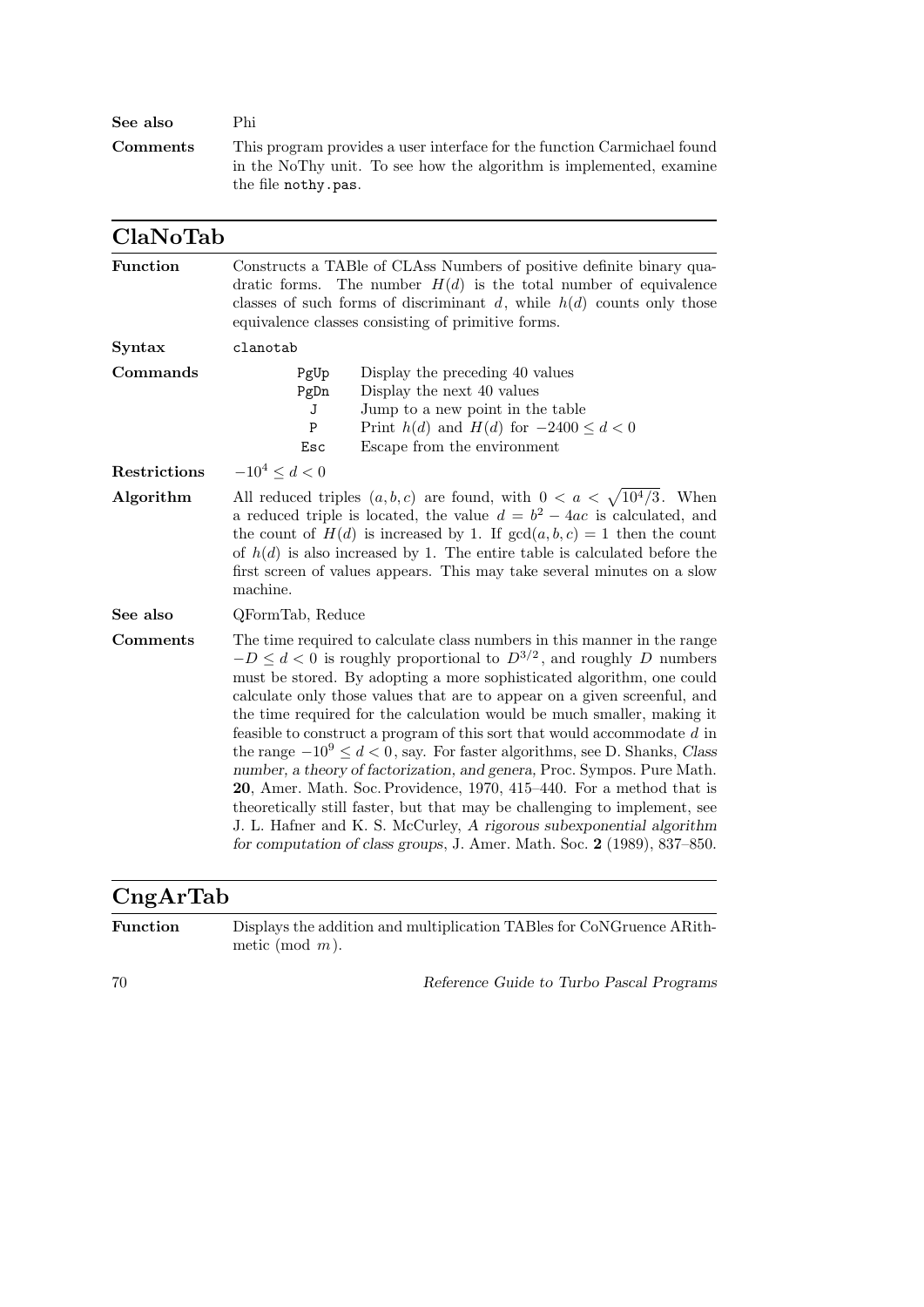| Syntax       | cngartab           |                                                         |
|--------------|--------------------|---------------------------------------------------------|
| Commands     |                    | Move up                                                 |
|              | ↓                  | Move down                                               |
|              | $\leftarrow$       | Move left                                               |
|              | $\longrightarrow$  | Move right                                              |
|              | a                  | Start at column a                                       |
|              | $\mathbf b$        | Start at row b                                          |
|              | m                  | Set modulus $m$                                         |
|              | S                  | Switch between addition and multiplication              |
|              | r                  | Display only reduced residues (in multiplication table) |
|              | p                  | Print the table (if $m \leq 24$ )                       |
|              | Esc                | Escape from the environment                             |
| Restrictions | $1 \le m \lt 10^9$ |                                                         |
| See also     | PowerTab           |                                                         |

#### **CRT**

| <b>Function</b> | Determines the intersection of two arithmetic progressions. Let $g =$<br>$(m_1, m_2)$ . The set of x such that $x \equiv a_1 \pmod{m_1}$ , $x \equiv a_2 \pmod{m_2}$<br>is empty if $a_1 \not\equiv a_2 \pmod{g}$ . Otherwise the intersection is an arith-<br>metic progression $a \pmod{m}$ . In the Chinese Remainder Theorem it is<br>required that $g = 1$ , and then $m = m_1 m_2$ . In general, $m = m_1 m_2 / g$ .                                                                                |
|-----------------|-----------------------------------------------------------------------------------------------------------------------------------------------------------------------------------------------------------------------------------------------------------------------------------------------------------------------------------------------------------------------------------------------------------------------------------------------------------------------------------------------------------|
| Syntax          | crt $[a_1 \t m_1 a_2 m_2]$                                                                                                                                                                                                                                                                                                                                                                                                                                                                                |
| Restrictions    | $ a_i  < 10^{18}$ , $1 \le m_i < 10^{18}$                                                                                                                                                                                                                                                                                                                                                                                                                                                                 |
| Algorithm       | First the linear congruence $m_1y \equiv a_2 - a_1 \pmod{m_2}$ is solved. If $a_1 \not\equiv$<br>$a_2 \pmod{q}$ , then this congruence has no solution, and the intersection of<br>the two given arithmetic progressions is empty. Otherwise, let $y$ denote<br>the unique solution of this congruence in the interval $0 \leq y < m_2/g$ .<br>Then the intersection of the two given arithmetic progressions is the set<br>of integers $x \equiv a \pmod{m}$ where $a = ym_1 + a_1$ and $m = m_1m_2/g$ . |
| See also        | CRTDem, IntAPTab, LinCon, LnCnDem                                                                                                                                                                                                                                                                                                                                                                                                                                                                         |
| Comments        | This program provides a user interface for the procedure CRThm found<br>in the NoThy unit. To see how the algorithm is implemented, examine<br>the file nothy.pas.                                                                                                                                                                                                                                                                                                                                        |
|                 |                                                                                                                                                                                                                                                                                                                                                                                                                                                                                                           |

#### CRTDem

Function Demonstrates the method employed to determine the intersection of two given arithmetic progressions.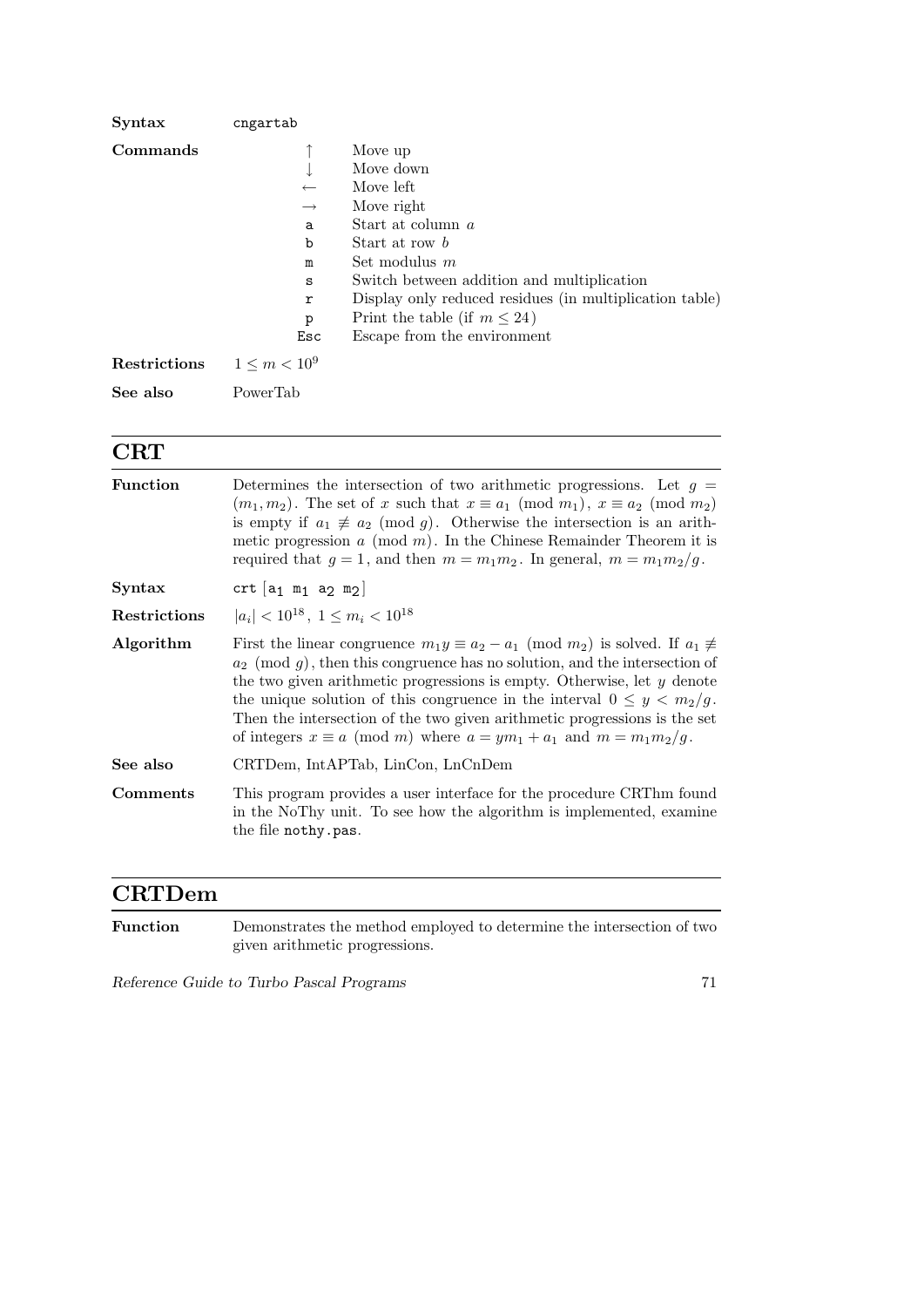| $S yntax$    | crtdem $[a_1 \t m_1 a_2 m_2]$                  |
|--------------|------------------------------------------------|
| Restrictions | $ a_i  < 10^{18}$ , $1 \le m_i < 10^{18}$      |
| Algorithm    | See the description given for the program CRT. |
| See also     | CRT, IntAPTab, LnCnDem                         |

# DetDem

| <b>Function</b> | Demonstrates the method used to evaluate $\det(A)$ (mod m).                              |
|-----------------|------------------------------------------------------------------------------------------|
| Syntax          | detdem                                                                                   |
| Restrictions    | $0 < m < 10^9$ , $A = [a_{ij}]$ is $n \times n$ with $1 \le n \le 9$ , $ a_{ij}  < 10^9$ |
| Algorithm       | See description for the program DetModM.                                                 |
| See also        | DetModM, SimLinDE                                                                        |

### DetModM

| <b>Function</b> | Determines $\det(A)$ (mod m).                                                                                                                                                                                                                                                                                                                                                                                |  |
|-----------------|--------------------------------------------------------------------------------------------------------------------------------------------------------------------------------------------------------------------------------------------------------------------------------------------------------------------------------------------------------------------------------------------------------------|--|
| <b>Syntax</b>   | detmodm                                                                                                                                                                                                                                                                                                                                                                                                      |  |
| Commands        | Assign dimension of matrix<br>A<br>Build matrix<br>$\mathbf B$<br>Choose modulus<br>C<br>Determine value of $det(A)$ (mod m)<br>D<br>Е<br>Exit<br>Form altered matrix<br>F                                                                                                                                                                                                                                   |  |
| Restrictions    | $0 < m < 10^9$ , $A = [a_{ij}]$ is $n \times n$ with $1 \le n \le 9$ , $ a_{ij}  < 10^9$                                                                                                                                                                                                                                                                                                                     |  |
| Algorithm       | Row operations are performed until the matrix is upper-triangular. After<br>each row operation, the elements of the new matrix are reduced modulo<br>m. The row operations used are of the following two types: $(i)$ Exchange<br>two rows (which multiplies the determinant by $-1$ ); ( <i>ii</i> ) Add an integral<br>multiple of one row to a different row (which leaves the determinant<br>unchanged). |  |
| See also        | DetDem, SimLinDE                                                                                                                                                                                                                                                                                                                                                                                             |  |
| <b>Comments</b> | This program provides a user interface for the function DetModM, which<br>is defined in the file det.i.                                                                                                                                                                                                                                                                                                      |  |

## EuAlDem1

| <b>Function</b> | Demonstrates the calculation of $(b, c)$ by using the identities $(b, c)$ = |
|-----------------|-----------------------------------------------------------------------------|
|                 | $(-b, c), (b, c) = (c, b), (b, c) = (b + mc, c), (b, 0) =  b .$             |
|                 |                                                                             |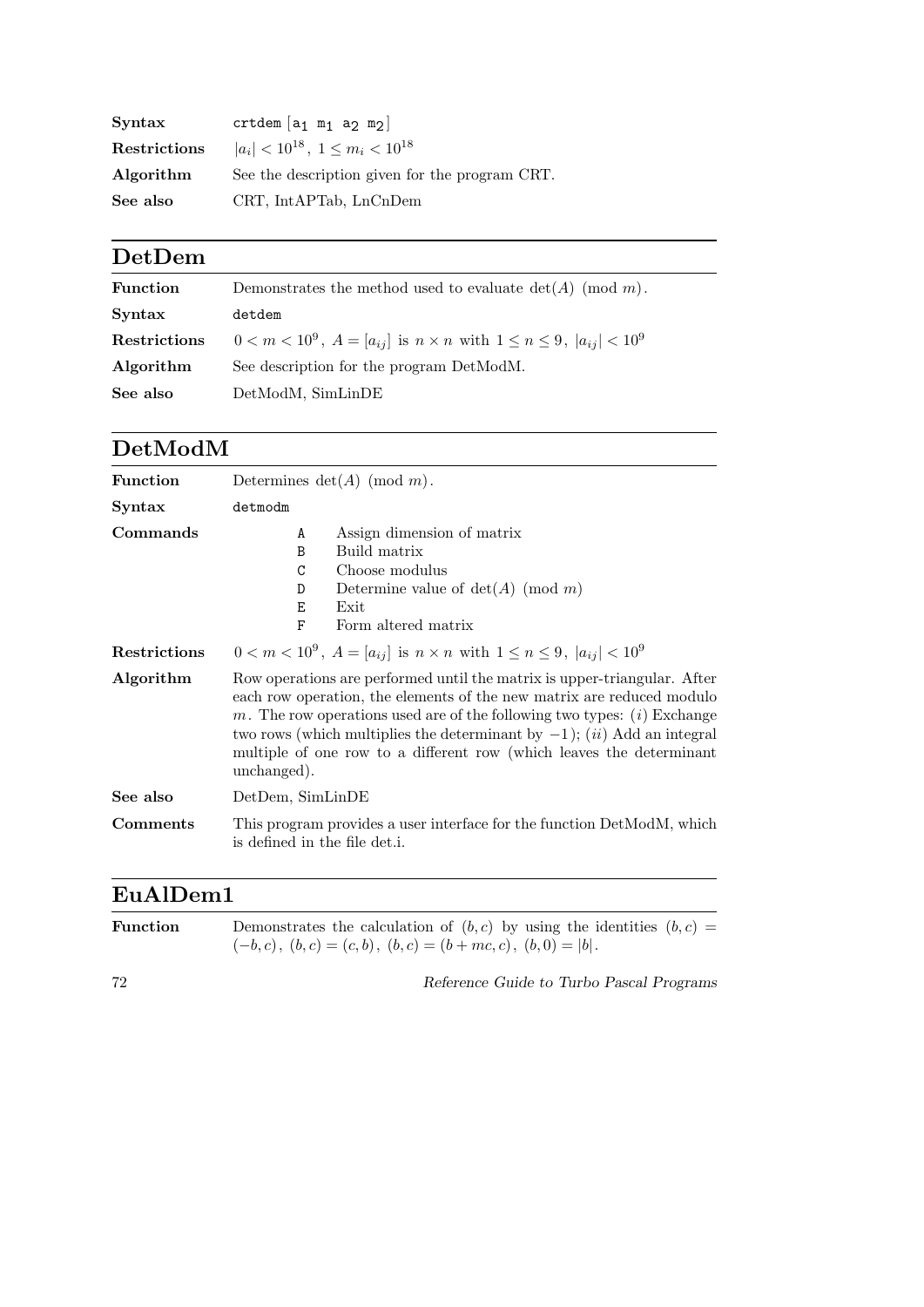| Syntax       | eualdem1                                                                                                                                                          |
|--------------|-------------------------------------------------------------------------------------------------------------------------------------------------------------------|
| Restrictions | $ b  < 10^{18}$ , $ c  < 10^{18}$                                                                                                                                 |
| Algorithm    | The number m is chosen so that $b + mc$ lies between 0 and c. The<br>systematic use of the Division Algorithm in this way is known as the<br>Euclidean Algorithm. |
| See also     | EuAlDem2, EuAlDem3, FastGCD, GCD, GCDTab,<br>LnComTab, SlowGCD                                                                                                    |

| EuAlDem2            |                                                                                                                                                                                                                                           |
|---------------------|-------------------------------------------------------------------------------------------------------------------------------------------------------------------------------------------------------------------------------------------|
| Function            | Demonstrates the extended EU clidean AL gorithm by exhibiting a table<br>of the quotients $q_i$ , remainders $r_i$ , and the coefficients $x_i$ , $y_i$ in the<br>relations $r_i = x_i b + y_i c$ .                                       |
| Syntax              | eualdem2                                                                                                                                                                                                                                  |
| Commands            | Display the top portion of the table<br>PgUp<br>Display the bottom portion of the table<br>PgDn<br>Enter a new value of $b$<br>b<br>Enter a new value of $c$<br>$\mathbf C$<br>Print the table<br>P<br>Escape from the environment<br>Esc |
| <b>Restrictions</b> | $0 < b < 10^{18}$ , $0 < c < 10^{18}$                                                                                                                                                                                                     |
| See also            | EuAlDem1, EuAlDem3, FastGCD, GCD, GCDTab,<br>LnComTab, SlowGCD                                                                                                                                                                            |

| <b>Function</b> | down.                                 | Demonstrates the extended EU clidean ALgorithm in the same manner as<br>EuAlDem2, but with rounding to the nearest integer instead of rounding                                            |
|-----------------|---------------------------------------|-------------------------------------------------------------------------------------------------------------------------------------------------------------------------------------------|
| <b>Syntax</b>   | eualdem3                              |                                                                                                                                                                                           |
| Commands        | PgUp<br>PgDn<br>b<br>C<br>P<br>Esc    | Display the top portion of the table<br>Display the bottom portion of the table<br>Enter a new value of $b$<br>Enter a new value of $c$<br>Print the table<br>Escape from the environment |
| Restrictions    | $0 < b < 10^{18}$ , $0 < c < 10^{18}$ |                                                                                                                                                                                           |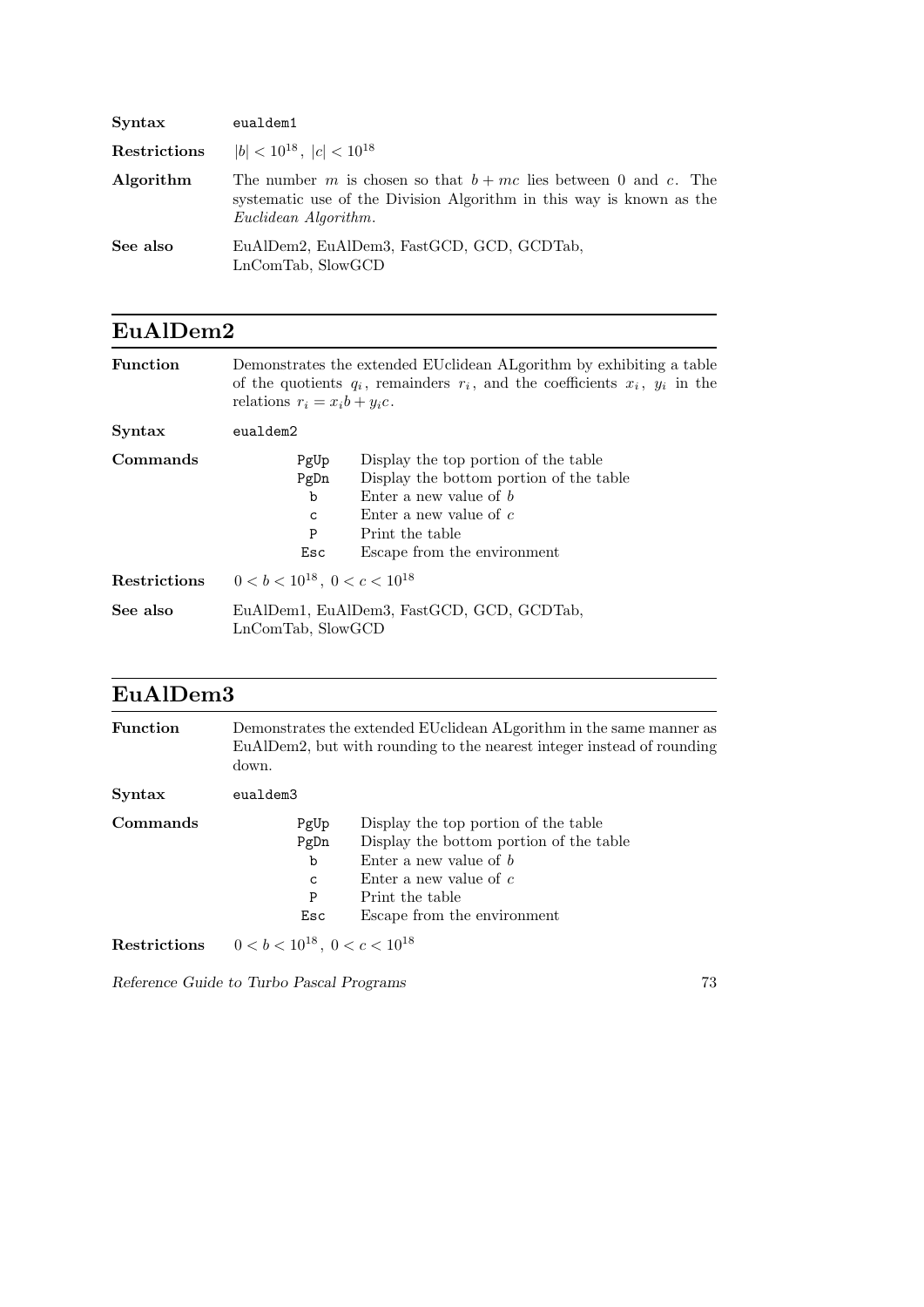|                 | LnComTab, SlowGCD                                                                                                                                                                                                                                                                                                                                                                                                                                                             |  |
|-----------------|-------------------------------------------------------------------------------------------------------------------------------------------------------------------------------------------------------------------------------------------------------------------------------------------------------------------------------------------------------------------------------------------------------------------------------------------------------------------------------|--|
| FacTab          |                                                                                                                                                                                                                                                                                                                                                                                                                                                                               |  |
| <b>Function</b> | Constructs a TABle of the least prime FACtor of odd integers from<br>$10N + 1$ to $10N + 199$ .                                                                                                                                                                                                                                                                                                                                                                               |  |
| Syntax          | factab                                                                                                                                                                                                                                                                                                                                                                                                                                                                        |  |
| Commands        | Display the preceding 100 values (i.e. decrease $N$ by 20)<br>PgUp<br>Display the next 100 values (i.e. increase $N$ by 20)<br>PgDn<br>New N; view table starting at $10N + 1$<br>N<br>Escape from the environment<br>Esc                                                                                                                                                                                                                                                     |  |
| Restrictions    | Integers not exceeding $10^9 + 189$ (i.e. $0 \le N \le 99999999$ ).                                                                                                                                                                                                                                                                                                                                                                                                           |  |
| Algorithm       | When the program begins execution, it first constructs a list of the odd<br>primes not exceeding $\sqrt{10^9 + 200}$ , by sieving. We call these the "small"<br>primes." There are 15803 such primes, the last one being 31607. The<br>next prime after this is $31621$ . When N is specified, the odd integers<br>in the interval $[10N, 10N + 200]$ are sieved by those small primes not<br>exceeding $\sqrt{10N + 200}$ ; least prime factors are noted as they are found. |  |
| See also        | Factor, GetNextP                                                                                                                                                                                                                                                                                                                                                                                                                                                              |  |

See also EuAlDem1, EuAlDem2, FastGCD, GCD, GCDTab,

#### Factor

| Function     | FACTORs a given integer $n$ .                                                                                                                                                                                                                       |
|--------------|-----------------------------------------------------------------------------------------------------------------------------------------------------------------------------------------------------------------------------------------------------|
| Syntax       | factor $[n]$                                                                                                                                                                                                                                        |
| Restrictions | $ n  < 10^{18}$                                                                                                                                                                                                                                     |
| Algorithm    | Trial division. After powers of $2, 3$ , and $5$ are removed, the trial divisors<br>are reduced residues modulo 30.                                                                                                                                 |
| See also     | P-1, P-1Dem, Rho, RhoDem                                                                                                                                                                                                                            |
| Comments     | Factors are reported as they are found. The program can be interrupted<br>by touching a key. This program provides a user interface for the pro-<br>cedure Canonic found in the NoThy unit. To view the source code,<br>examine the file nothy.pas. |

#### FareyTab

| Function | Constructs a TABle of FAREY fractions of order $Q$ . Fractions are dis- |
|----------|-------------------------------------------------------------------------|
|          | played in both rational and decimal form, up to 20 of them at a time.   |
|          |                                                                         |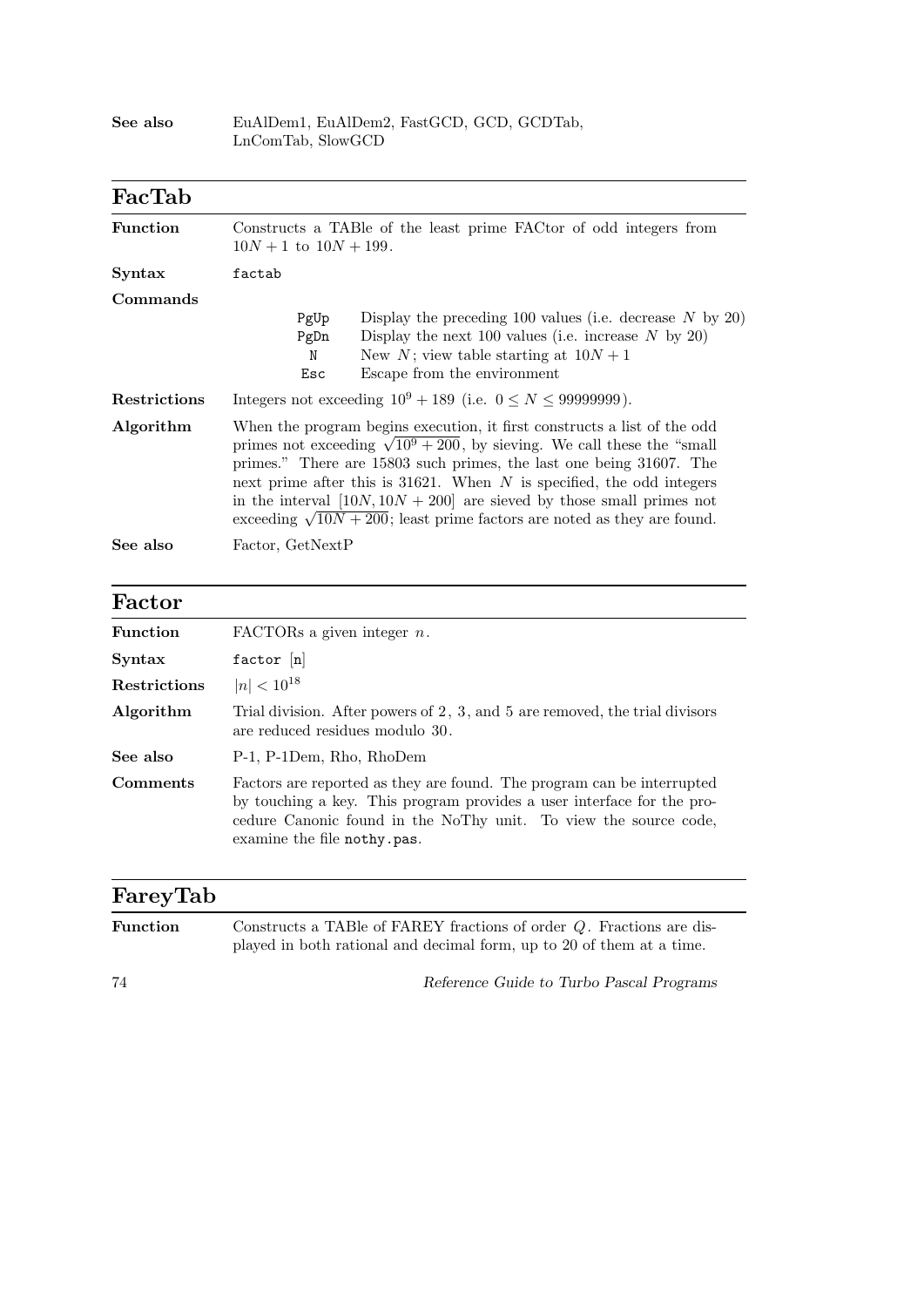| Syntax              | fareytab                                                                                                                                                                                                                                                                                                                                                                                                                                                                                                                                                                                                            |
|---------------------|---------------------------------------------------------------------------------------------------------------------------------------------------------------------------------------------------------------------------------------------------------------------------------------------------------------------------------------------------------------------------------------------------------------------------------------------------------------------------------------------------------------------------------------------------------------------------------------------------------------------|
| Commands            | View the next 19 smaller entries<br>PgUp<br>PgDn<br>View the next 19 larger entries<br>Center the display at a decimal $x$<br>D<br>Center the display at a rational number $a/q$<br>R<br>Print the table (allowed for $Q \leq 46$ )<br>P<br>Escape from the environment<br>Esc                                                                                                                                                                                                                                                                                                                                      |
| <b>Restrictions</b> | $1 \le Q < 10^9$                                                                                                                                                                                                                                                                                                                                                                                                                                                                                                                                                                                                    |
| Algorithm           | If $a/q$ and $a'/q'$ are neighboring Farey fractions of some order Q, say<br>$a/q < a'/q'$ , then $a'q - q'a = 1$ . By the extended Euclidean algorithm,<br>for given relatively prime a and q we find x and y such that $xq - ya = 1$ .<br>Then $q' = y + kq$ , $a' = x + ka$ where k is the largest integer such that<br>$y + kq \leq Q$ . With $a/q$ given, the next smaller Farey fraction $a''/q''$ is<br>found similarly. The Farey fractions surrounding a given decimal number<br>$x$ are found by the continued fraction algorithm. Fractions are computed<br>only as needed by the screen or the printer. |

### FastGCD

| <b>Function</b> | Times the execution of the Euclidean algorithm in calculating the Great-<br>est Common Divisor of two given integers. |
|-----------------|-----------------------------------------------------------------------------------------------------------------------|
| Syntax          | fastgcd                                                                                                               |
| Restrictions    | $ b  < 10^{18}$ , $ c  < 10^{18}$                                                                                     |
| Algorithm       | Euclidean algorithm, rounding down.                                                                                   |
| See also        | GCD, SlowGCD                                                                                                          |
|                 |                                                                                                                       |

| FetrlTab     |                                             |                                                                                                                                                                                                   |
|--------------|---------------------------------------------|---------------------------------------------------------------------------------------------------------------------------------------------------------------------------------------------------|
| Function     |                                             | Provides a table of $n! \pmod{m}$ . Each screen displays 100 values.                                                                                                                              |
| Syntax       | fctrltab                                    |                                                                                                                                                                                                   |
| Commands     | PgUp<br>PgDn<br>J<br>M<br>P<br>Esc          | View the preceding 100 entries<br>View the next 100 entries<br>Jump to a new position in the table<br>Enter a new modulus<br>Print the first 60 lines of the table<br>Escape from the environment |
| Restrictions | $0 \leq n \leq 10089, \ 0 \leq m \leq 10^6$ |                                                                                                                                                                                                   |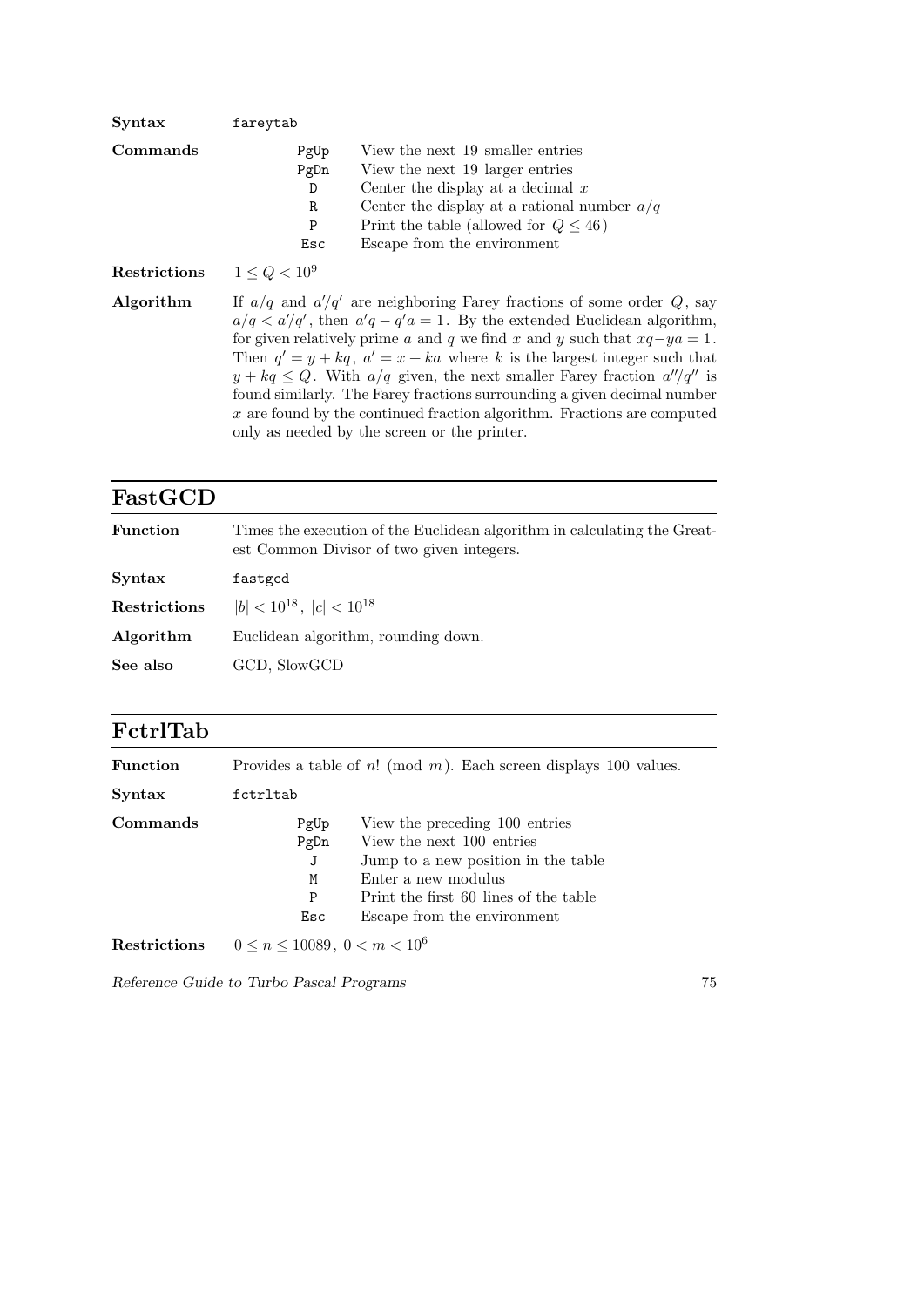Algorithm All 10089 values are calculated as soon as m is specified, unless  $m <$ 10089, in which case only m values are calculated.

| <b>GCD</b>          |                                                                                                                                                                        |
|---------------------|------------------------------------------------------------------------------------------------------------------------------------------------------------------------|
| <b>Function</b>     | Calculates the Greatest Common Divisors of two given integers.                                                                                                         |
| <b>Syntax</b>       | gcd [b c]                                                                                                                                                              |
| <b>Restrictions</b> | $ b  < 10^{18}$ , $ c  < 10^{18}$                                                                                                                                      |
| Algorithm           | Euclidean algorithm with rounding to the nearest integer.                                                                                                              |
| See also            | EuAlDem1, EuAlDem2, EuAlDem3, FastGCD, GCDTab, LnComTab,<br>SlowGCD                                                                                                    |
| <b>Comments</b>     | This program provides a user interface for the function of the same name<br>in the unit NoThy. To see how the algorithm is implemented, inspect<br>the file nothy.pas. |

#### GCDTab

| <b>Function</b>     | Displays $(b, c)$ for pairs of integers.                                                                                                                                                                |
|---------------------|---------------------------------------------------------------------------------------------------------------------------------------------------------------------------------------------------------|
| <b>Syntax</b>       | gcdtab                                                                                                                                                                                                  |
| Commands            | Move up<br>Move down<br>Move left<br>$\leftarrow$<br>Move right<br>$\longrightarrow$<br>Center table on column $b$<br>b<br>Center table on row $c$<br>$\mathbf C$<br>Escape from the environment<br>Esc |
| <b>Restrictions</b> | $ b  < 10^{18}$ , $ c  < 10^{18}$                                                                                                                                                                       |
| Algorithm           | Euclidean algorithm.                                                                                                                                                                                    |
| See also            | GCD, EuAlDem1, EuAlDem2, EuAlDem3, LnComTab                                                                                                                                                             |

#### GetNextP

**Function** Finds the least Prime larger than a given integer x, if  $x \leq 10^9$ . If 10<sup>9</sup>  $\lt x \lt 10^{18}$ , it finds an integer n,  $n > x$ , such that the interval  $(x, n)$  contains no prime but n is a strong probable prime to bases 2,  $3, 5, 7,$  and 11. A rigorous proof of the primality of n can be obtained by using the program ProveP.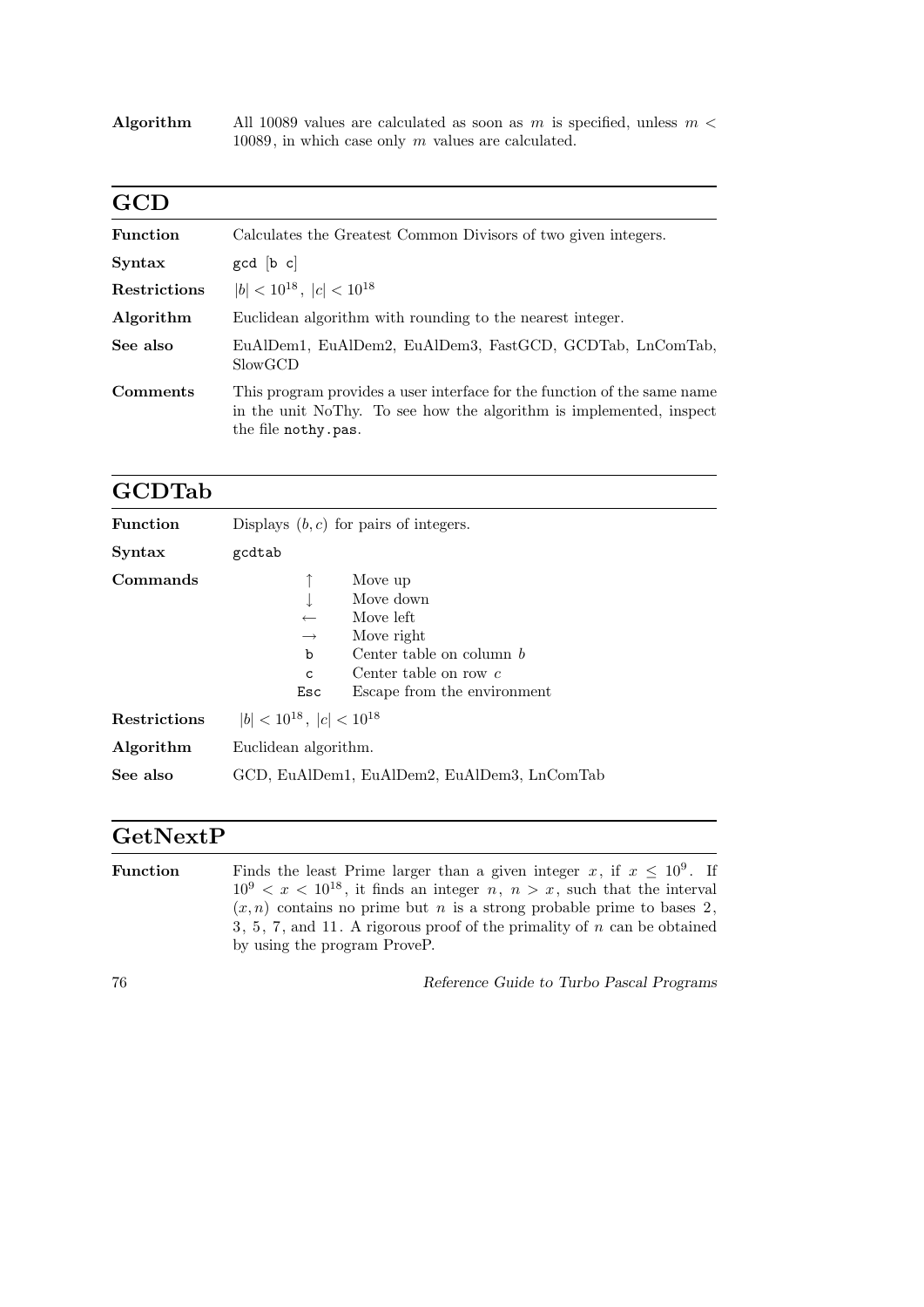| Syntax       | getnextp $[x]$                                                                                                                                                                                                                                                                                                                                |
|--------------|-----------------------------------------------------------------------------------------------------------------------------------------------------------------------------------------------------------------------------------------------------------------------------------------------------------------------------------------------|
| Restrictions | $0 \leq x < 10^{18}$                                                                                                                                                                                                                                                                                                                          |
| Algorithm    | If $0 \le x \le 10^9$ then the least prime larger than x is found by sieving.<br>If $10^9 < x < 10^{18}$ then strong probable primality tests are performed.                                                                                                                                                                                  |
| See also     | FacTab, ProveP                                                                                                                                                                                                                                                                                                                                |
| Comments     | For $0 \le x \le 10^9$ , this program provides a user interface for the function<br>of the same name in the unit NoThy. To see how the algorithm is<br>implemented, inspect the file nothy pas. For $10^9 < x < 10^{18}$ this<br>program uses the function SPsP, which is found in the unit NoThy, with<br>source code in the file nothy.pas. |

#### Hensel

| <b>Function</b> | Provides a table of solutions of $f(x) \equiv 0 \pmod{p^j}$ , in the manner of<br>HENSEL's lemma. All roots (mod $p$ ) are found, by trying every residue<br>class. If $f(a) \equiv 0 \pmod{p}$ and $f'(a) \not\equiv 0 \pmod{p}$ , then a tower of roots<br>lying above a is displayed. If $f'(a) \equiv 0 \pmod{p}$ then roots lying above<br>a are exhibited only one at a time. Roots (mod $p^j$ ) are displayed both in<br>decimal notation and in base p, $a = \sum_{i>1} c_i p^{i-1}$ . The user must choose<br>between viewing singular or non-singular roots. The display starts with<br>a non-singular root, if there are any. |
|-----------------|------------------------------------------------------------------------------------------------------------------------------------------------------------------------------------------------------------------------------------------------------------------------------------------------------------------------------------------------------------------------------------------------------------------------------------------------------------------------------------------------------------------------------------------------------------------------------------------------------------------------------------------|
| <b>Syntax</b>   | hensel                                                                                                                                                                                                                                                                                                                                                                                                                                                                                                                                                                                                                                   |
| Commands        | Lift to larger values of $j$<br>↑<br>Drop to smaller values of $j$<br>Shift left in the table<br>Shift right in the table<br>$\longrightarrow$<br>$\rm S$<br>Switch to singular roots<br>Switch to non-singular roots<br>N<br>Define the polynomial<br>D<br>Choose the prime modulus<br>p<br>Escape from the environment<br>Esc                                                                                                                                                                                                                                                                                                          |
| Restrictions    | $2 \leq p < 2000$ , $p^{j} \leq 10^{18}$ , $f(x)$ must be the sum of at most 20 mono-<br>mials                                                                                                                                                                                                                                                                                                                                                                                                                                                                                                                                           |
| Algorithm       | The polynomial $f(x)$ is evaluated at every residue class, and an array<br>is formed of the roots. For each root found, the quantity $f'(x)$ is calcu-<br>lated, in order to determine whether the root is singular or not.                                                                                                                                                                                                                                                                                                                                                                                                              |
| See also        | PolySolv                                                                                                                                                                                                                                                                                                                                                                                                                                                                                                                                                                                                                                 |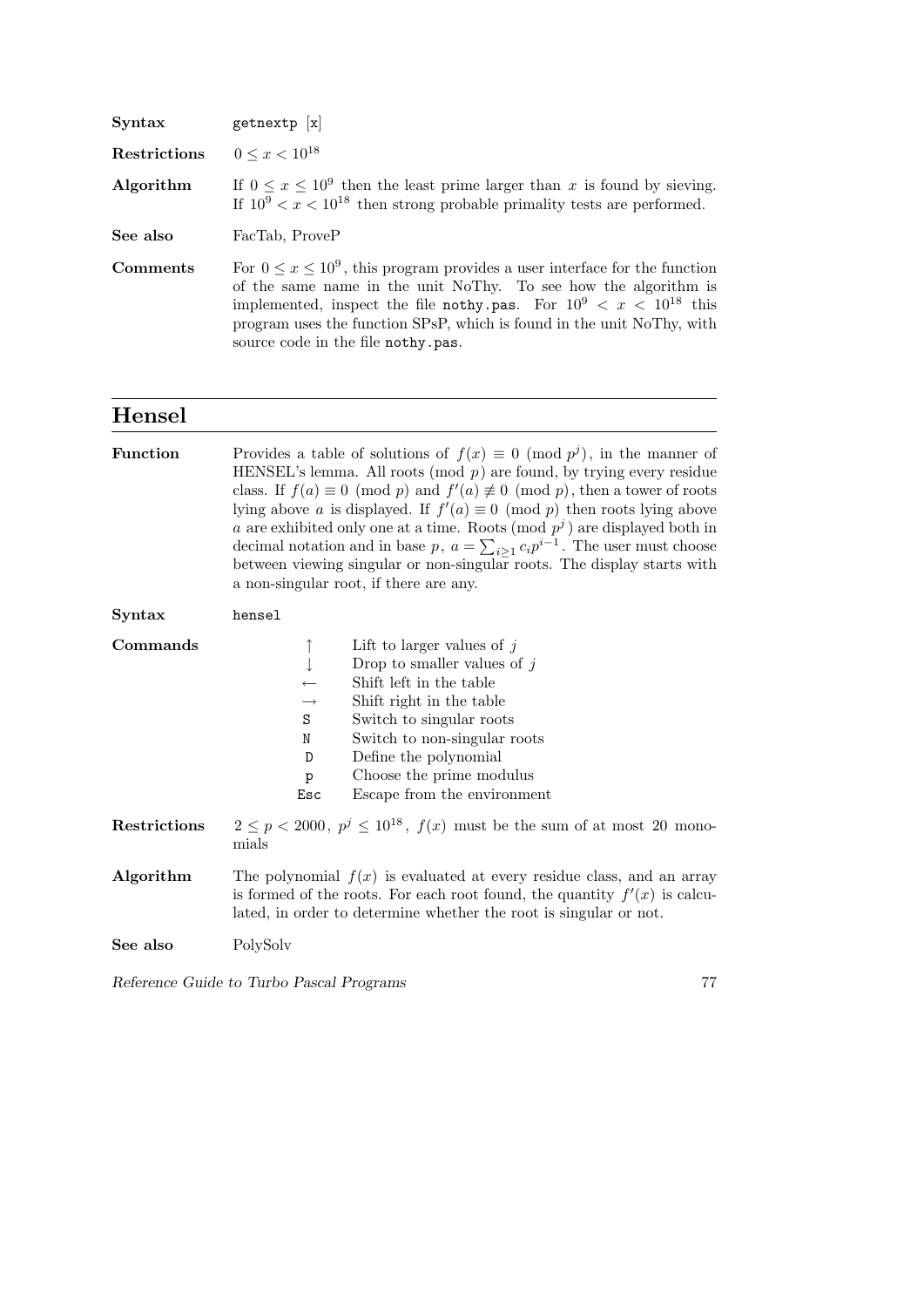### HSortDem

| <b>Function</b> | DEMonstrates the HeapSORT algorithm of J. W. J. Williams, by apply-<br>ing the algorithm to $n$ randomly chosen integers taken from the interval |
|-----------------|--------------------------------------------------------------------------------------------------------------------------------------------------|
| Syntax          | $[0, 99]$ . This algorithm is employed in the programs Ind and IndDem.<br>hsortdem                                                               |
| Restrictions    | $1 \leq n \leq 31$                                                                                                                               |

### Ind

| <b>Function</b>     | Given g, a, and p, finds the least non-negative $\nu$ such that $g^{\nu} \equiv a$<br>(mod p), if such a $\nu$ exists. Thus, if g is a primitive root of p, then<br>$\nu = \text{ind}_a a$ .                                                                                                                                                                                                                                                                                                                                                                                                                                                                                                                                                             |  |  |
|---------------------|----------------------------------------------------------------------------------------------------------------------------------------------------------------------------------------------------------------------------------------------------------------------------------------------------------------------------------------------------------------------------------------------------------------------------------------------------------------------------------------------------------------------------------------------------------------------------------------------------------------------------------------------------------------------------------------------------------------------------------------------------------|--|--|
| <b>Syntax</b>       | ind [g a p]                                                                                                                                                                                                                                                                                                                                                                                                                                                                                                                                                                                                                                                                                                                                              |  |  |
| <b>Restrictions</b> | $ q  < 10^9$ , $ a  < 10^9$ , $1 < p < 10^9$ , $(q, p) = 1$                                                                                                                                                                                                                                                                                                                                                                                                                                                                                                                                                                                                                                                                                              |  |  |
| Algorithm           | First LinCon is used to find $\bar{g} \pmod{p}$ so that $g\bar{g} \equiv 1 \pmod{p}$ . The<br>number s is taken to be either the integer nearest $\sqrt{p}$ or else 10000,<br>which ever is smaller. A table is made of the residue classes $a\bar{g}^j$ (mod<br>p) for $0 \leq j \leq s$ . This table is sorted by the HeapSort algorithm into<br>increasing order. For $j = 0, 1, \ldots$ , a search is conducted (by binary<br>subdivisions) to see whether the residue class $g^{js}$ (mod p) is in the<br>table. If a match is found, then $\nu = is + j$ . If j reaches $p/s$ without<br>finding a match, then a is not a power of $g \pmod{p}$ . Thus the index is<br>found in time $O(p^{1/2} \log p)$ . This method was suggested by D. Shanks. |  |  |
| See also            | IndDem, IndTab, Power, PowerTab                                                                                                                                                                                                                                                                                                                                                                                                                                                                                                                                                                                                                                                                                                                          |  |  |

# IndDem

| <b>Function</b> | DEMonstrates procedure used to compute $\operatorname{ind}_g a$ (mod p). |  |  |
|-----------------|--------------------------------------------------------------------------|--|--|
| Syntax          | inddem [g a p]                                                           |  |  |
| Restrictions    | $ g  < 10^9$ , $ a  < 10^9$ , $1 < p < 10^9$                             |  |  |
| Algorithm       | See the description of the program Ind.                                  |  |  |
| See also        | Ind, IndTab, Power, PowerTab                                             |  |  |
|                 |                                                                          |  |  |

## IndTab

| <b>Function</b> | Generates a TABle of INDices of reduced residue classes modulo a prime    |
|-----------------|---------------------------------------------------------------------------|
|                 | number $p$ , with respect to a specified primitive root. Also generates a |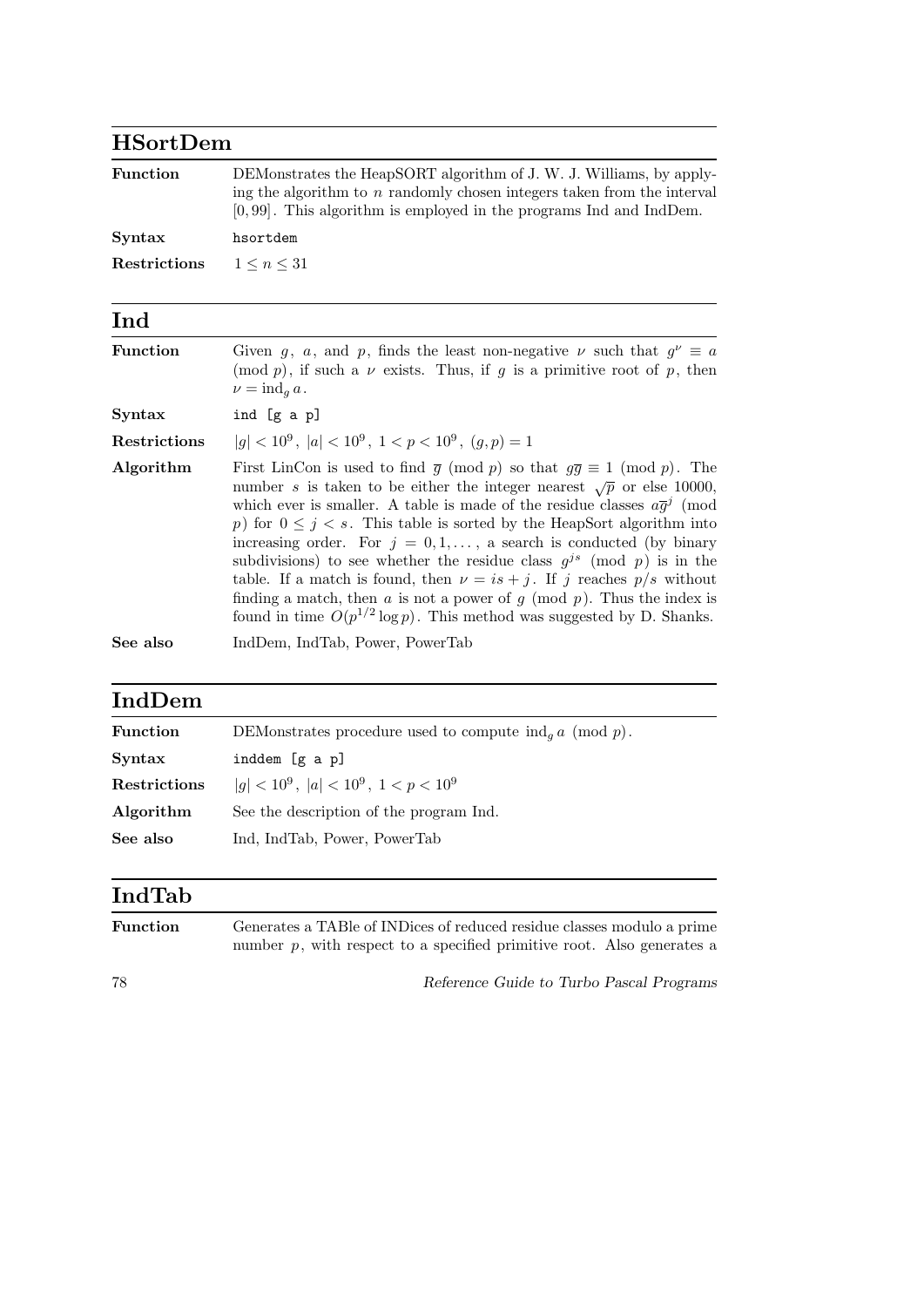|                     | table of powers of the primitive root, modulo $p$ . Up to 200 values are<br>displayed a one time.                                                                                   |                                                                                                                                                                                                                                                                                                                    |
|---------------------|-------------------------------------------------------------------------------------------------------------------------------------------------------------------------------------|--------------------------------------------------------------------------------------------------------------------------------------------------------------------------------------------------------------------------------------------------------------------------------------------------------------------|
| Syntax              | indtab                                                                                                                                                                              |                                                                                                                                                                                                                                                                                                                    |
| Commands            | PgUp<br>PgDn<br>J<br>E<br>I<br>M<br>B<br>P<br>Esc                                                                                                                                   | View the preceding 200 entries<br>View the next 200 entries<br>Jump to a new position in the table<br>Switch from indices to exponentials<br>Switch from exponentials to indices<br>Enter a new prime modulus<br>Choose a new primitive root to use as the base<br>Print $table(s)$<br>Escape from the environment |
| <b>Restrictions</b> | $p < 10^4$                                                                                                                                                                          |                                                                                                                                                                                                                                                                                                                    |
| Algorithm           | The least positive primitive root $g$ of $p$ is found using the program<br>PrimRoot. The powers of $g$ modulo $p$ and the indices with respect to<br>g are generated in two arrays. |                                                                                                                                                                                                                                                                                                                    |
| See also            | PowerTab, PrimRoot                                                                                                                                                                  |                                                                                                                                                                                                                                                                                                                    |

## IntAPTab

| <b>Function</b> | Creates a TABle with rows indexed by $a \pmod{m}$ and columns indexed<br>by $b \pmod{n}$ . The INTersection of these two Arithmetic Progressions<br>is displayed (if it is nonempty) as a residue class (mod $[m, n]$ ).                          |  |
|-----------------|---------------------------------------------------------------------------------------------------------------------------------------------------------------------------------------------------------------------------------------------------|--|
| Syntax          | intaptab                                                                                                                                                                                                                                          |  |
| Commands        | Move up<br>Move down<br>Move left<br>Move right<br>$\rightarrow$<br>Start at row a<br>a<br>Sart at column b<br>b<br>Set modulus $m$<br>m<br>Set modulus $n$<br>n<br>Print (when table is small enough)<br>p<br>Escape from the environment<br>Esc |  |
| Restrictions    | $m < 10^4$ , $n < 10^4$                                                                                                                                                                                                                           |  |
| Algorithm       | Chinese Remainder Theorem                                                                                                                                                                                                                         |  |
| See also        | CRT, CRTDem                                                                                                                                                                                                                                       |  |
| Comments        | Reduced residues are written in white, the others in yellow.                                                                                                                                                                                      |  |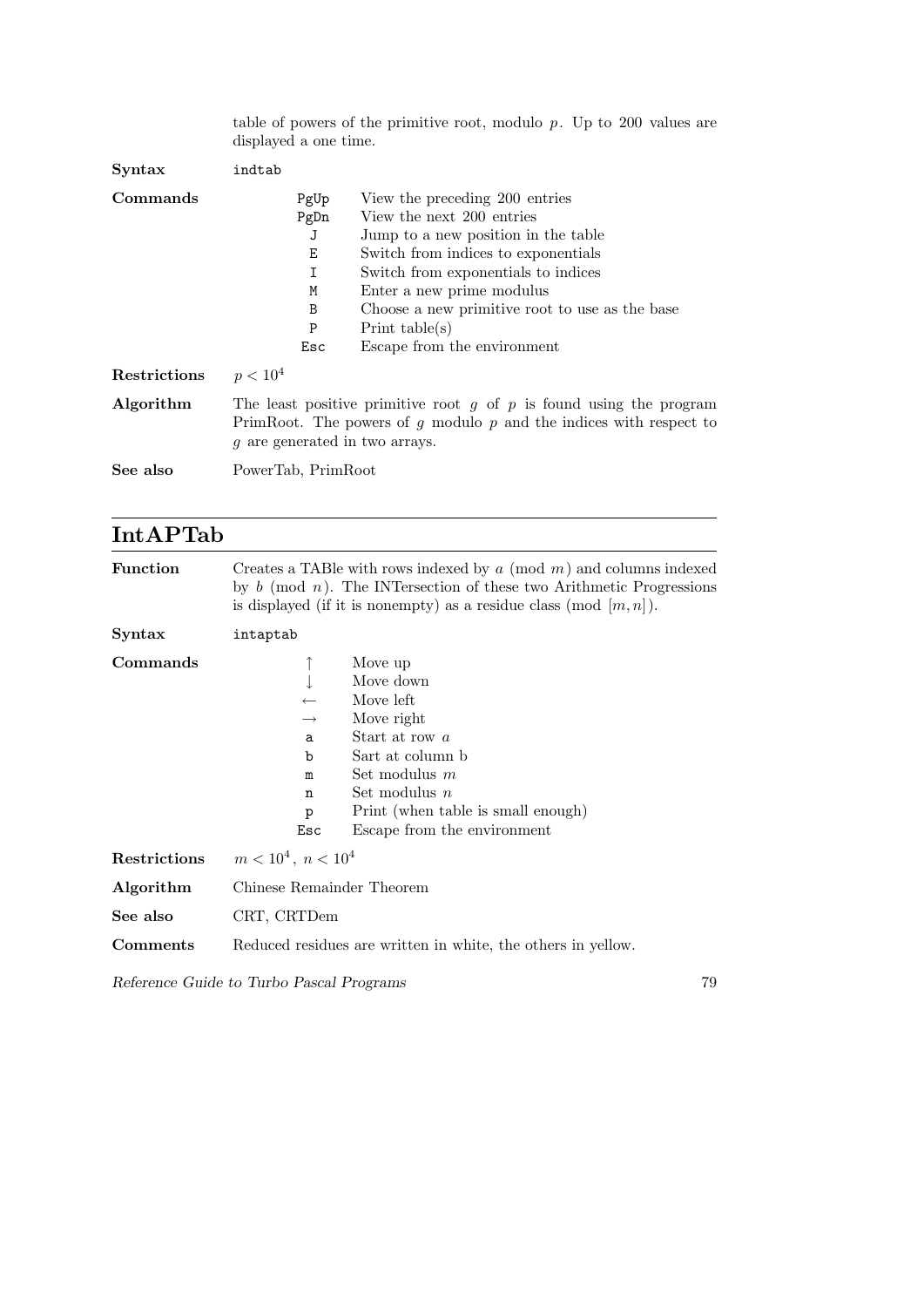| Jacobi          |                                                                                                                                                                              |  |  |
|-----------------|------------------------------------------------------------------------------------------------------------------------------------------------------------------------------|--|--|
| Function        | Evaluates the JACOBI symbol $\left(\frac{P}{Q}\right)$ .                                                                                                                     |  |  |
| Syntax          | $jacobi$ $[P Q]$                                                                                                                                                             |  |  |
| Restrictions    | $ P  < 10^{18}$ , $0 < Q < 10^{18}$                                                                                                                                          |  |  |
| Algorithm       | Modified Euclidean algorithm, using quadra-tic reciprocity.                                                                                                                  |  |  |
| See also        | JacobDem, JacobTab                                                                                                                                                           |  |  |
| <b>Comments</b> | This program provides a user interface for the function of the same name<br>found in the unit NoThy. To see how the algorithm is implemented,<br>inspect the file nothy.pas. |  |  |

## JacobDem

| <b>Function</b> | DEMonstrates the use of quadratic reciprocity to calculate the JACOB<br>symbol $\left(\frac{P}{Q}\right)$ . |  |
|-----------------|-------------------------------------------------------------------------------------------------------------|--|
| Syntax          | jacobdem [P Q]                                                                                              |  |
| Restrictions    | $ P  < 10^{18}$ , $0 < Q < 10^{18}$                                                                         |  |
| Algorithm       | Modified Euclidean algorithm, using quadratic reciprocity.                                                  |  |
| See also        | Jacobi, JacobTab                                                                                            |  |

# JacobTab

| <b>Function</b> | Generates a TABle of values of the JACOB function, with 200 values<br>displayed at one time.                                                                                                                                                                          |  |
|-----------------|-----------------------------------------------------------------------------------------------------------------------------------------------------------------------------------------------------------------------------------------------------------------------|--|
| <b>Syntax</b>   | jacobtab                                                                                                                                                                                                                                                              |  |
| Commands        | View the preceding 200 entries<br>PgUp<br>View the next 200 entries<br>PgDn<br>Jump to a new position in the table<br>J<br>Enter a new denominator Q<br>Q<br>${\bf P}$<br>Print 500 lines, starting with the top line displayed<br>Escape from the environment<br>Esc |  |
| Restrictions    | $ P  < 10^{18}$ , $0 < Q < 10^{18}$                                                                                                                                                                                                                                   |  |
| Algorithm       | Values are calculated as needed, using the function Jacobi.                                                                                                                                                                                                           |  |
| See also        | Jacobi, JacobDem                                                                                                                                                                                                                                                      |  |
| 80              | Reference Guide to Turbo Pascal Programs                                                                                                                                                                                                                              |  |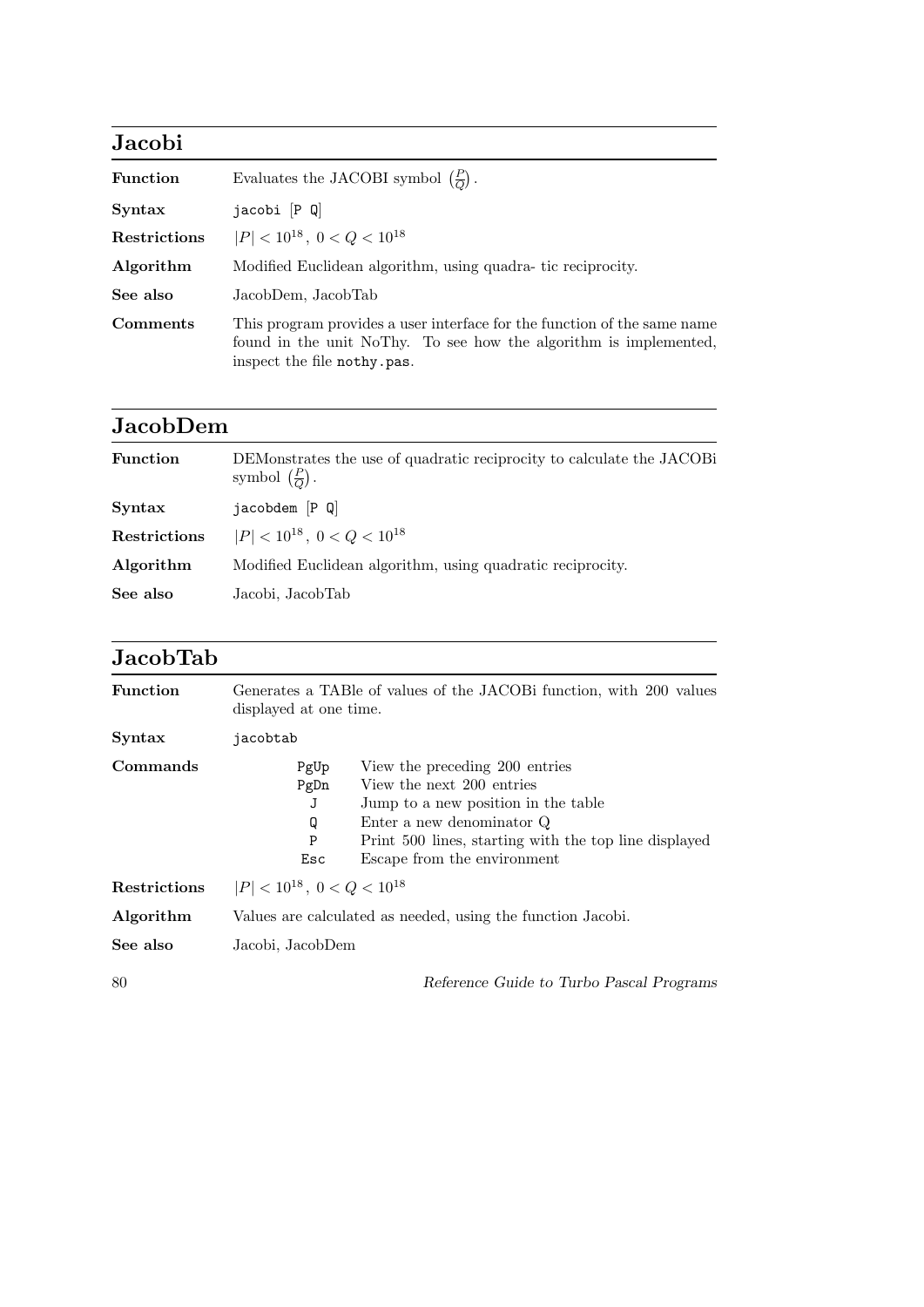| LinCon          |                                                                                                                                                                                                                                                                                      |
|-----------------|--------------------------------------------------------------------------------------------------------------------------------------------------------------------------------------------------------------------------------------------------------------------------------------|
| <b>Function</b> | Finds all solutions of the LINear CONgruence $ax \equiv b \pmod{m}$ .                                                                                                                                                                                                                |
| Syntax          | lincon[a b m]                                                                                                                                                                                                                                                                        |
| Restrictions    | $ a  < 10^{18}$ , $ b  < 10^{18}$ , $0 < m < 10^{18}$                                                                                                                                                                                                                                |
| Algorithm       | The extended Euclidean algorithm is used to find both the number $q =$<br>$(a, m)$ and a number u such that $au \equiv g \pmod{m}$ . If $g/b$ then there<br>is no solution. Otherwise, the solutions are precisely those $x$ such that<br>$x \equiv c \pmod{m/q}$ where $c = ub/q$ . |
| See also        | LnChDem                                                                                                                                                                                                                                                                              |
| Comments        | This program provides a user interface for a function of the same name<br>in the unit NoThy. To see how the algorithm is implemented, inspect<br>the file nothy.pas.                                                                                                                 |

## LnCnDem

| Function     | DEMonstrates the method used to find all solutions to the LiNear CoN-<br>gruence $ax \equiv b \pmod{m}$ . |  |
|--------------|-----------------------------------------------------------------------------------------------------------|--|
| Syntax       | $lncndem$ [a b m]                                                                                         |  |
| Restrictions | $ a  < 10^{18}$ , $ b  < 10^{18}$ , $0 < m < 10^{18}$                                                     |  |
| Algorithm    | See the description given for LinCon.                                                                     |  |
| See also     | LinCon                                                                                                    |  |
|              |                                                                                                           |  |

### LnComTab

| <b>Function</b> |                                                                      | Creates a TABle of the LiNear COMbinations $bx + cy$ of b and c, with<br>columns indexed by $x$ and rows indexed by $y$ . |
|-----------------|----------------------------------------------------------------------|---------------------------------------------------------------------------------------------------------------------------|
| Syntax          | lncomtab                                                             |                                                                                                                           |
| Commands        | $\leftarrow$<br>$\longrightarrow$<br>$\mathbf x$<br>у<br>$\mathbf b$ | Move up<br>Move down<br>Move left<br>Move right<br>Left column is $x$<br>Bottom row is $y$<br>Set value of $b$            |
|                 | $\mathsf{C}$<br>Esc                                                  | Set value of $c$<br>Escape from the environment                                                                           |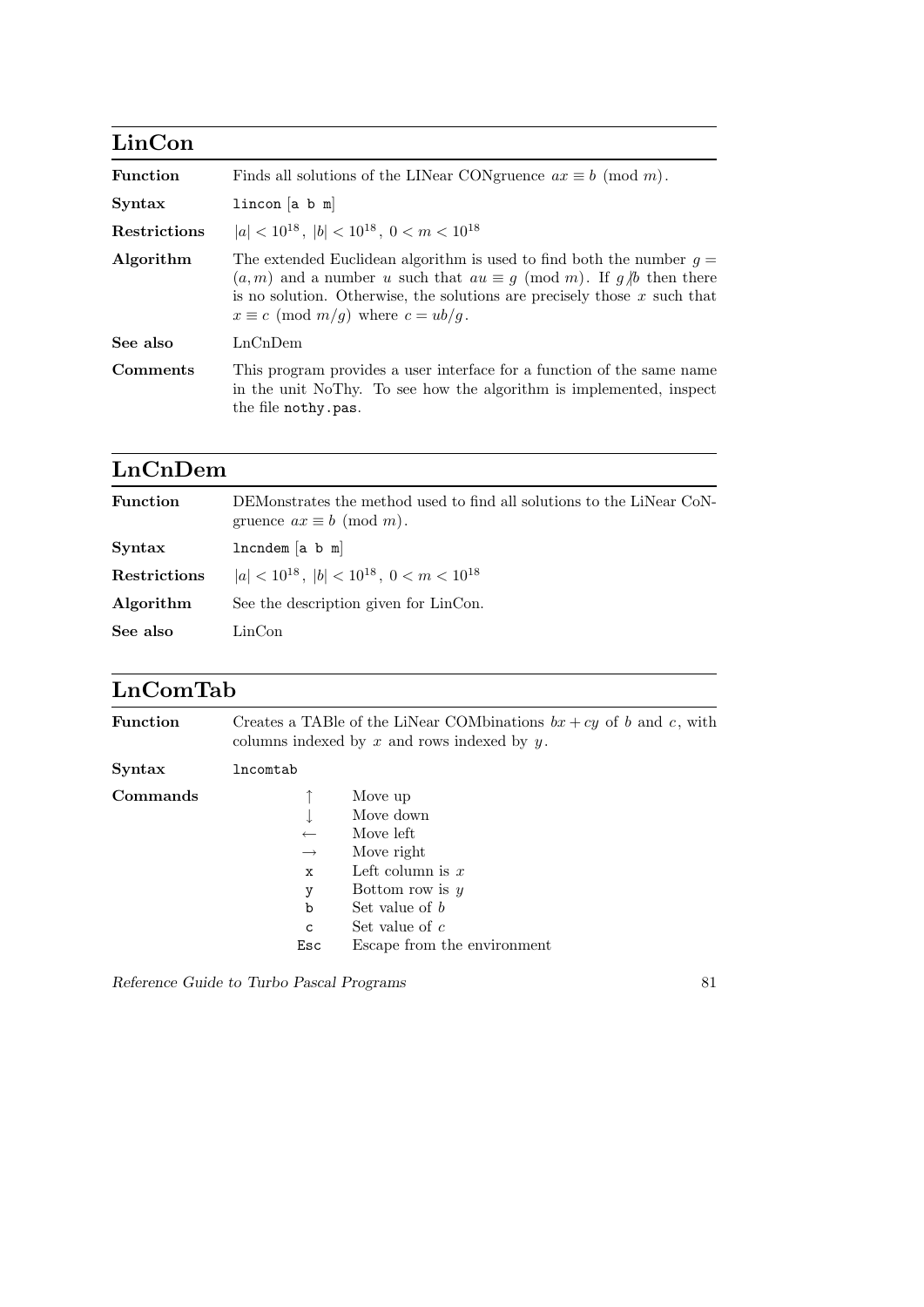| Restrictions | $ b  < 10^9$ , $ c  < 10^9$ , $ x  < 10^9$ , $ y  < 10^9$ |
|--------------|-----------------------------------------------------------|
| See also     | GCD, GCDTab, EuAlDem1, EuAlDem2, EuAlDem3                 |

| Lucas           |                                                                                                                                                                                                                                                                                                                                                                                                                                                          |
|-----------------|----------------------------------------------------------------------------------------------------------------------------------------------------------------------------------------------------------------------------------------------------------------------------------------------------------------------------------------------------------------------------------------------------------------------------------------------------------|
| <b>Function</b> | Calculates the LUCAS functions $U_n, V_n \pmod{m}$ . Here the $U_n$ are<br>generated by the linear recurrence $U_{n+1} = aU_n + bU_{n-1}$ with the initial<br>conditions $U_0 = 0$ , $U_1 = 1$ . The $V_n$ satisfy the same linear recurrence,<br>but with the initial conditions $V_0 = 2$ , $V_1 = a$ .                                                                                                                                                |
| Syntax          | <b>lucas</b> $[n \mid a \mid b] \equiv n$ If $n, m$ are specified on the command line, but not<br>$a, b$ , then by default $a = b = 1$ .                                                                                                                                                                                                                                                                                                                 |
| Restrictions    | $0 \le n < 10^{18}$ , $ a  < 10^{18}$ , $ b  \le 10^{18}$ , $0 < m \le 10^{18}$                                                                                                                                                                                                                                                                                                                                                                          |
| Algorithm       | To calculate $U_n \pmod{m}$ , the pair of residue classes $U_{k-1}, U_k \pmod{m}$<br>is determined for a sequence of values of k, starting with $k = 1$ . If this<br>pair is known for a certain value of $k$ , then it can be found with $k$<br>replaced by $2k$ , by means of the <i>duplication formulae</i>                                                                                                                                          |
|                 | $U_{2k-1} = U_k^2 + bU_{k-1}^2,$<br>$U_{2k} = 2bU_{k-1}U_k + aU_k^2$ .                                                                                                                                                                                                                                                                                                                                                                                   |
|                 | This is called "doubling." Alternatively, the value of $k$ can be increased<br>by 1 by using the defining recurrence. This is called "sidestepping." By<br>repeatedly doubling, with sidesteps interspersed as appropriate, eventu-<br>ally $k = n$ .<br>To calculate $V_n \pmod{m}$ , the pair $V_k$ , $V_{k+1}$ of residue classes (mod<br>m) is determined for a sequence of values of k, starting with $k = 0$ . The<br>duplication formulae are now |
|                 | $V_{2k} = V_k^2 - 2(-b)^k$ ,<br>$V_{2k+1} = V_k V_{k+1} - a(-b)^k$ .                                                                                                                                                                                                                                                                                                                                                                                     |
|                 | Instead of sidestepping separately, an arithmetic economy is obtained by<br>doubling with sidestep included by means of the formulae                                                                                                                                                                                                                                                                                                                     |
|                 | $V_{2k+1} = V_k V_{k+1} - a(-b)^k$ ,<br>$V_{2k+2} = V_{k+1}^2 - 2(-b)^{k+1}.$                                                                                                                                                                                                                                                                                                                                                                            |
|                 | By employing these transformations we eventually reach $k = n$ .<br>The $k$ that arise have binary expansions that form initial segments<br>of the binary expansion of $n$ , in the same manner as in the alternative                                                                                                                                                                                                                                    |

powering algorithm discussed in the program PwrDem2.

The system of calculation here is superior to that found in the Fifth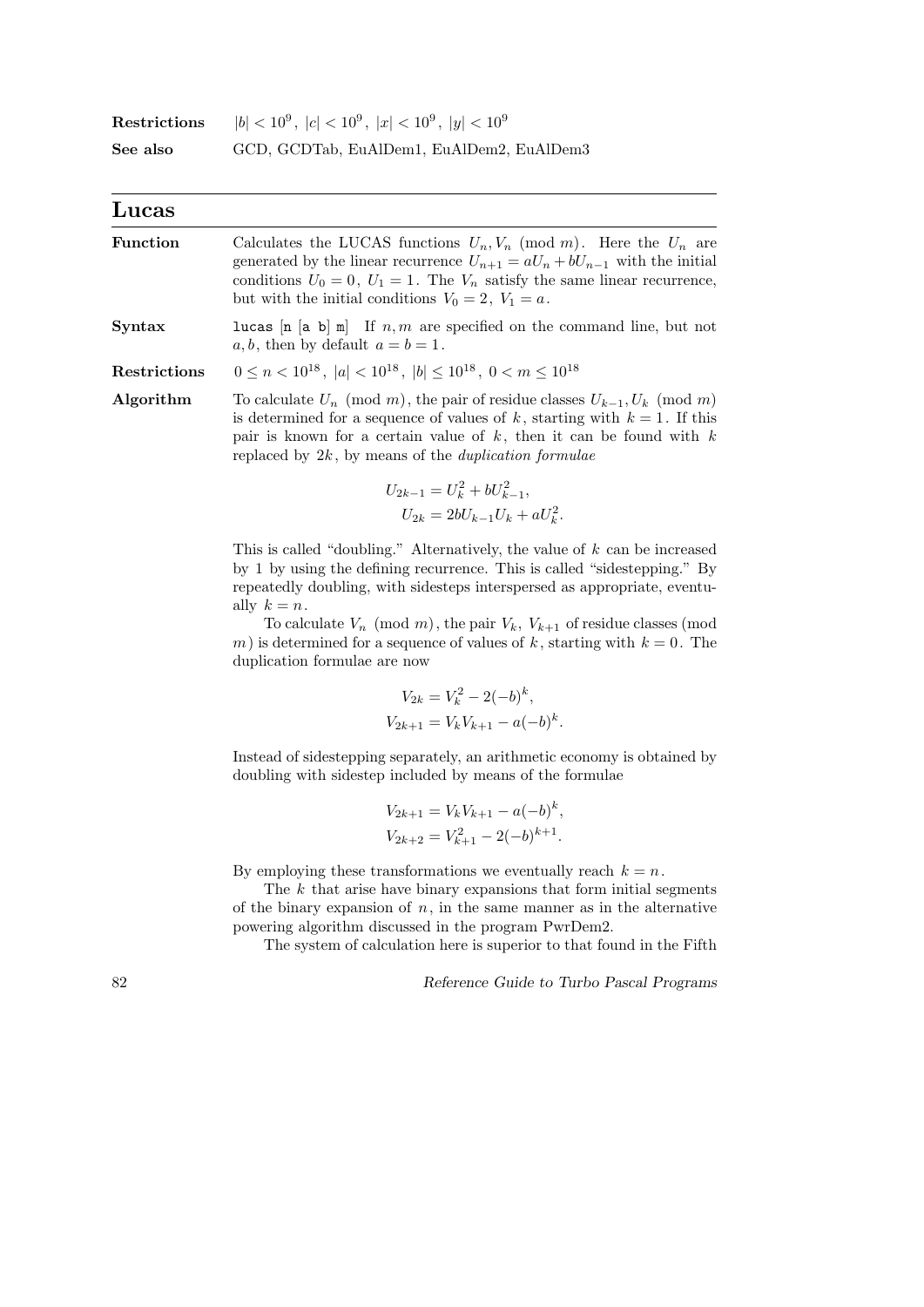|                 | Edition of NZM, where the sidestep formula involves division by 2 and<br>is therefore appropriate only for odd moduli.                                                                                                                                                                     |
|-----------------|--------------------------------------------------------------------------------------------------------------------------------------------------------------------------------------------------------------------------------------------------------------------------------------------|
| See also        | LucasDem, LucasTab, PwrDem2                                                                                                                                                                                                                                                                |
| <b>Comments</b> | If $a = b = 1$ then $U_n, V_n$ are the familiar Fibonacci and Lucas sequences<br>$F_n, L_n$ , respectively. This program provides a user interface for the<br>functions LucasU and LucasV found in the unit NoThy. To see how the<br>algorithm is implemented, inspect the file nothy pas. |

| LucasDem        |                                                                                           |
|-----------------|-------------------------------------------------------------------------------------------|
| <b>Function</b> | DEMonstrates the method used to calculate the LUCAS functions $U_n$ ,<br>$V_n \pmod{m}$ . |
| <b>Syntax</b>   | lucasdem $[n (a b) m]$                                                                    |
| Restrictions    | $0 \le n < 10^{18}$ , $ a  < 10^{18}$ , $ b  < 10^{18}$ , $0 < m < 10^{18}$               |
| Algorithm       | See the description given for the program Lucas.                                          |
| See also        | Lucas, LucasDem, PwrDem2                                                                  |
|                 |                                                                                           |

#### LucasTab

| <b>Function</b> |                                                        | Generates a TABle of values of the LUCAS functions $U_n, V_n \pmod{m}$ .                                                                                                                                                                                                                                                                                                            |
|-----------------|--------------------------------------------------------|-------------------------------------------------------------------------------------------------------------------------------------------------------------------------------------------------------------------------------------------------------------------------------------------------------------------------------------------------------------------------------------|
| Syntax          | lucastab                                               |                                                                                                                                                                                                                                                                                                                                                                                     |
| Commands        | PgUp<br>PgDn<br>U<br>V<br>n<br>a<br>b<br>M<br>P<br>Esc | Display the preceding 100 values<br>Display the next 100 values<br>Switch from $V$ to $U$<br>Switch from $U$ to $V$<br>Move to a screen with $n$ on the top line<br>Choose a new value for the parameter $a$<br>Choose a new value for the parameter $b$<br>Choose a new modulus $m$<br>Print the initial 60 rows of the table ( $0 \le n \le 599$ )<br>Escape from the environment |
| Restrictions    |                                                        | $0 \le n < 10^6$ , $ a  < 10^6$ , $ b  < 10^6$ , $0 < m < 10^6$                                                                                                                                                                                                                                                                                                                     |
| See also        | Lucas, LucasDem                                        |                                                                                                                                                                                                                                                                                                                                                                                     |

#### Mult

| <b>Function</b> | MULTiplies residue classes. If $a, b$ , and m are given with $m > 0$ , then |
|-----------------|-----------------------------------------------------------------------------|
|                 | c is found so that $c \equiv ab \pmod{m}$ and $0 \leq c < m$ .              |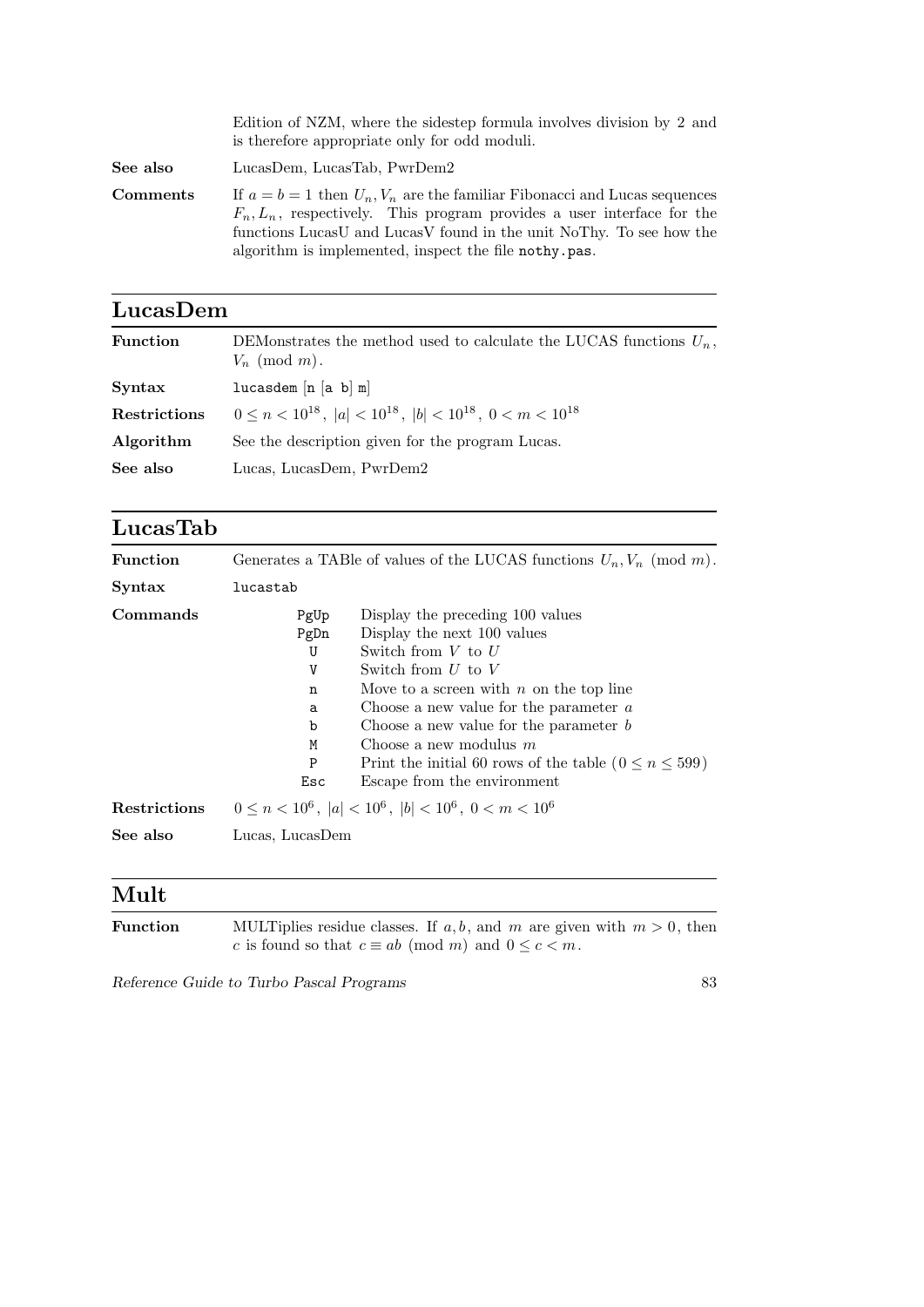| Syntax       | $mult$ [a b m]                                                                                                                                                                                                                                                                                                                                                                                                                                                                                                                                                    |
|--------------|-------------------------------------------------------------------------------------------------------------------------------------------------------------------------------------------------------------------------------------------------------------------------------------------------------------------------------------------------------------------------------------------------------------------------------------------------------------------------------------------------------------------------------------------------------------------|
| Restrictions | $ a  < 10^{18}$ , $ b  < 10^{18}$ , $0 < m < 10^{18}$                                                                                                                                                                                                                                                                                                                                                                                                                                                                                                             |
| Algorithm    | If $m \leq 10^9$ then ab is reduced modulo m. If $10^9 < m \leq 10^{12}$ then<br>we write $a = a_1 10^6 + a_0$ , and compute $a_1 b 10^6 + a_0 b$ modulo m, with<br>reductions modulo $m$ after each multiplication. Thus all numbers en-<br>countered have absolute value at most $10^{18}$ . If $10^{12} < m < 10^{18}$ then<br>we write $a = a_1 10^9 + a_0$ , $b = b_1 10^9 + b_0$ ; we compute $ab/m$ in floating-<br>point real arithmetic and let $q$ be the integer nearest this quantity; we<br>write $q = q_1 10^9 + q_0$ ; $m = m_1 10^9 + m_0$ . Then |
|              | $ab-qm = ((a_1b_1-q_1m_1)10^9+a_1b_0+a_0b_1-q_1m_0-q_0m_1)10^9+a_0b_0-q_0m_0.$                                                                                                                                                                                                                                                                                                                                                                                                                                                                                    |
|              | The right hand side can be reliably evaluated, and this quantity has<br>absolute value less than $m$ . If it is negative we add $m$ to it to obtain<br>the final result. The assumption is that the machine will perform integer<br>arithmetic accurately for integers up to $4 \cdot 10^{18}$ in size. The object is<br>to perform congruence arithmetic with a modulus up to $10^{18}$ without<br>introducing a full multiprecision package.                                                                                                                    |
| See also     | MultDem1, MultDem2, MultDem3                                                                                                                                                                                                                                                                                                                                                                                                                                                                                                                                      |
| Comments     | This program provides a user interface for the function of the same name<br>found in the unit NoThy. To see how the algorithm is implemented,<br>inspect the file nothy.pas.                                                                                                                                                                                                                                                                                                                                                                                      |
|              |                                                                                                                                                                                                                                                                                                                                                                                                                                                                                                                                                                   |

## MultDem1

| <b>Function</b> | DEMonstrates the method employed by the program MULT when $10^9$ <<br>$m < 10^{12}$ . |
|-----------------|---------------------------------------------------------------------------------------|
| Syntax          | multdem1                                                                              |
| Restrictions    | $ a  < 10^{18}$ , $ b  < 10^{18}$ , $0 < m < 10^{18}$                                 |
| Algorithm       | See Problem *21, Section 2.4, p. 83, of the Fifth Edition of NZM.                     |
| See also        | Mult, MultDem2, MultDem3                                                              |

### MultDem2

| <b>Function</b> | DEMonstrates the method used by the program MULT when $10^{12}$ <<br>$m < 10^{18}$ . |
|-----------------|--------------------------------------------------------------------------------------|
| Syntax          | multdem2                                                                             |
| Restrictions    | $ a  < 10^{18}$ , $ b  < 10^{18}$ , $0 < m < 10^{18}$                                |
| 84              | Reference Guide to Turbo Pascal Programs                                             |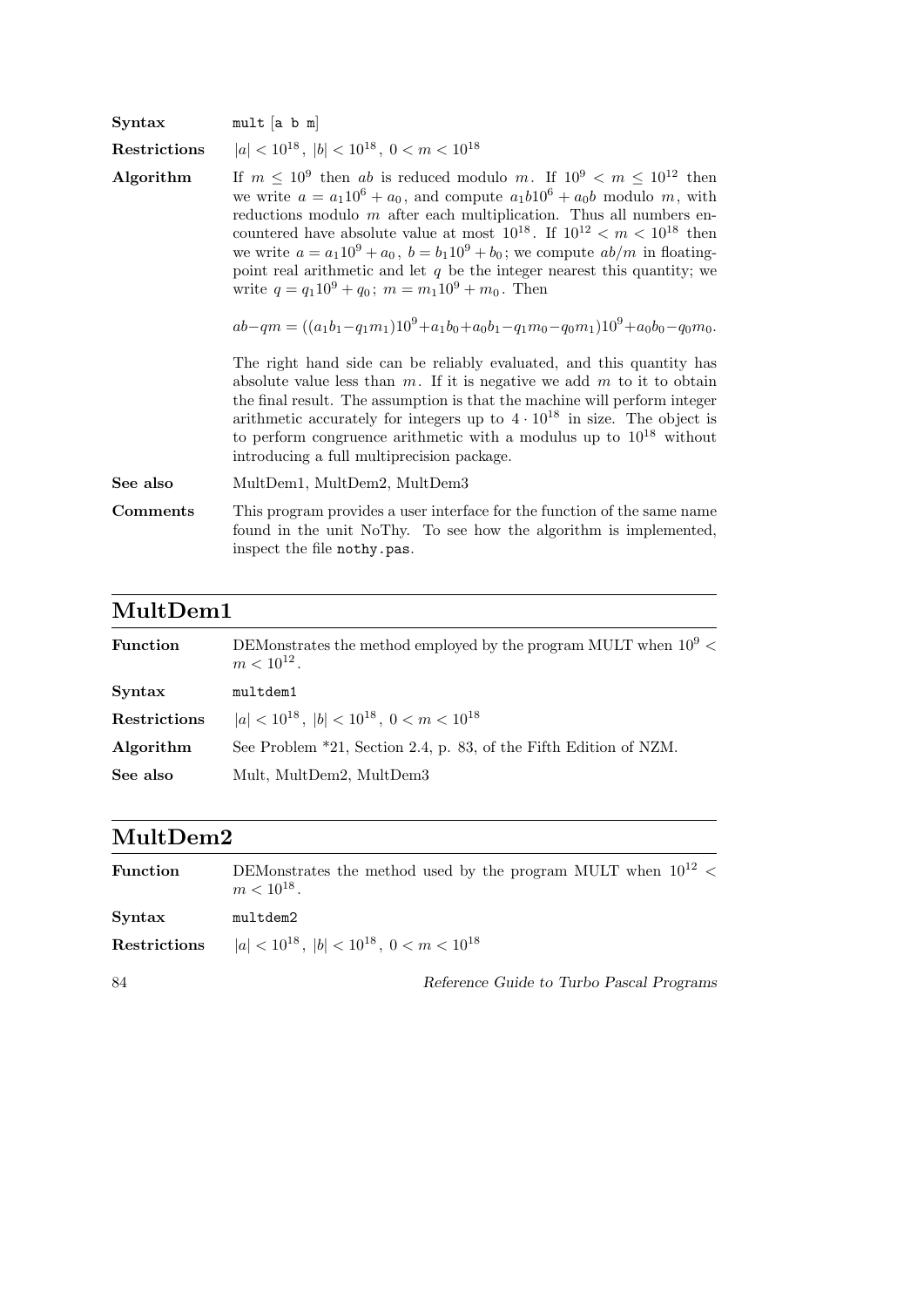| Algorithm | See the description given for the program Mult. |
|-----------|-------------------------------------------------|
| See also  | Mult, MultDem1, MultDem3                        |

#### MultDem3

| <b>Function</b> | DEMonstrates the method used by the program MULT, in which the<br>methods of MultDem1 and MultDem2 are merged. |
|-----------------|----------------------------------------------------------------------------------------------------------------|
| <b>Syntax</b>   | multdem3                                                                                                       |
| Restrictions    | $ a  < 10^{18}$ , $ b  < 10^{18}$ , $0 < m < 10^{18}$                                                          |
| Algorithm       | See the description given for the program Mult.                                                                |
| See also        | Mult, MultDem1, MultDem2                                                                                       |

#### Order

| Calculates the ORDER of a reduced residue class $a \pmod{m}$ . That is,<br>it finds the least positive integer h such that $a^h \equiv 1 \pmod{m}$ .                                                                                                                                                                                                                                                                                                                                                                                                                                                        |
|-------------------------------------------------------------------------------------------------------------------------------------------------------------------------------------------------------------------------------------------------------------------------------------------------------------------------------------------------------------------------------------------------------------------------------------------------------------------------------------------------------------------------------------------------------------------------------------------------------------|
| order $[a \ m[c]]$                                                                                                                                                                                                                                                                                                                                                                                                                                                                                                                                                                                          |
| $ a  < 10^{18}$ , $0 < m < 10^{18}$ , $0 < c < 10^{18}$                                                                                                                                                                                                                                                                                                                                                                                                                                                                                                                                                     |
| The parameter c should be any known positive number such that $a^c \equiv 1$<br>(mod m). For example, if m is prime then one may take $c = m - 1$ .<br>If a value of $c$ is not provided by the user, or if the value provided is<br>incorrect, then the program assigns $c = \text{Carmichael}(m)$ . (This involves<br>factoring $m$ by trial division.) Once $c$ is determined, then $c$ is factored<br>by trial division. Prime divisors of $c$ are removed, one at a time, to<br>locate the smallest divisor d of c for which $a^d \equiv 1 \pmod{m}$ . This<br>number is the order of $a$ modulo $m$ . |
| OrderDem                                                                                                                                                                                                                                                                                                                                                                                                                                                                                                                                                                                                    |
| This program provides a user interface for a function of the same name<br>found in the unit NoThy. To see how the algorithm is implemented,<br>inspect the file nothy.pas.                                                                                                                                                                                                                                                                                                                                                                                                                                  |
|                                                                                                                                                                                                                                                                                                                                                                                                                                                                                                                                                                                                             |

### OrderDem

| <b>Function</b> | DEMonstrates the method used to calculate the order of a reduced<br>residue class $a \pmod{m}$ . |
|-----------------|--------------------------------------------------------------------------------------------------|
| $S yntax$       | order $[a \ m c]$                                                                                |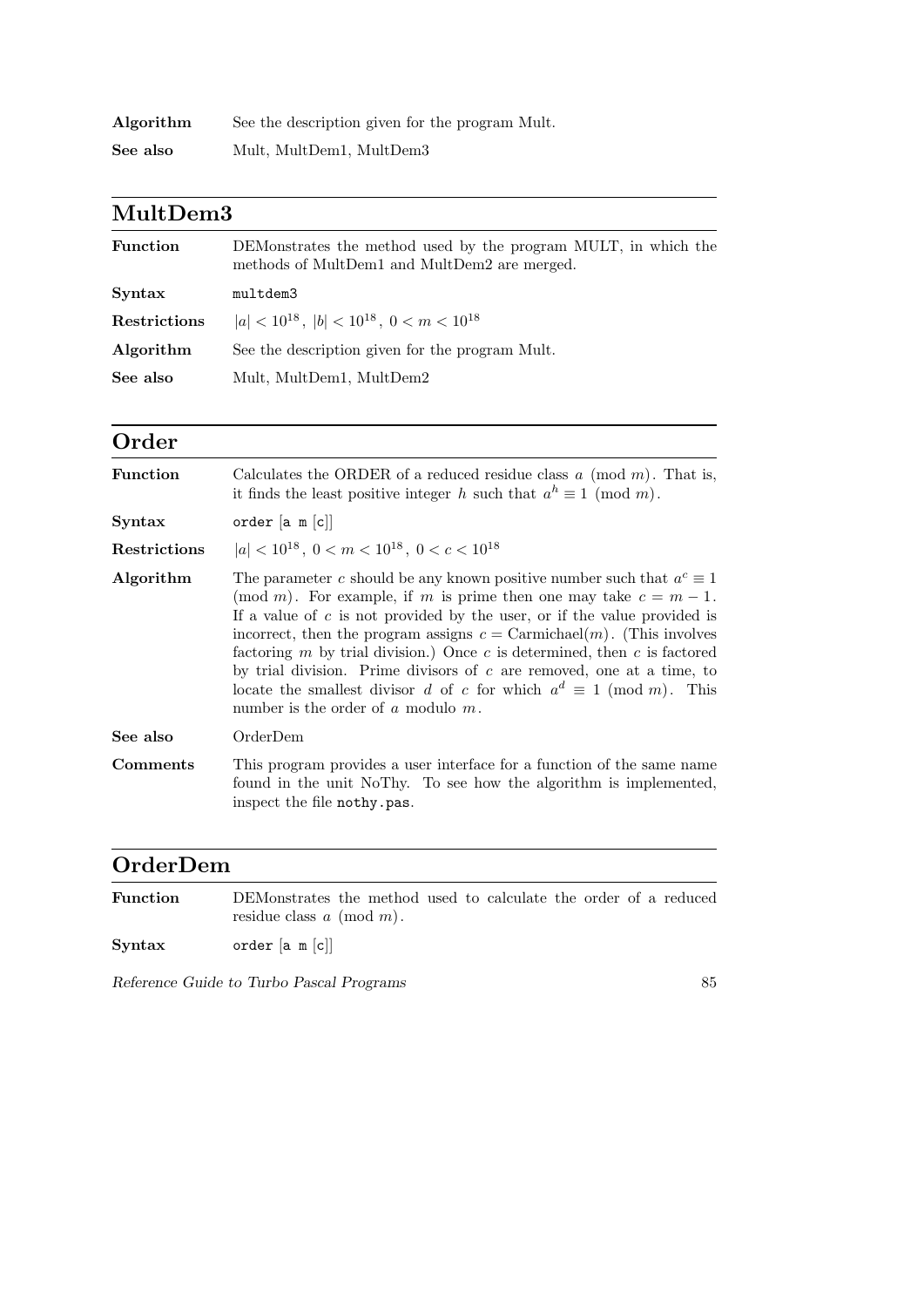| Restrictions | $ a  < 10^{18}$ , $0 < m < 10^{18}$ , $0 < c < 10^{18}$ |
|--------------|---------------------------------------------------------|
| Algorithm    | See the description given for the program Order.        |
| See also     | Order                                                   |

| $P-1$               |                                                                                                                                                                                                                                                                                                |
|---------------------|------------------------------------------------------------------------------------------------------------------------------------------------------------------------------------------------------------------------------------------------------------------------------------------------|
| <b>Function</b>     | Factors a number <i>n</i> using the Pollard $p-1$ method.                                                                                                                                                                                                                                      |
| <b>Syntax</b>       | $p-1$ [n [a]] If <i>n</i> is specified on the command line, but not <i>a</i> , then by<br>default $a=2$ .                                                                                                                                                                                      |
| <b>Restrictions</b> | $1 < n < 10^{18}$ , $1 < a < 10^{18}$                                                                                                                                                                                                                                                          |
| Algorithm           | The powering algorithm is used to calculate $a^{k!}$ (mod n) for increasingly<br>large k, in the hope that a k will be found such that $1 < (a^{k!} - 1, n) < n$ .<br>This method is generally fast for those $n$ with a prime factor $p$ such that<br>$p-1$ is composed only of small primes. |
| See also            | P-1Dem, Rho, RhoDem, Factor                                                                                                                                                                                                                                                                    |

# P–1Dem

| <b>Function</b> | Demonstrates the method used by the Pollard $p-1$ factoring scheme. |
|-----------------|---------------------------------------------------------------------|
| Syntax          | p-1dem                                                              |
| Restrictions    | $1 < n < 10^{18}$ , $1 < a < 10^{18}$                               |
| Algorithm       | See the description given for the program P-1.                      |
| See also        | P-1                                                                 |

| PascalsT |
|----------|
|----------|

| <b>Function</b> | Constructs a table of PASCAL'S Triangle $\binom{n}{k}$ (mod m). Rows are in-<br>dexed by $n$ , columns by $k$ . Up to 20 rows and 18 columns are displayed<br>at one time.                                                                                                       |
|-----------------|----------------------------------------------------------------------------------------------------------------------------------------------------------------------------------------------------------------------------------------------------------------------------------|
| Syntax          | pascalst                                                                                                                                                                                                                                                                         |
| Commands        | Display the preceding 20 rows<br>Display the next 20 rows<br>Display the preceding 20 columns<br>$\longleftarrow$<br>Display the next 20 columns<br>$\longrightarrow$<br>Move to the top of the triangle<br>Τ<br>Choose a new modulus<br>М<br>Escape from the environment<br>Esc |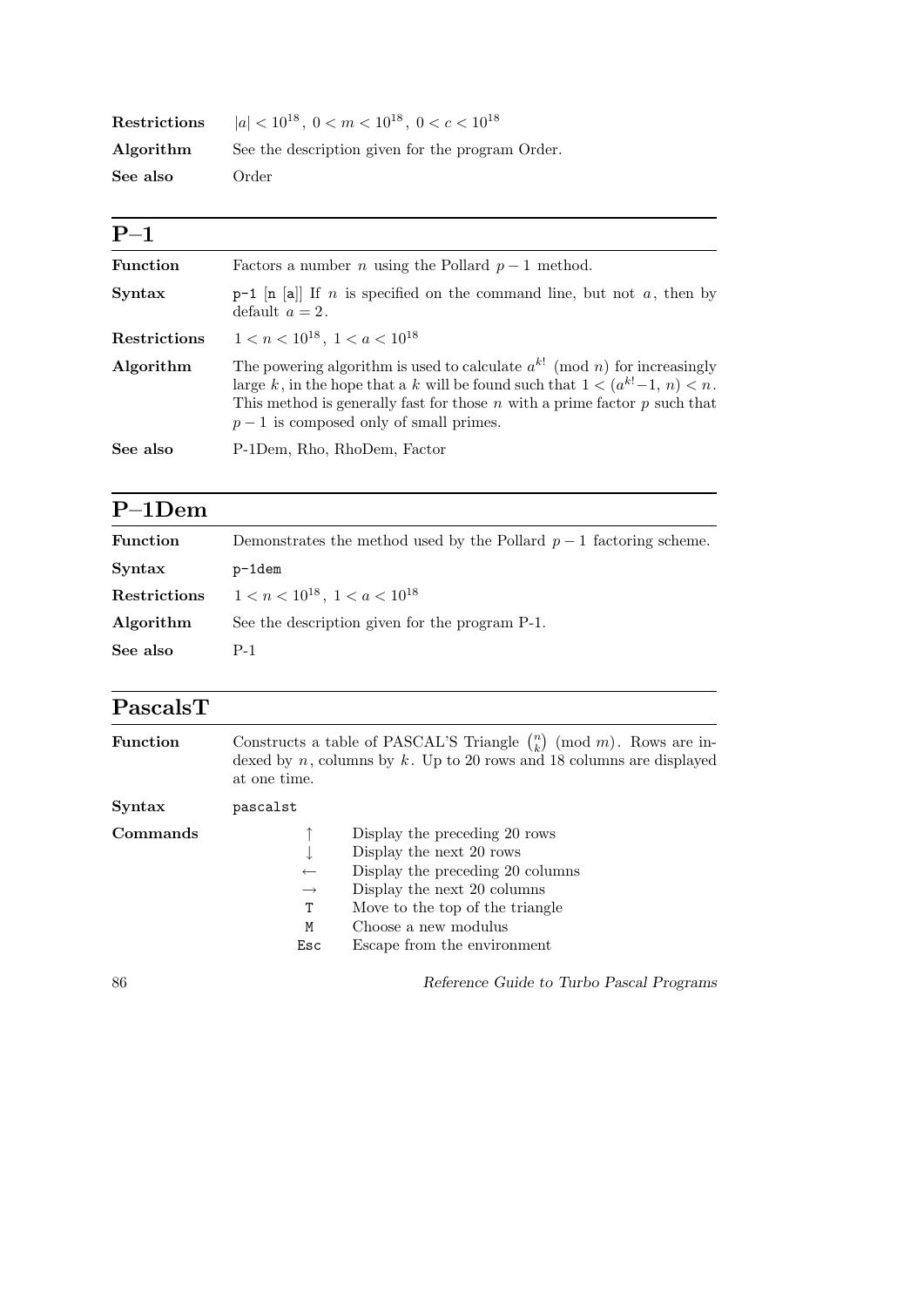$\textbf{Restrictions} \qquad 0 \leq k \leq n < 10^4, \; 0 < m < 10^3$ 

Algorithm The rows are calculated inductively by the recurrence  $\binom{n}{k-1} + \binom{n}{k}$  $\binom{n}{k}$  =  $\binom{n+1}{k}$  $\binom{+1}{k}$ . The entire *n*th row is calculated, where *n* is the top row on the current screen. Other entries in the screen are calculated from the top row.

#### Phi

| <b>Function</b> | Calculates the Euler PHI function of $n$ .                                                                                                                                       |
|-----------------|----------------------------------------------------------------------------------------------------------------------------------------------------------------------------------|
| Syntax          | $phi$ $[n]$                                                                                                                                                                      |
| Restrictions    | $1 \leq n \leq 10^{18}$                                                                                                                                                          |
| Algorithm       | The canonical factorization of n is found by trial division, and then $\phi(n)$<br>is found by means of the formula $\phi(n) = \prod_{n \alpha \parallel n} p^{\alpha-1}(p-1)$ . |
| Comments        | This program provides a user interface for a function of the same name<br>found in the unit NoThy. To see how the algorithm is implemented,<br>inspect the file nothy.pas.       |

| Pi              |                                                                                                                                                                                                                                                                                                                                                                                                                                                                                                                                                                                                                                                                                                                                                                                            |
|-----------------|--------------------------------------------------------------------------------------------------------------------------------------------------------------------------------------------------------------------------------------------------------------------------------------------------------------------------------------------------------------------------------------------------------------------------------------------------------------------------------------------------------------------------------------------------------------------------------------------------------------------------------------------------------------------------------------------------------------------------------------------------------------------------------------------|
| <b>Function</b> | Determines the number $\pi(x)$ of primes not exceeding an integer x.                                                                                                                                                                                                                                                                                                                                                                                                                                                                                                                                                                                                                                                                                                                       |
| Syntax          | pi[x]                                                                                                                                                                                                                                                                                                                                                                                                                                                                                                                                                                                                                                                                                                                                                                                      |
| Restrictions    | $2 < x10^6$                                                                                                                                                                                                                                                                                                                                                                                                                                                                                                                                                                                                                                                                                                                                                                                |
| Algorithm       | Primes up to 31607 are constructed, by sieving. These primes are used<br>as trial divisors, to sieve intervals of length $10^4$ until x is reached.                                                                                                                                                                                                                                                                                                                                                                                                                                                                                                                                                                                                                                        |
| <b>Comments</b> | This program would run perfectly well up to $109$ , but as the the running<br>time is roughly linear in $x$ , the smaller limit is imposed to avoid excessive<br>running times. For faster methods of computing $\pi(x)$ , see the following<br>papers.<br>J. C. Lagarias, V. S. Miller, and A. M. Odlyzko, Computing $\pi(x)$ : The<br>Meissel-Lehmer method, Math. Comp. 44 (1985), 537-560.<br>J. C. Lagarias and A. M. Odlyzko, New algorithms for computing $\pi(x)$ ,<br>Number Theory: New York 1982, D. V. Chudnovsky, G. V. Chudnovsky,<br>H. Cohn and M. B. Nathanson, eds., Lecture Notes in Mathematics 1052,<br>Springer-Verlag, Berlin, 1984, pp. 176–193.<br>J. C. Lagarias and A. M. Odlyzko, Computing $\pi(x)$ : an analytic method,<br>J. Algorithms 8 (1987), 173-191. |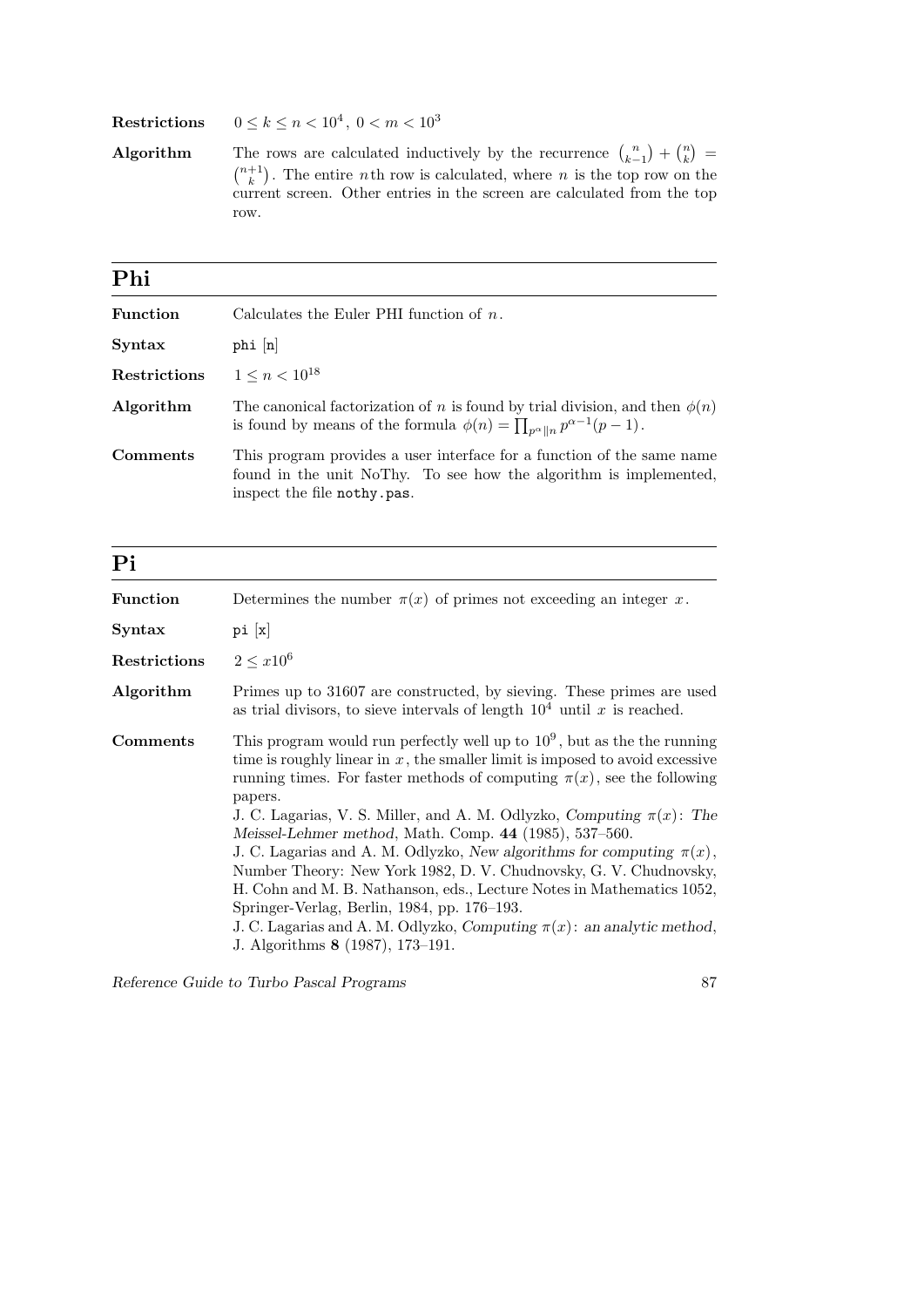| PolySolv        |                                                                                                                                                                                                                                                                                                                                                                                                                                                                                                                                                                                                                                                                                                                                                                                                                                                                                                                                                                                                                                                 |
|-----------------|-------------------------------------------------------------------------------------------------------------------------------------------------------------------------------------------------------------------------------------------------------------------------------------------------------------------------------------------------------------------------------------------------------------------------------------------------------------------------------------------------------------------------------------------------------------------------------------------------------------------------------------------------------------------------------------------------------------------------------------------------------------------------------------------------------------------------------------------------------------------------------------------------------------------------------------------------------------------------------------------------------------------------------------------------|
| <b>Function</b> | Finds all solutions of a given polynomial congruence $P(x) \equiv 0 \pmod{m}$ .                                                                                                                                                                                                                                                                                                                                                                                                                                                                                                                                                                                                                                                                                                                                                                                                                                                                                                                                                                 |
| Syntax          | polysolv                                                                                                                                                                                                                                                                                                                                                                                                                                                                                                                                                                                                                                                                                                                                                                                                                                                                                                                                                                                                                                        |
| Commands        | $\mathcal{C}$<br>Count the zeros<br>Define the polynomial<br>D<br>Choose the modulus<br>M<br>Escape from the environment<br>Esc                                                                                                                                                                                                                                                                                                                                                                                                                                                                                                                                                                                                                                                                                                                                                                                                                                                                                                                 |
| Restrictions    | $1 \leq m < 10^4$ , $P(x)$ must be the sum of at most 20 monomials, only<br>the first 100 zeros found are displayed on the screen                                                                                                                                                                                                                                                                                                                                                                                                                                                                                                                                                                                                                                                                                                                                                                                                                                                                                                               |
| Algorithm       | The polynomial is evaluated at every residue class modulo $m$ .                                                                                                                                                                                                                                                                                                                                                                                                                                                                                                                                                                                                                                                                                                                                                                                                                                                                                                                                                                                 |
| See also        | SqrtModP                                                                                                                                                                                                                                                                                                                                                                                                                                                                                                                                                                                                                                                                                                                                                                                                                                                                                                                                                                                                                                        |
| <b>Comments</b> | The running time here is roughly linear in $m$ . When $m$ is large there is<br>a much faster way. By the Chinese Remainder Theorem it is enough to<br>consider prime power values of $m$ . By Hensel's lemma, this in turn can<br>be reduced to the consideration of prime moduli. In the case of a prime<br>modulus p, the roots of $P(x)$ modulo p can be found by calculating<br>$(P(x), (x-a)^{(p-1)/2} - 1)$ for various values of a. Here the gcd being cal-<br>culated is that of two polynomials defined mod $p$ . In the first step of the<br>Euclidian algorithm, the remainder when $(x-a)^{(p-1)/2}-1$ is divided by<br>$P(x)$ should be calculated by applying the powering algorithm to deter-<br>mine $(x-a)^{(p-1)/2}$ (modd p, $P(x)$ ). This approach extends to provide<br>an efficient method of determining the factorization of $P(x) \pmod{p}$ .<br>For more information, see David G. Cantor and Hans Zassenhaus, A new<br>algorithm for factoring polynomials over finite fields, Math. Comp. 36<br>$(1981), 587-592.$ |

| Power               |                                                                                                                                                                                                                                                    |
|---------------------|----------------------------------------------------------------------------------------------------------------------------------------------------------------------------------------------------------------------------------------------------|
| <b>Function</b>     | Computes $a^k \pmod{m}$ in the sense that it returns a number c such<br>that $0 \leq c \leq m$ and $c \equiv a^k \pmod{m}$ .                                                                                                                       |
| <b>Syntax</b>       | power [a k m]                                                                                                                                                                                                                                      |
| <b>Restrictions</b> | $ a  < 10^{18}$ , $0 \le k < 10^{18}$ , $0 \le m < 10^{18}$                                                                                                                                                                                        |
| Algorithm           | Write k in binary, say $k = \sum_{i \in \mathcal{J}} 2^i$ . The numbers $a^{2^i} \pmod{m}$ are<br>constructed by repeated squaring; whenever a $j \in \mathcal{J}$ is encountered, the<br>existing product is multiplied by the factor $a^{2^j}$ . |
| See also            | PowerTab, PwrDem1a, PwrDem1b, PwrDem2                                                                                                                                                                                                              |
| 88                  | Reference Guide to Turbo Pascal Programs                                                                                                                                                                                                           |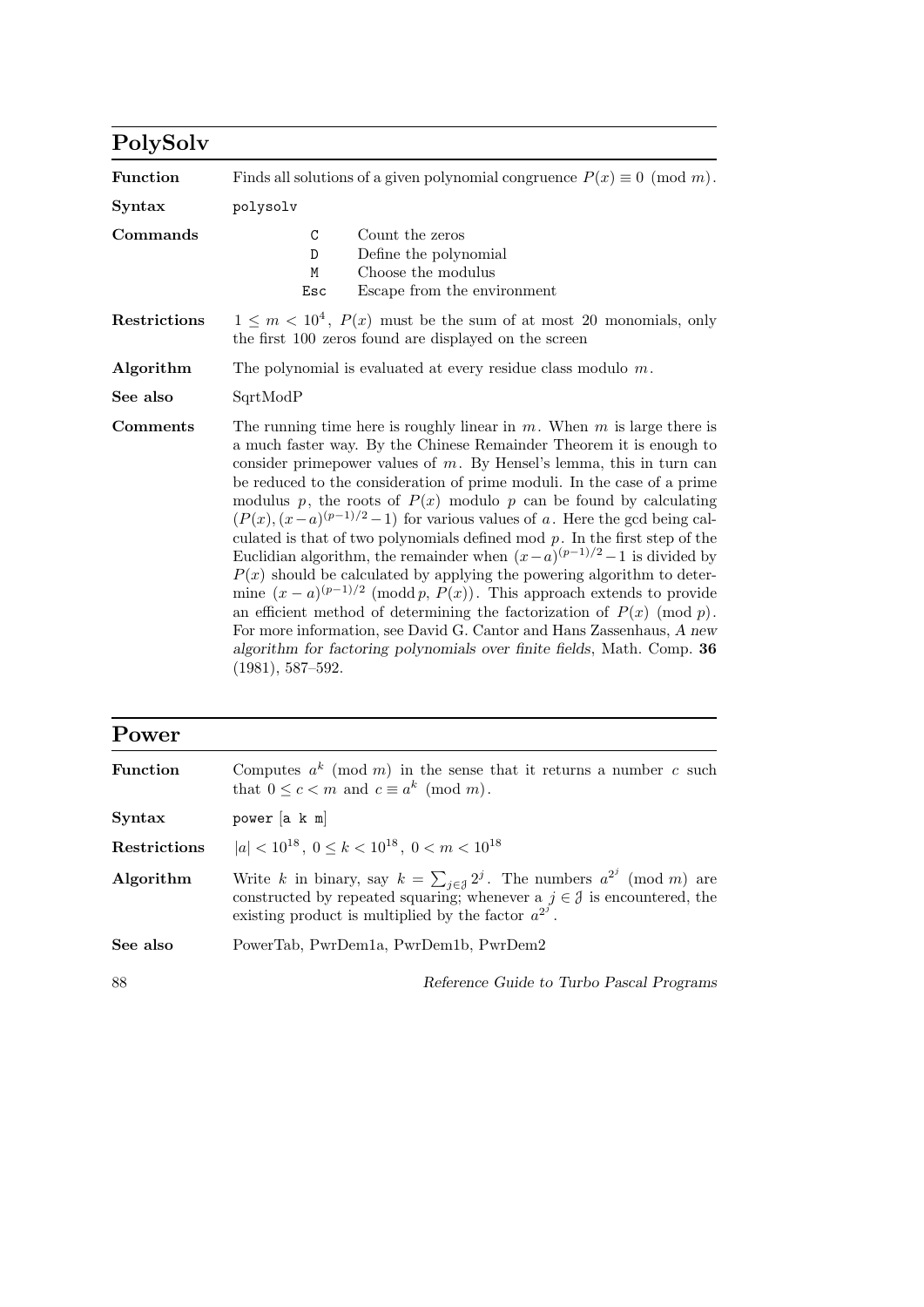| $Comments$ | This program provides a user interface for a function of the same name |
|------------|------------------------------------------------------------------------|
|            | in the unit NoThy. To see how the algorithm is implemented, inspect    |
|            | the file nothy.pas.                                                    |

| PowerTab        |                                                                                                                                                                                                                                                 |  |
|-----------------|-------------------------------------------------------------------------------------------------------------------------------------------------------------------------------------------------------------------------------------------------|--|
| <b>Function</b> | Constructs a TABle of POWERs $a^k \pmod{m}$ . Up to 100 powers are<br>displayed at a time.                                                                                                                                                      |  |
| Syntax          | power                                                                                                                                                                                                                                           |  |
| Commands        | Display the preceding 10 rows<br>PgUp<br>Display the next 10 rows<br>PgDn<br>Change the base<br>B<br>Е<br>Move to a new exponent<br>Change the modulus<br>M<br>Print the first 60 lines of the table<br>P<br>Esc<br>Escape from the environment |  |
| Restrictions    | $ a  < 10^6$ , $0 \le k < 10^6$ , $0 \le m < 10^6$                                                                                                                                                                                              |  |
| Algorithm       | The first entry on the screen is computed by the powering algorithm.<br>Then the remaining entries on the screen are determined inductively.                                                                                                    |  |
| See also        | CngArTab, Power, PwrDem1a, PwrDem1b, PwrDem2                                                                                                                                                                                                    |  |

### PrimRoot

| <b>Function</b> | Finds the least primitive root g of a prime number p, such that $g > a$ .                                                                                                                                                                                                                                                                                                                                                                                                                                        |
|-----------------|------------------------------------------------------------------------------------------------------------------------------------------------------------------------------------------------------------------------------------------------------------------------------------------------------------------------------------------------------------------------------------------------------------------------------------------------------------------------------------------------------------------|
| <b>Syntax</b>   | primroot $[p a]$ If p is specified on the command line but not a, then<br>by default $a=0$ .                                                                                                                                                                                                                                                                                                                                                                                                                     |
| Restrictions    | $2 < p < 10^{18}$ , $ a  < 10^{18}$                                                                                                                                                                                                                                                                                                                                                                                                                                                                              |
| Algorithm       | The prime factors $q_1, q_2, \ldots, q_r$ of $p-1$ are found by trial division.<br>Then g is a primitive root of p if and only if both $g^{p-1} \equiv 1 \pmod{p}$<br>and $g^{(p-1)/q_i} \not\equiv 1 \pmod{p}$ for all $i, 1 \leq i \leq r$ . When a g is found that<br>satisfies these conditions, not only is $q$ a primitive root of $p$ , but also the<br>primality of $p$ is rigorously established. The algorithm employed by the<br>program ProveP proceeds along these lines, but with some short cuts. |
| See also        | Order, OrderDem, ProveP                                                                                                                                                                                                                                                                                                                                                                                                                                                                                          |
| Comments        | This program provides a user interface for a function of the same name<br>in the unit NoThy. To see how the algorithm is implemented, inspect<br>the file nothy.pas.                                                                                                                                                                                                                                                                                                                                             |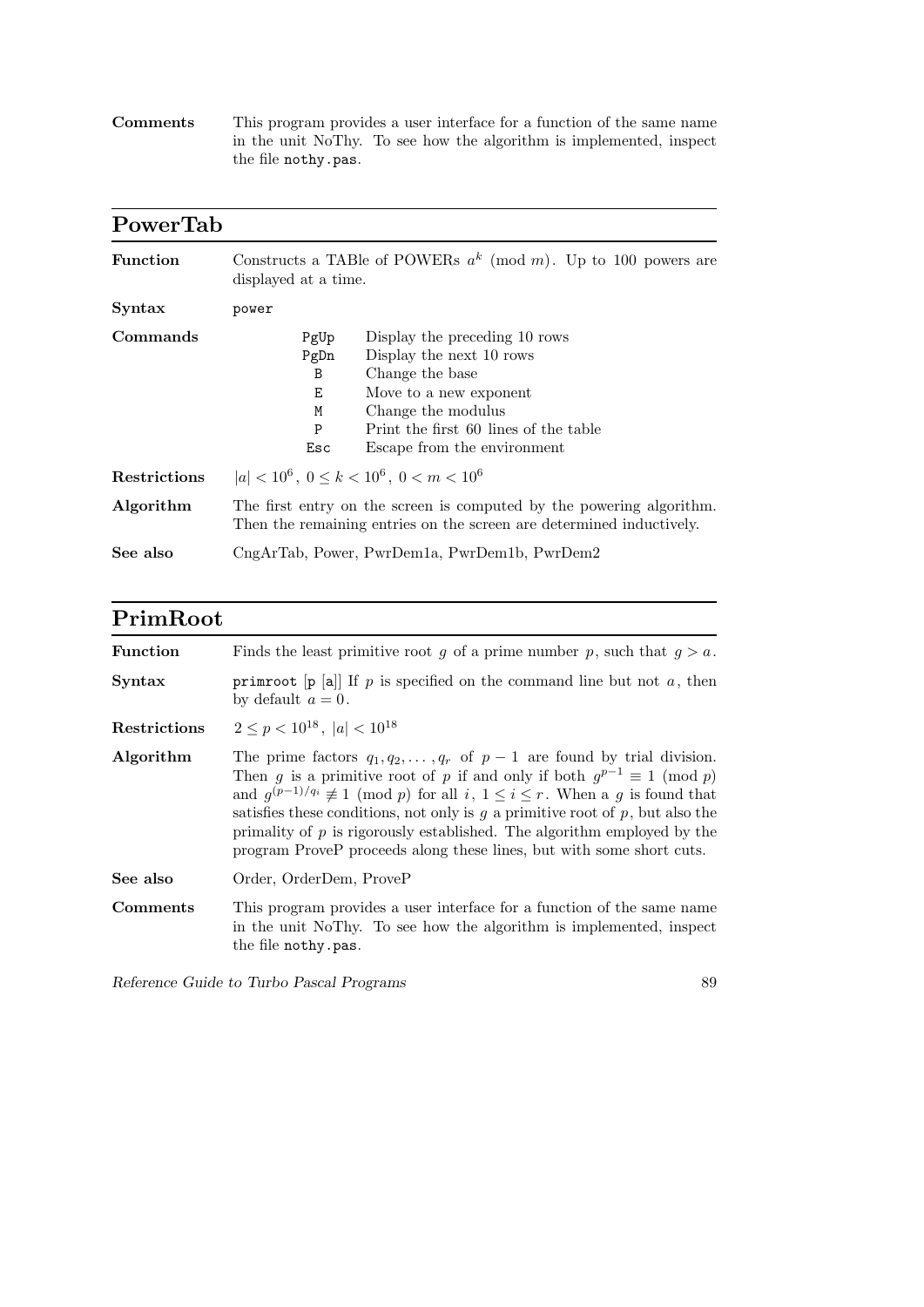#### ProveP

**Function** PROVEs that a given number  $p$  is Prime.

Syntax provep [p]

Restrictions  $2 \le p \le 10^{18}$ 

Algorithm Trial division is applied to  $p-1$ . Whenever a prime factor q of  $p-1$  is found, say  $q^k \|(p-1)$ , attempts are made to find an a such that  $a^{p-1} \equiv 1$ (mod p) but  $(a^{(p-1)/q}-1, p) = 1$ . Suppose that such an a is found, and that  $p'|p$ . Let d denote the order of a modulo p'. Then  $d|(p-1)$  but  $d\|(p-1)/q$ , and hence  $q^k\|d$ . But by Fermat's congruence  $d|(p'-1)$ , and hence it can be asserted that  $q^k|(p'-1)$  for every prime factor p' of p. In other words, all prime factors  $p'$  of p are  $\equiv 1 \pmod{q^k}$ . If, for a given  $q$ , 200 unsuccessful attempts are made to find an admissible  $a$ , then presumably  $p$  is composite, and the program quits. Otherwise, the numbers  $q^k$  found are multiplied together to form a product s. Every numbers q<sup>-</sup> found are multiplied together to form a product s. Every<br>prime factor p' of p is  $\equiv 1 \pmod{s}$ . If  $s > \sqrt{p}$  then there can be at most one such prime, and the proof is complete. If  $p^{1/3} < s \leq p^{1/2}$  then there can be at most two such primes, say  $p = p_1 p_2$ . Write  $p_i$  in base s,  $p_i = r_i s + 1$ . Then  $p = r_1 r_2 s^2 + (r_1 + r_2)s + 1$ , and the coefficients of this polynomial in s can be found by expanding  $p$  in base  $s$ , say  $p = c_2s^2 + c_1s + 1$ . Then  $r_1$  and  $r_2$  are roots of the quadratic equation  $(x - r_1)(x - r_2) = x^2 - c_1x + c_2$ , and hence the discriminant  $c_1^2 - 4c_2$ must be a perfect square. In the unlikely event that this quantity is a perfect square, we are led to a factorization of  $p$ ; otherwise we have a proof that p is prime.

> If a point is reached at which it would take less time to test  $p$  for If a point is reached at which it would take less time to test p for<br>divisibility by numbers  $d \equiv 1 \pmod{s}$ ,  $d \leq \sqrt{p}$  than has already been spent trying to factor  $p-1$ , then the program automatically switches to this latter approach.

> The trial division of  $p-1$  can be interrupted by touching a key, and the user can then supply a prime factor  $q$  of the remaining unfactored portion. The user is responsible for verifying that  $q$  is prime.

> By this method we see that proving the primality of  $p$  is no harder than factoring  $p-1$ , and that for many p it is easier. Further methods of proving primality have been developed that are faster than the best known factoring methods. The mathematics exploited by these methods is much more sophisticated. For more precise information, consult the following papers.

> A. O. L. Atkin and F. Morain, Elliptic curves and primality proving, Math. Comp. **61** (1993), 29–68.

> A. K. Lenstra and H. W. Lenstra, Jr., Algorithms in number theory, Handbook of Theoretical Computer Science, Vol. A, J. van Leeuwen, ed., Elsevier, Amsterdam, pp. 673–715.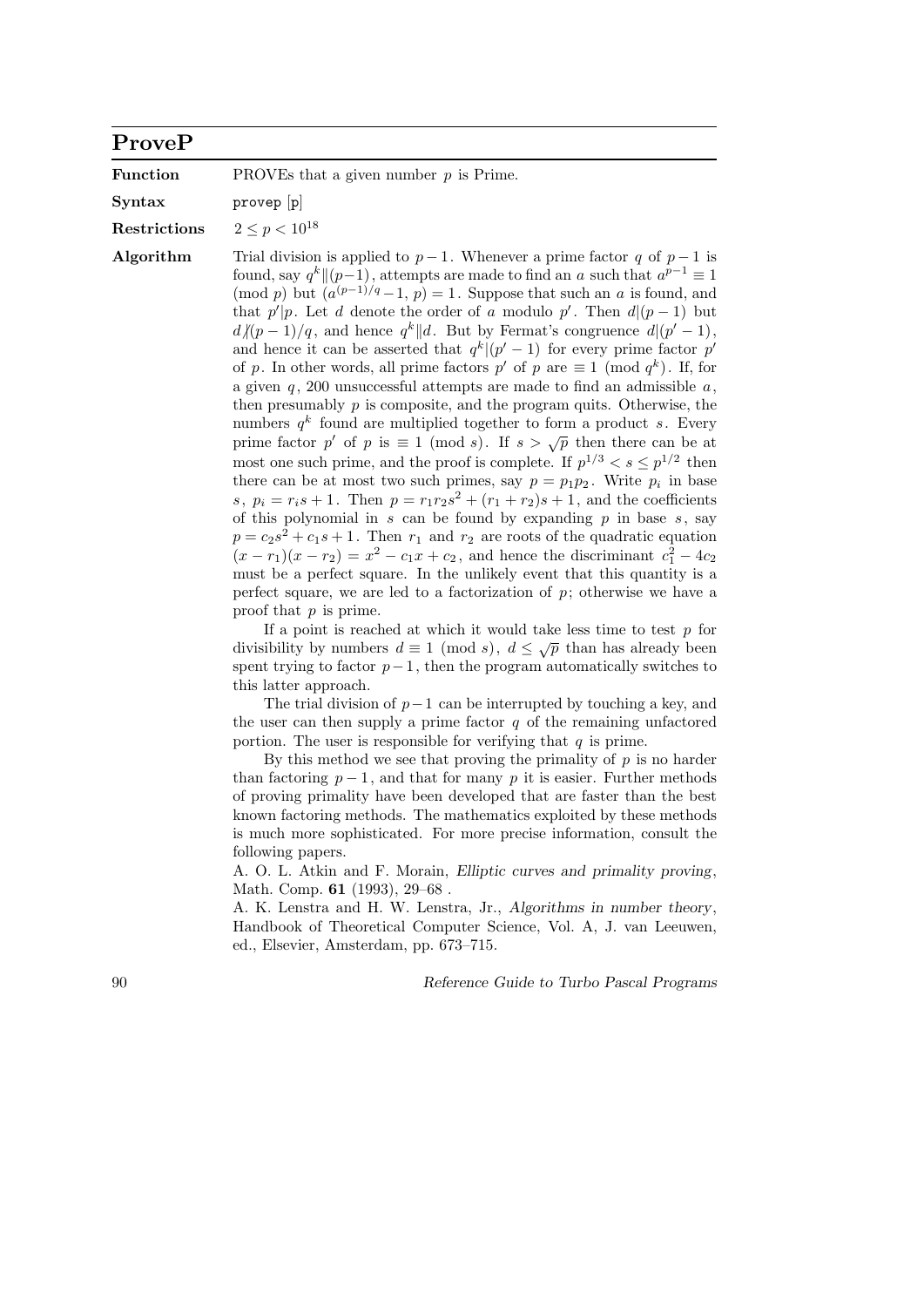### PwrDem1a

| Function     | DEMonstrates the powering algorithm.                        |  |
|--------------|-------------------------------------------------------------|--|
| Syntax       | pwrdem1a [a k m]                                            |  |
| Restrictions | $ a  < 10^{18}$ , $0 \le k < 10^{18}$ , $0 \le m < 10^{18}$ |  |
| Algorithm    | See the description given for the program Power.            |  |
| See also     | Power, PwrDem1b, PwrDem2                                    |  |

### PwrDem1b

| <b>Function</b>     | An alternative DEMonstration of the powering algorithm.     |
|---------------------|-------------------------------------------------------------|
| Syntax              | $pwrdem1b$ [a k m]                                          |
| <b>Restrictions</b> | $ a  < 10^{18}$ , $0 \le k < 10^{18}$ , $0 \le m < 10^{18}$ |
| Algorithm           | See the description given for the program Power.            |
| See also            | Power, PwrDem1a, PwrDem2                                    |

## PwrDem2

| <b>Function</b> | DEMonstrates an alternative powering algorithm.                                                                                                                                                                                                                                                                                                                                                                                                                                                                                                                                                                                                                                                                                                                                                                                                                                                                                                                                                                                                                                                                                                                                                                                                                                            |  |  |
|-----------------|--------------------------------------------------------------------------------------------------------------------------------------------------------------------------------------------------------------------------------------------------------------------------------------------------------------------------------------------------------------------------------------------------------------------------------------------------------------------------------------------------------------------------------------------------------------------------------------------------------------------------------------------------------------------------------------------------------------------------------------------------------------------------------------------------------------------------------------------------------------------------------------------------------------------------------------------------------------------------------------------------------------------------------------------------------------------------------------------------------------------------------------------------------------------------------------------------------------------------------------------------------------------------------------------|--|--|
| <b>Syntax</b>   | pwrdem2 [a k m]                                                                                                                                                                                                                                                                                                                                                                                                                                                                                                                                                                                                                                                                                                                                                                                                                                                                                                                                                                                                                                                                                                                                                                                                                                                                            |  |  |
| Restrictions    | $ a  < 10^{18}$ , $0 \le k < 10^{18}$ , $0 \le m < 10^{18}$                                                                                                                                                                                                                                                                                                                                                                                                                                                                                                                                                                                                                                                                                                                                                                                                                                                                                                                                                                                                                                                                                                                                                                                                                                |  |  |
| Algorithm       | A sequence of powers of $a$ is generated, in which the binary expansions<br>of the exponents form initial segments of the binary expansion of $k$ . For<br>example, if $k = 10111$ in binary, then (with all exponents written in bi-<br>nary) we start with $a^1$ , square to form $a^{10}$ , square again to form $a^{100}$ ,<br>multiply by a to form $a^{101}$ , square this to form $a^{1010}$ , multiply by a to<br>form $a^{1011}$ , square this to form $a^{10110}$ , and finally multiply by a to form<br>$a^{10111}$ . Of course all multiplications are carried out modulo m. In the<br>original method used by the program Power, the binary expansions of<br>the exponents form terminal segments of the binary expansion of $k$ . The<br>number of multiplications is exactly the same in the two methods, but<br>this alternative method has an advantage in situations in which multipli-<br>cation by $a$ is fast for some reason. For example, in powering a matrix<br>$A$ , multiplication by $A$ is fast if $A$ is sparse. Similarly, in computing<br>$P(x)^k$ , multiplication by $P(x)$ is fast if $P(x)$ has few monomial terms.<br>The repeated doubling from the top down seen here is also appropriate<br>to the calculation of solutions of linear recurrences. |  |  |

Reference Guide to Turbo Pascal Programs 91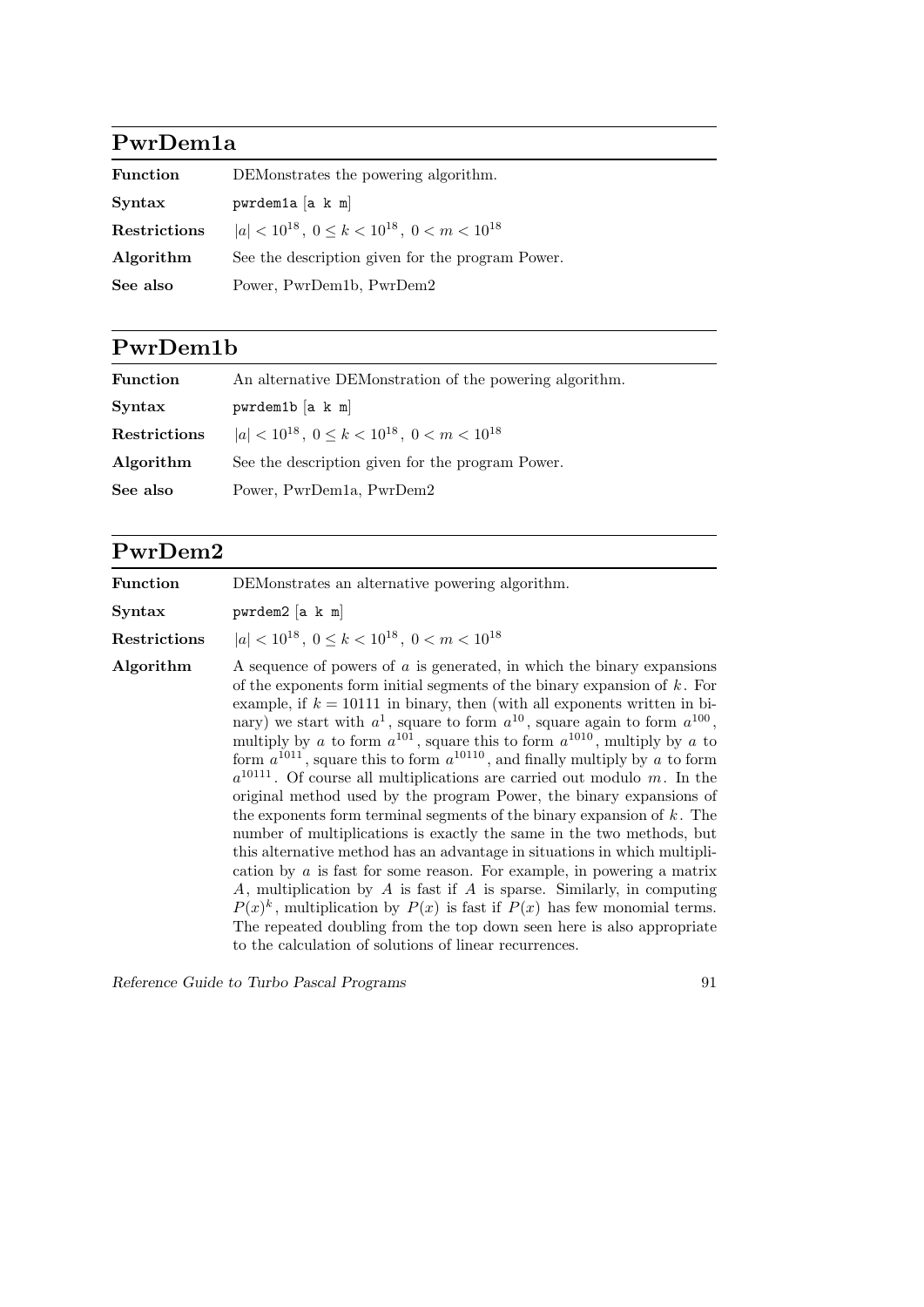| $\operatorname{QFormTab}$ |                                                                                                                                                                                                                                                                                                                             |  |
|---------------------------|-----------------------------------------------------------------------------------------------------------------------------------------------------------------------------------------------------------------------------------------------------------------------------------------------------------------------------|--|
| <b>Function</b>           | Generates a TABle of all reduced binary Quadratic FORMs $f(x, y) =$<br>$ax^2, bxy + cy^2$ of given discriminant. These forms are reduced only in<br>the sense defined in §3.5 of NZM. Hence if $d > 0$ then the reduced forms<br>are not necessarily inequivalent. For each form, the content $(a, b, c)$ is<br>calculated. |  |
| Syntax                    | qformtab                                                                                                                                                                                                                                                                                                                    |  |
| Commands                  | Display the preceding 20 rows<br>PgUp<br>Display the next 20 rows<br>PgDn<br>Choose a new discriminant<br>d<br>Print the first 600 lines of the table<br>$\mathbf P$<br>Escape from the environment<br>Esc                                                                                                                  |  |
| Restrictions              | $ d  < 10^6$ , at most 5000 forms are displayed                                                                                                                                                                                                                                                                             |  |
| Algorithm                 | Detailed search for all triples satisfying the definition. Thus the running<br>time is essentially linear in $ d $ . This program could run for $ d $ up to<br>$109$ , but the stricter limit is imposed to avoid excessive running times.<br>For faster methods, see the discussion of the program ClaNoTab.               |  |
| See also                  | ClaNoTab, Reduce                                                                                                                                                                                                                                                                                                            |  |
| Rat                       |                                                                                                                                                                                                                                                                                                                             |  |
| <b>Function</b>           | Finds the RATional number $a/q$ with least q such that the initial deci-<br>mal digits of $a/q$ coincide with those of a given real number x.                                                                                                                                                                               |  |
| <b>Syntax</b>             | rat $ x $                                                                                                                                                                                                                                                                                                                   |  |

| $\operatorname{Restrictions}$ | $ a  \leq 10^{18}, 1 \leq q \leq 10^{18}$         |
|-------------------------------|---------------------------------------------------|
|                               | Algonithm Suppose that <i>k</i> desimal digits of |

Algorithm Suppose that  $k$  decimal digits of  $x$  are given after the decimal point. Put  $\delta = 0.5 \cdot 10^{-k}$ . We want to find  $a/q$  with q minimal such that  $|x - a/q| \leq \delta$ . By the continued fraction algorithm the least i is found such that  $|x - h_i/k_i| \le \delta$ . Then the desired rational number is given by  $a = ch_{i-1} + h_{i-2}, q = ck_{i-1} + k_{i-2}$  where c is the least positive integer such that  $a/q$  lies in the specified interval. Since this inequality holds when  $c = a_i$ , it suffices to search the interval  $[1, a_i]$ .

#### Reduce

| <b>Function</b> | REDUCEs a binary quadratic form $f(x, y) = ax^2 + bxy + cy^2$ . If the three<br>coefficients are given on the command line, then a reduced form $g(x, y)$ |
|-----------------|-----------------------------------------------------------------------------------------------------------------------------------------------------------|
| 92              | Reference Guide to Turbo Pascal Programs                                                                                                                  |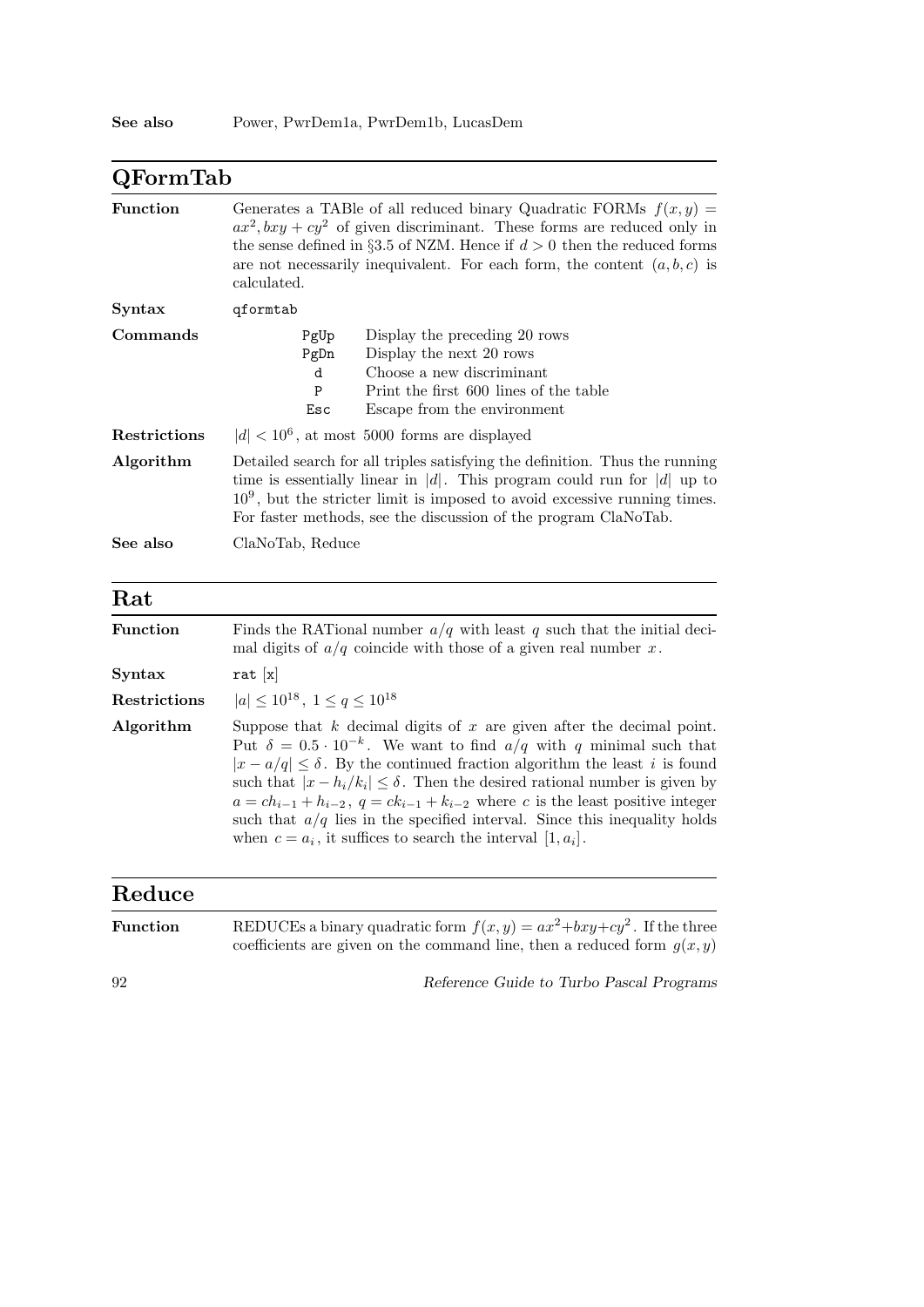|               | is found, with g equivalent to f. The discriminant d of these forms is<br>also reported. A proper representation of $\alpha$ by $\gamma$ is also noted, and then<br>the program terminates. If the coefficients are not given on the command<br>line, then an environment for manipulating forms is entered. When a<br>form is being reduced in this environment, a chain of equivalences is<br>displayed, along with the matrix $M$ that gives the equivalence, and the<br>operation $S$ or $Tm$ that was applied to derive the new form from that in<br>the preceding row of the table. Here $S = \begin{bmatrix} 0 & 1 \\ -1 & 0 \end{bmatrix}$ and $T = \begin{bmatrix} 1 & 1 \\ 0 & 1 \end{bmatrix}$ .<br>The user also has the option of applying the operations $S, T$ , and $T^{-1}$ ,<br>one at a time. The table will hold up to 500 forms.<br>In the case that $d > 0$ , the form is reduced only to the extent that<br>$ a  < b \leq  a  <  a $ or $0 \leq b \leq  a  =  c $ , and consequently two reduced<br>forms may be equivalent. |                                                                                                                                                                                                                                                                                                                                                                                                                 |
|---------------|-----------------------------------------------------------------------------------------------------------------------------------------------------------------------------------------------------------------------------------------------------------------------------------------------------------------------------------------------------------------------------------------------------------------------------------------------------------------------------------------------------------------------------------------------------------------------------------------------------------------------------------------------------------------------------------------------------------------------------------------------------------------------------------------------------------------------------------------------------------------------------------------------------------------------------------------------------------------------------------------------------------------------------------------------------|-----------------------------------------------------------------------------------------------------------------------------------------------------------------------------------------------------------------------------------------------------------------------------------------------------------------------------------------------------------------------------------------------------------------|
| <b>Syntax</b> | reduce $[a, b, c]$                                                                                                                                                                                                                                                                                                                                                                                                                                                                                                                                                                                                                                                                                                                                                                                                                                                                                                                                                                                                                                  |                                                                                                                                                                                                                                                                                                                                                                                                                 |
| Restrictions  | $ a  < 10^{18}$ , $ b  < 10^{18}$ , $ c  < 10^{18}$                                                                                                                                                                                                                                                                                                                                                                                                                                                                                                                                                                                                                                                                                                                                                                                                                                                                                                                                                                                                 |                                                                                                                                                                                                                                                                                                                                                                                                                 |
| Commands      | PgUp<br>PgDn<br>a<br>b<br>С<br>R<br>$\rm S$<br>T<br>$\mathbf I$<br>M<br>$\mathbf P$<br>Esc                                                                                                                                                                                                                                                                                                                                                                                                                                                                                                                                                                                                                                                                                                                                                                                                                                                                                                                                                          | Display the preceding 6 rows<br>Display the next 6 rows<br>Enter a new coefficient a<br>Enter a new coefficient $b$<br>Enter a new coefficient $c$<br>Reduce the form at the bottom of the table<br>Apply the transformation $S$<br>Apply the transformation $T$<br>Apply the transformation $T^{-1}$<br>Toggle between displaying $M:g\to f$ and $M: f\to g$<br>Print the table<br>Escape from the environment |
| See also      | ClaNoTab, QFormTab                                                                                                                                                                                                                                                                                                                                                                                                                                                                                                                                                                                                                                                                                                                                                                                                                                                                                                                                                                                                                                  |                                                                                                                                                                                                                                                                                                                                                                                                                 |

| Rho             |                                                                                                                                                                                                                                                                                                                                              |
|-----------------|----------------------------------------------------------------------------------------------------------------------------------------------------------------------------------------------------------------------------------------------------------------------------------------------------------------------------------------------|
| <b>Function</b> | Factors a given composite integer $n$ by using Pollard's RHO method.<br>This program should only be applied to numbers that are already known<br>to be composite; if it is applied to a prime number then it will run end-<br>lessly without reaching any conclusion. The program can be interrupted<br>by touching any key on the keyboard. |
| Syntax          | rho $[n c]$ If n is specified on the command line but not c, then $c = 1$<br>by default.                                                                                                                                                                                                                                                     |
| Restrictions    | $1 < n < 10^{18}$ , $ c  < 10^{18}$                                                                                                                                                                                                                                                                                                          |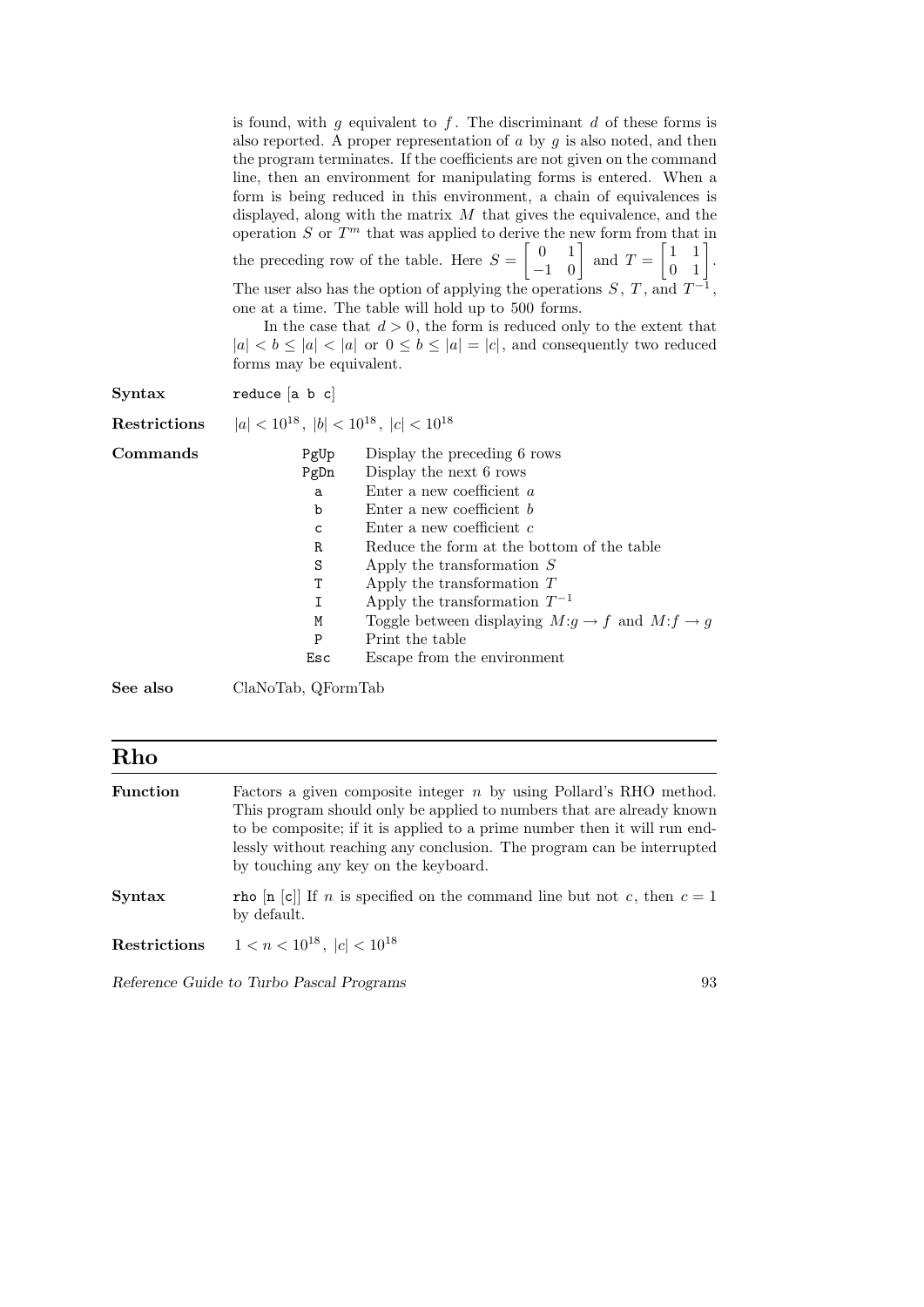| Algorithm | Let $u_0 = 0$ , and for $i \geq 0$ let $u_{i+1} = u_i^2 + c$ . The $u_i$ are calculated |
|-----------|-----------------------------------------------------------------------------------------|
|           | modulo n, and for each i the quantity $(u_{2i}-u_i, n)$ is determined, in the           |
|           | hope of finding a proper divisor of n. The numbers $u_i$ are not stored:                |
|           | At any one time only $u_i$ and $u_{2i}$ are known. If a proper divisor is found,        |
|           | it is not necessarily prime, and if it is prime it is not necessarily the least         |
|           | prime divisor of n. Various values of c may be used, but $c = 0$ and                    |
|           | $c = -2$ should be avoided.                                                             |
|           |                                                                                         |

See also RhoDem, P-1, P-1Dem, Factor

#### RhoDem

| <b>Function</b> | DEMonstrates the Pollard RHO factoring scheme. |
|-----------------|------------------------------------------------|
| Syntax          | $r$ hodem $[n]$                                |
| Restrictions    | $1 < n < 10^{18}$ , $ c  < 10^{18}$            |
| Algorithm       | See description given for the program Rho.     |
| See also        | $Rho$ , P-1, P-1Dem, Fac                       |
|                 |                                                |

#### RSA

| <b>Function</b> | Provides an environment for encrypting messages by means of the RSA<br>method. The encrypting history is displayed.                                                                |                                                     |
|-----------------|------------------------------------------------------------------------------------------------------------------------------------------------------------------------------------|-----------------------------------------------------|
| <b>Syntax</b>   | rsa                                                                                                                                                                                |                                                     |
| Commands        | B                                                                                                                                                                                  | Set the size of the blocks                          |
|                 | Е                                                                                                                                                                                  | Encode                                              |
|                 | P                                                                                                                                                                                  | Print the data                                      |
|                 | $\mathbf R$                                                                                                                                                                        | Enter a message as a sequence of residue classes    |
|                 | Т                                                                                                                                                                                  | Enter a message in text form                        |
|                 | V                                                                                                                                                                                  | Choose variables: modulus $m$ , exponent $k$ , etc. |
|                 | Esc                                                                                                                                                                                | Escape from the environment                         |
| Restrictions    | The block size must lie between 1 and 17, the text must consist of at<br>most 80 characters, $0 < k < m < 10^{18}$                                                                 |                                                     |
| Algorithm       | Each residue class a (mod m) is replaced by $b \equiv a^k \pmod{m}$ . To<br>decode, replace b by $b^{k'} \pmod{m}$ where $0 \lt k' \lt m$ and $kk' \equiv 1$<br>$\pmod{\phi(m)}$ . |                                                     |

### SimLinDE

| <b>Function</b> | Gives a complete parametric representation of the solutions to a system<br>of SIMultaneous LINear Diophantine Equations $A\mathbf{x} = \mathbf{b}$ . The user may<br>request that the calculations be displayed. |
|-----------------|------------------------------------------------------------------------------------------------------------------------------------------------------------------------------------------------------------------|
| 94              | Reference Guide to Turbo Pascal Programs                                                                                                                                                                         |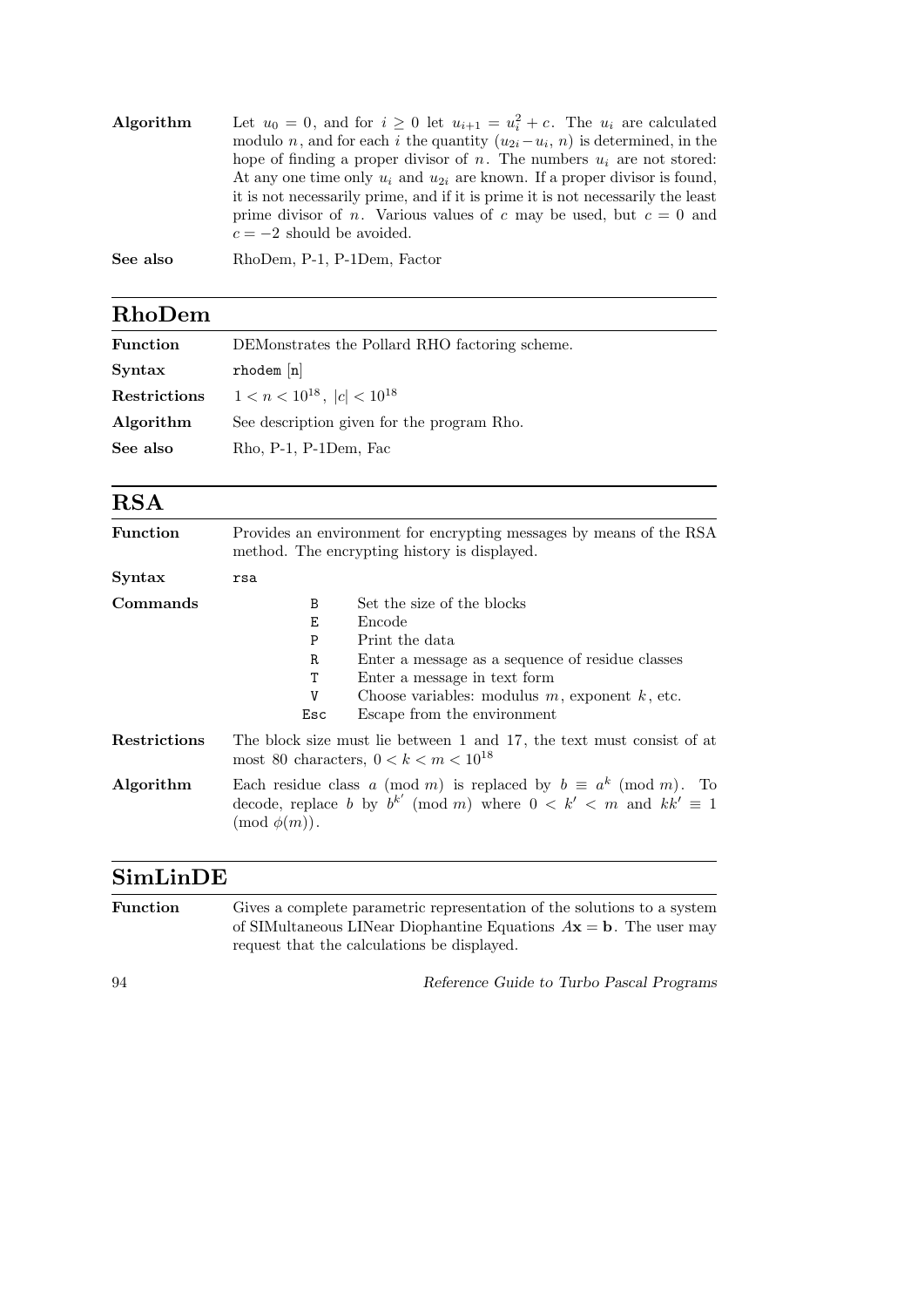| <b>Syntax</b> | simlinde                                                                                                                                                                                                                                                                             |
|---------------|--------------------------------------------------------------------------------------------------------------------------------------------------------------------------------------------------------------------------------------------------------------------------------------|
| Restrictions  | A is $m \times n$ where $1 \leq m \leq 10$ , $1 \leq n \leq 10$ , all numbers occurring must<br>have absolute value not exceeding $10^{18}$                                                                                                                                          |
| Algorithm     | Row operations and changes of variable are performed until the system<br>is in diagonal form. The full Smith normal form is not reached. This<br>method is prone to overflow. The program as written makes no special<br>effort to avoid overflow, but reports when it has occurred. |

| <b>SlowGCD</b>      |                                                                                                                                                                                                                                                                             |
|---------------------|-----------------------------------------------------------------------------------------------------------------------------------------------------------------------------------------------------------------------------------------------------------------------------|
| <b>Function</b>     | Times the calculation of the greatest common divisor of two numbers b<br>and $c$ , when only the definition is used. The only purpose in this is to<br>provide a comparison with FastGCD.                                                                                   |
| Syntax              | slowgcd                                                                                                                                                                                                                                                                     |
| <b>Restrictions</b> | $1 \leq b < 10^9$ , $1 \leq c < 10^9$                                                                                                                                                                                                                                       |
| Algorithm           | For each $d, 1 \leq d \leq \min( b ,  c )$ , trial divisions are made to determine<br>whether $d b$ and $d c$ . A record is kept of the largest such d found.<br>Since the running time is essentially linear in $\min( b ,  c )$ , only small<br>arguments should be used. |
| See also            | FastGCD, GCD                                                                                                                                                                                                                                                                |

## SPsP

| <b>Function</b>     | Executes the Strong PseudoPrime test base $a$ to the number $m$ . This<br>provides a rigorous proof of compositeness. If $m$ survives such a test then<br>it is not necessarily prime, but it is called a "probable prime" because<br>pseudoprimes (i.e., composite probable primes) seem to form a sparse<br>set. |  |
|---------------------|--------------------------------------------------------------------------------------------------------------------------------------------------------------------------------------------------------------------------------------------------------------------------------------------------------------------|--|
| <b>Syntax</b>       | spsp $\lceil a \rceil$ m is specified on the command line, but not a, then by<br>default $a=2$ .                                                                                                                                                                                                                   |  |
| <b>Restrictions</b> | $ a  < 10^{18}$ , $2 < m < 10^{18}$                                                                                                                                                                                                                                                                                |  |
| Algorithm           | The strong pseudoprime test, as invented by John Selfridge and others.<br>For a full description see NZM, p. 78.                                                                                                                                                                                                   |  |
| See also            | SP <sub>s</sub> PD <sub>em</sub> , ProveP                                                                                                                                                                                                                                                                          |  |
|                     |                                                                                                                                                                                                                                                                                                                    |  |

#### SPsPDem

Function DEMonstrates the Strong PSeudoPrime test.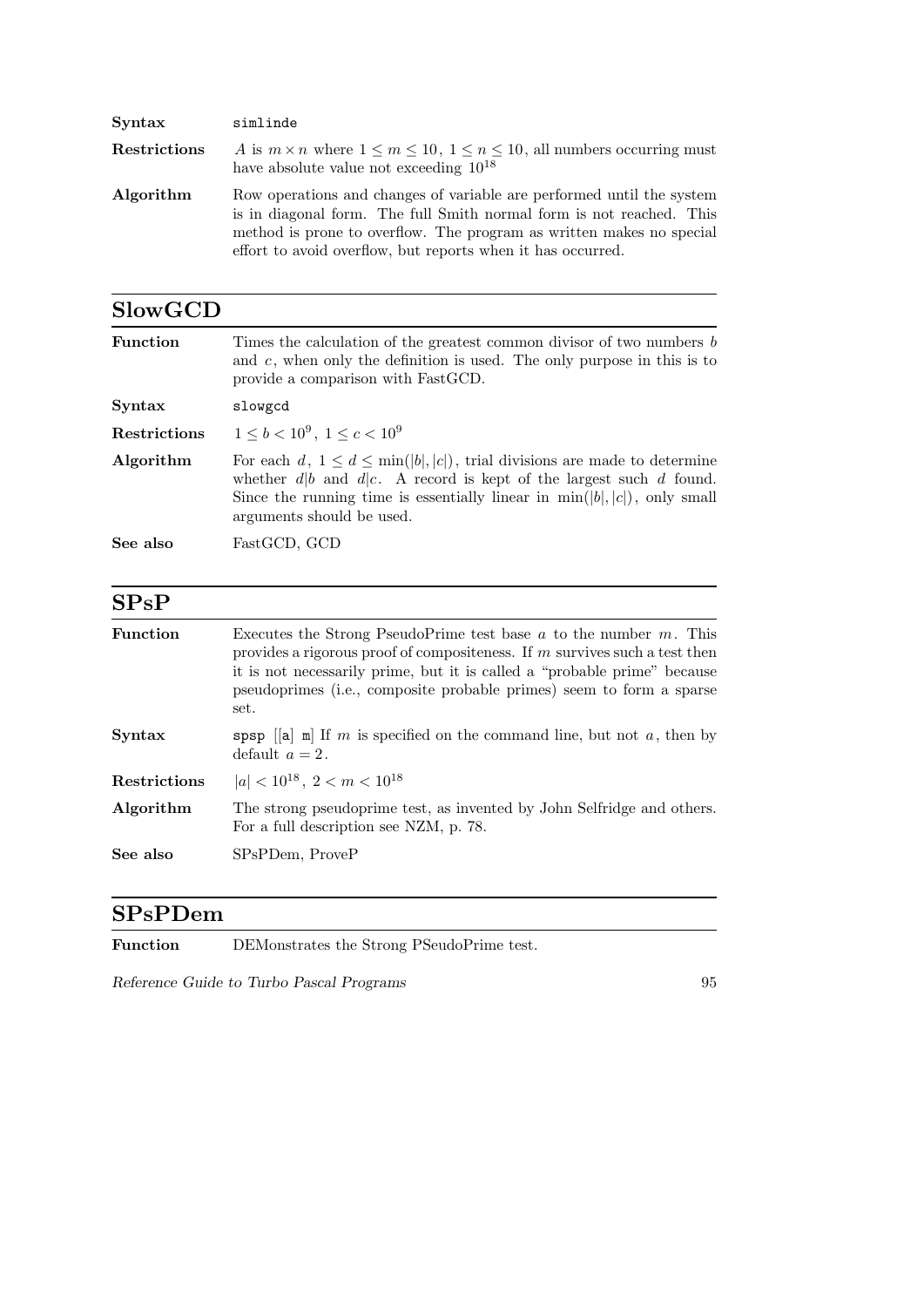| Syntax       | spsp $\lceil a \rceil$ m is specified on the command line, but not a, then by<br>default $a=2$ . |
|--------------|--------------------------------------------------------------------------------------------------|
| Restrictions | $ a  < 10^{18}$ , $2 < m < 10^{18}$                                                              |
| See also     | SPsP, ProveP                                                                                     |

# SqrtDem

| <b>Function</b> | DEMonstrates the calculation executed by the program SqrtModP. |
|-----------------|----------------------------------------------------------------|
| Syntax          | sqrtdem $[a, p]$                                               |
| Restrictions    | $ a  < 10^{18}$ , $2 \le p < 10^{18}$                          |
| Algorithm       | See the description given for the program SqrtModP             |
| See also        | SqrtModP                                                       |

# SqrtModP

| <b>Function</b>     | Calculates the SQuareRooT Modulo a given Prime number $p$ . If the<br>congruence $x^2 \equiv a \pmod{p}$ has a solution, then the unique solution x<br>such that $0 \leq x \leq p/2$ is returned.                                                                                                                                                           |
|---------------------|-------------------------------------------------------------------------------------------------------------------------------------------------------------------------------------------------------------------------------------------------------------------------------------------------------------------------------------------------------------|
| <b>Syntax</b>       | $sqrt{p}$ a p                                                                                                                                                                                                                                                                                                                                               |
| <b>Restrictions</b> | $ a  < 10^{18}$ , $2 < p < 10^{18}$                                                                                                                                                                                                                                                                                                                         |
| Algorithm           | Uses the RESSOL algorithm of Dan Shanks. This is described in $\S 2.9$ of<br>NZM. A different method, which depends on properties of the Lucas se-<br>quences, has been given by D. H. Lehmer, Computer technology applied<br>to the theory of numbers, Studies in Number Theory, W. J. LeVeque,<br>ed., Math. Assoc. Amer., Washington, 1969, pp. 117–151. |
| See also            | SqrtDem                                                                                                                                                                                                                                                                                                                                                     |
| Comments            | This program provides a user interface for a function of the same name<br>in the unit NoThy. To see how the algorithm is implemented, inspect<br>the file nothy.pas.                                                                                                                                                                                        |

## SumsPwrs

| <b>Function</b> | Finds all representations of n as a sum of s $k$ -th powers, and counts<br>them in various ways. |
|-----------------|--------------------------------------------------------------------------------------------------|
| Syntax          | sumspwrs [n s k]                                                                                 |
| Restrictions    | $1 \leq n < 10^{11}, \ 2 \leq s < 75, \ 2 \leq k < 10$                                           |
| 96              | Reference Guide to Turbo Pascal Programs                                                         |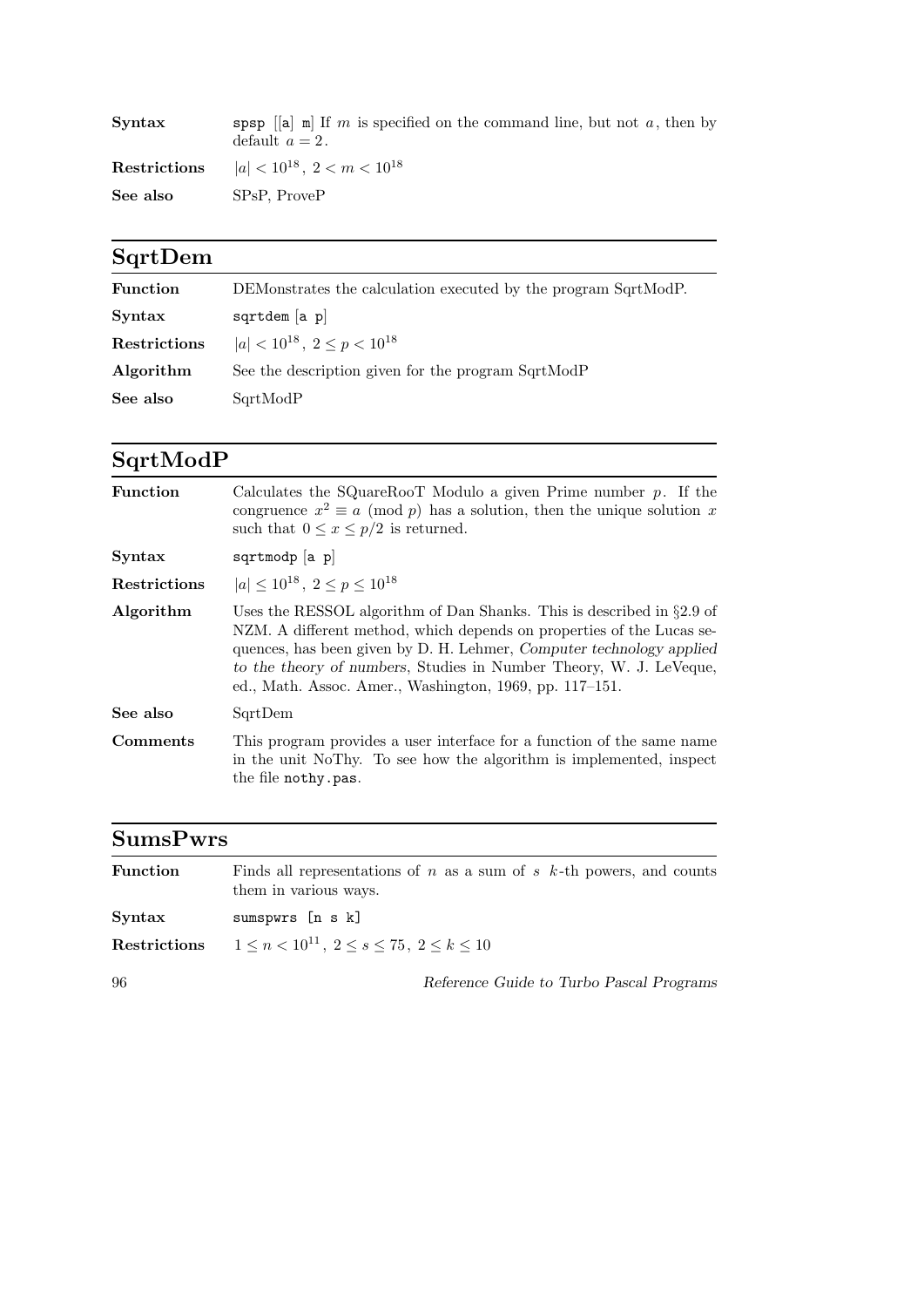| Algorithm | After $s-1$ summands have been chosen, a test is made as to whether     |
|-----------|-------------------------------------------------------------------------|
|           | the remainder is a $k$ -th power. Summands are kept in monotonic order; |
|           | the multiplicity is recovered by computing the appropriate multinomial  |
|           | coefficient. In some cases, such as sums of two squares, much faster    |
|           | methods exist for finding all representations.                          |
|           |                                                                         |

See also Wrg1Tab, Wrg2Tab, WrgStTab, WrgCnTab

| Wrg1Tab         |                                                                                                                                                                                                                                            |  |
|-----------------|--------------------------------------------------------------------------------------------------------------------------------------------------------------------------------------------------------------------------------------------|--|
| <b>Function</b> | Creates a TABle of the number $r(n)$ of representations of $n = \sum_{i=1}^{s} x_i^s$<br>as a sum of s k-th powers, as in WARing's problem. If $k > 2$ then the<br>$x_i$ are non-negative, but for $k=2$ the $x_i$ are arbitrary integers. |  |
| Syntax          | wrg1tab                                                                                                                                                                                                                                    |  |
| Commands        | Move up<br>PgUp<br>Move down<br>PgDn<br>Set $s$ , the number of summands<br>S<br>Set $k$ , the exponent<br>k<br>Start the table at $10n$<br>N<br>Print the table<br>p<br>Escape from the environment<br>Esc                                |  |
| Restrictions    | $1 \leq s \leq 75$ , $2 \leq k \leq 10$ , $1 \leq n \leq 10^{11}$                                                                                                                                                                          |  |
| Algorithm       | Search for representations, with summands in monotonic order. The<br>multiplicity of a representation is recovered by multiplying by the ap-<br>propriate multinomial coefficient.                                                         |  |
| See also        | SumsPwrs, Wrg2Tab, WrgStTab, WrgCnTab                                                                                                                                                                                                      |  |

# Wrg2Tab

| <b>Function</b> | Creates a TABle of the least number s of $k$ -th powers required to rep-<br>resent $n$ , in connection with WARing's problem. |                                                                                                                              |
|-----------------|-------------------------------------------------------------------------------------------------------------------------------|------------------------------------------------------------------------------------------------------------------------------|
| Syntax          | wrg2tab                                                                                                                       |                                                                                                                              |
| Commands        | PgUp<br>PgDn<br>k<br>N<br>p<br>Esc                                                                                            | Move up<br>Move down<br>Set $k$ , the exponent<br>Start the table at $10n$<br>Print the table<br>Escape from the environment |
| Restrictions    | $2 \leq k \leq 10$ , $1 \leq n \leq 10^4$                                                                                     |                                                                                                                              |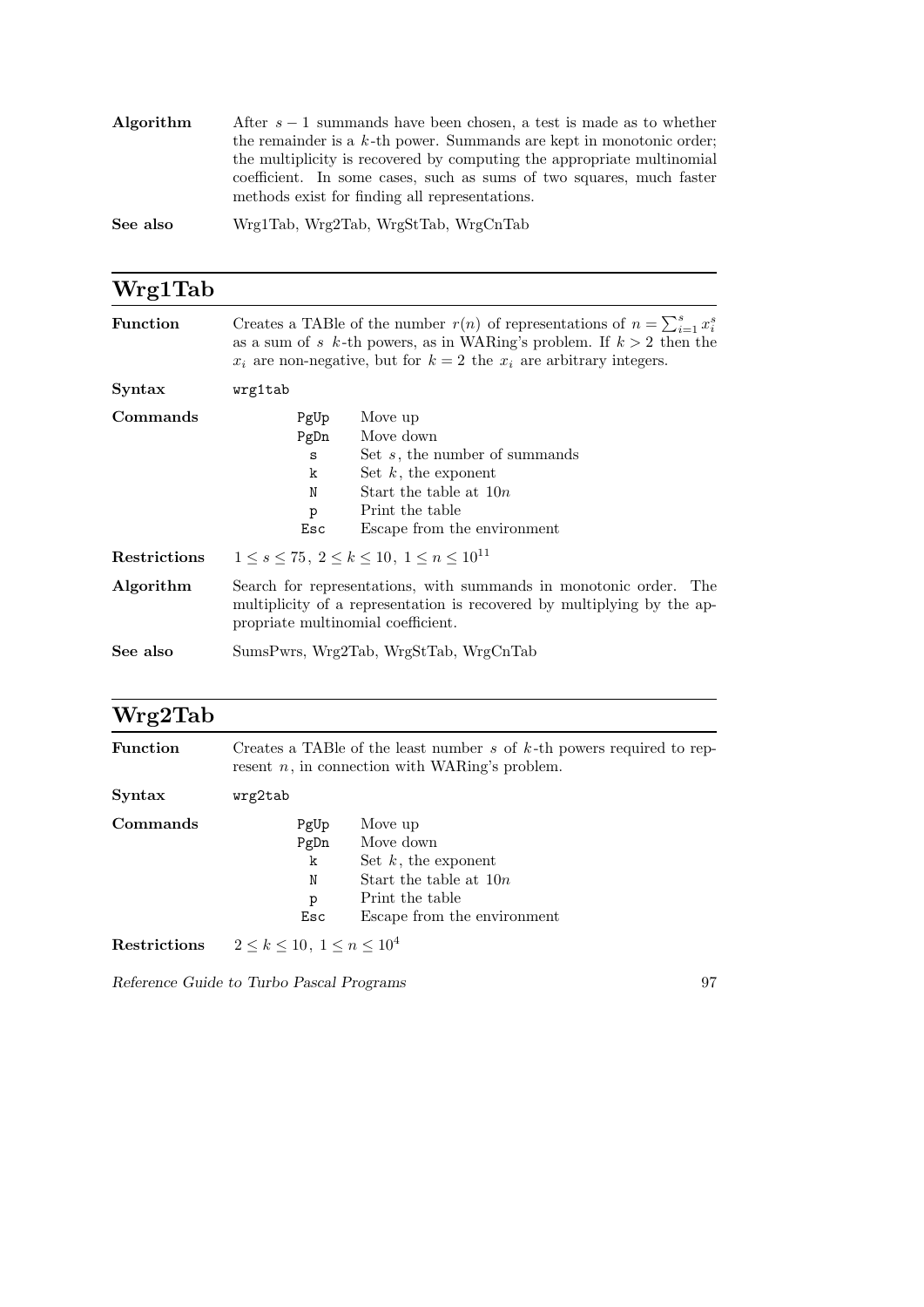| Algorithm | For $s \leq k$ , the numbers represented are found by allowing a k-tuple<br>of variables run over all possible values, with coordinates in monotonic<br>order. For $s > k$ , all possible k-th powers are added to numbers already<br>represented, until more than half the numbers have been represented.<br>Then all possible $k$ -th powers are subtracted from numbers not repre-<br>sented. |
|-----------|--------------------------------------------------------------------------------------------------------------------------------------------------------------------------------------------------------------------------------------------------------------------------------------------------------------------------------------------------------------------------------------------------|
| See also  | SumsPwrs, Wrg1Tab, Wrg2Tab, WrgCnTab                                                                                                                                                                                                                                                                                                                                                             |

| WrgCnTab        |                                                                                                                                                                                                                                                                                                                                                              |  |
|-----------------|--------------------------------------------------------------------------------------------------------------------------------------------------------------------------------------------------------------------------------------------------------------------------------------------------------------------------------------------------------------|--|
| <b>Function</b> | Creates a TABle of the number of solutions of the congruence $\sum_{i=1}^{s} x_i^k \equiv$<br>$n \pmod{m}$ , in connection with WARing's problem.                                                                                                                                                                                                            |  |
| Syntax          | wrgcntab                                                                                                                                                                                                                                                                                                                                                     |  |
| Commands        | Move up<br>PgUp<br>Move down<br>PgDn<br>First line displayed is $n$<br>n<br>Set the modulus $m$<br>m<br>Print the table<br>$\mathbf{p}$<br>Escape from the environment<br>Esc                                                                                                                                                                                |  |
| Restrictions    | $1 \leq s \leq 75$ , $2 \leq k \leq 10$ , $1 \leq m \leq 5000$                                                                                                                                                                                                                                                                                               |  |
| Algorithm       | First a list of all $k$ -th power residues r is constructed, with the num-<br>ber of solutions of $x^k \equiv r \pmod{m}$ is recorded. Summands run over<br>monotonically ordered residues. To recover the multiplicity of a repre-<br>sentation, one must multiply by the appropriate multinomial coefficient<br>and by the multiplicities of the summands. |  |
| See also        | SumsPwrs, Wrg1Tab, Wrg2Tab, WrgStTab                                                                                                                                                                                                                                                                                                                         |  |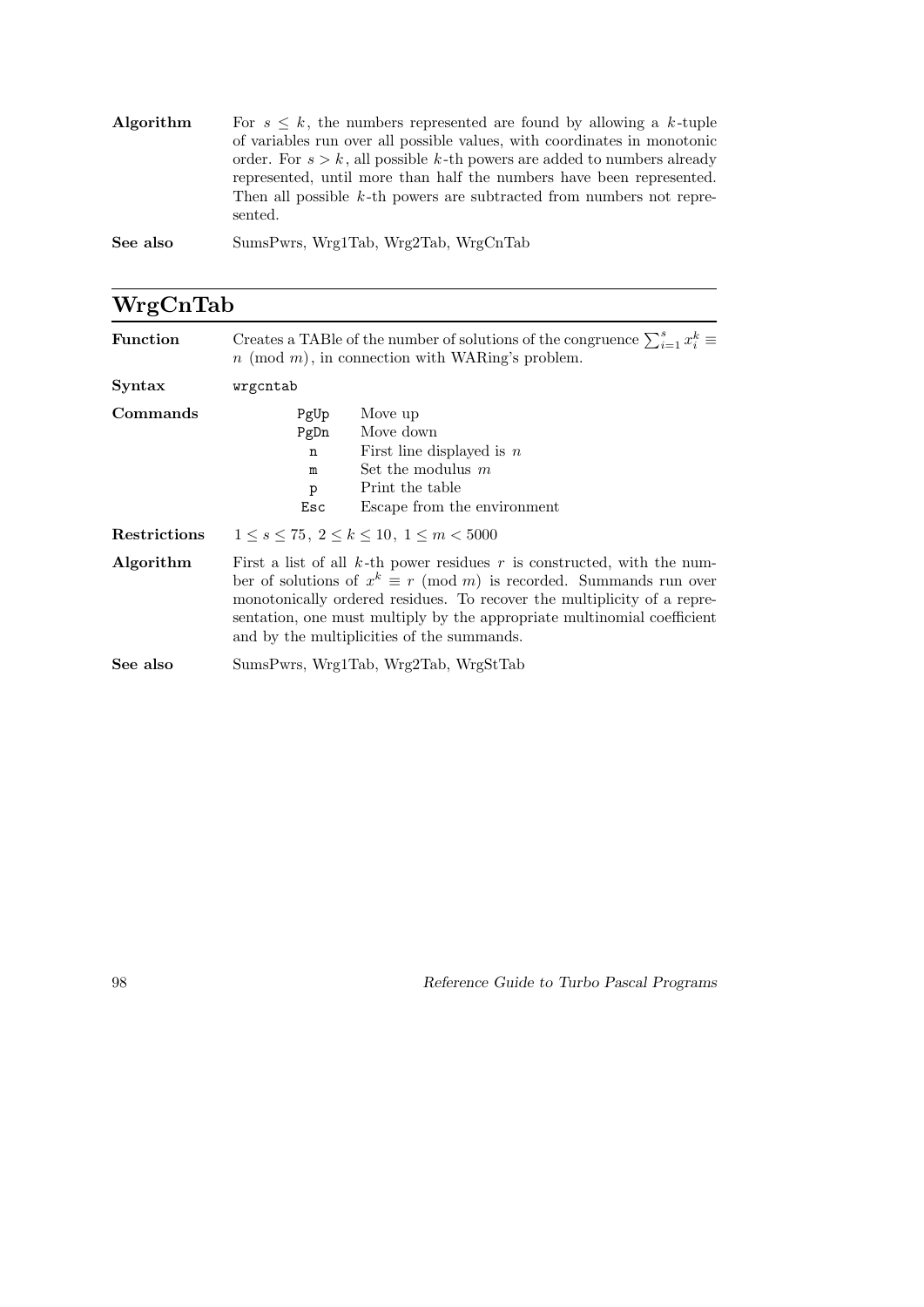# Turbo Pascal Programming Resources

A collection of basic routines are provided for use in more advanced programs. These routines are accessed in one of two ways. First, there are files with the extension  $\cdot$  i that may be included in another program. For example, to measure the running time of a program you may type {\$I timer.i }. (The space after the .i is essential here.) The effect will be the same as if the text of the file timer.i had been pasted into your program at this point. Second, a library of 17 number-theoretic routines is provided in the Turbo Pascal unit nothy.tpu. This is a compiled module that the compiler will use when your program is compiled. The source code for this unit is in the file nothy.pas. To invoke this unit, the initial lines of your program should include commands of the following sort:

| program TwoSquares; | {Use the method of Problem 6 on p. 333 to |
|---------------------|-------------------------------------------|
|                     | write a prime p as a sum of two squares}  |
| $\{\$N+, E+\}$      |                                           |
| uses nothy;         |                                           |

Most of the routines in NoThy accept integers as variables of type comp, with a size up to  $10^{18}$ . This type is available only after the compiler directive  $\{\$N+\}$  has been given. Such variables are calculated on the arithmetic coprocessor, in floating point. If no coprocessor is found, then the program will crash, unless the compiler directive {\$E+} has also been given, in which case the numerical work of the coprocessor will be emulated in software.

| Canonic procedure<br><b>NoThy</b> |                                                                                                                                                                                                                                                                                                                    |
|-----------------------------------|--------------------------------------------------------------------------------------------------------------------------------------------------------------------------------------------------------------------------------------------------------------------------------------------------------------------|
| Function                          | Calculates the canonical factorization of an integer.                                                                                                                                                                                                                                                              |
| Declaration                       | canonic(n: comp; var k: integer; var p: primes; var m:<br>multiplicity; var Prog: Boolean)                                                                                                                                                                                                                         |
| Remarks                           | This procedure uses two variable types defined within the NoThy unit:<br>primes = $\arctan[1.15]$ of comp; multiplicity = $\arctan[1.15]$ of integer. k<br>is the number of distinct primes dividing $n$ ; these primes are stored, in<br>increasing order, in the array p. The multiplicity to which these primes |

divide  $n$  is recorded in the corresponding location in the array m. If Prog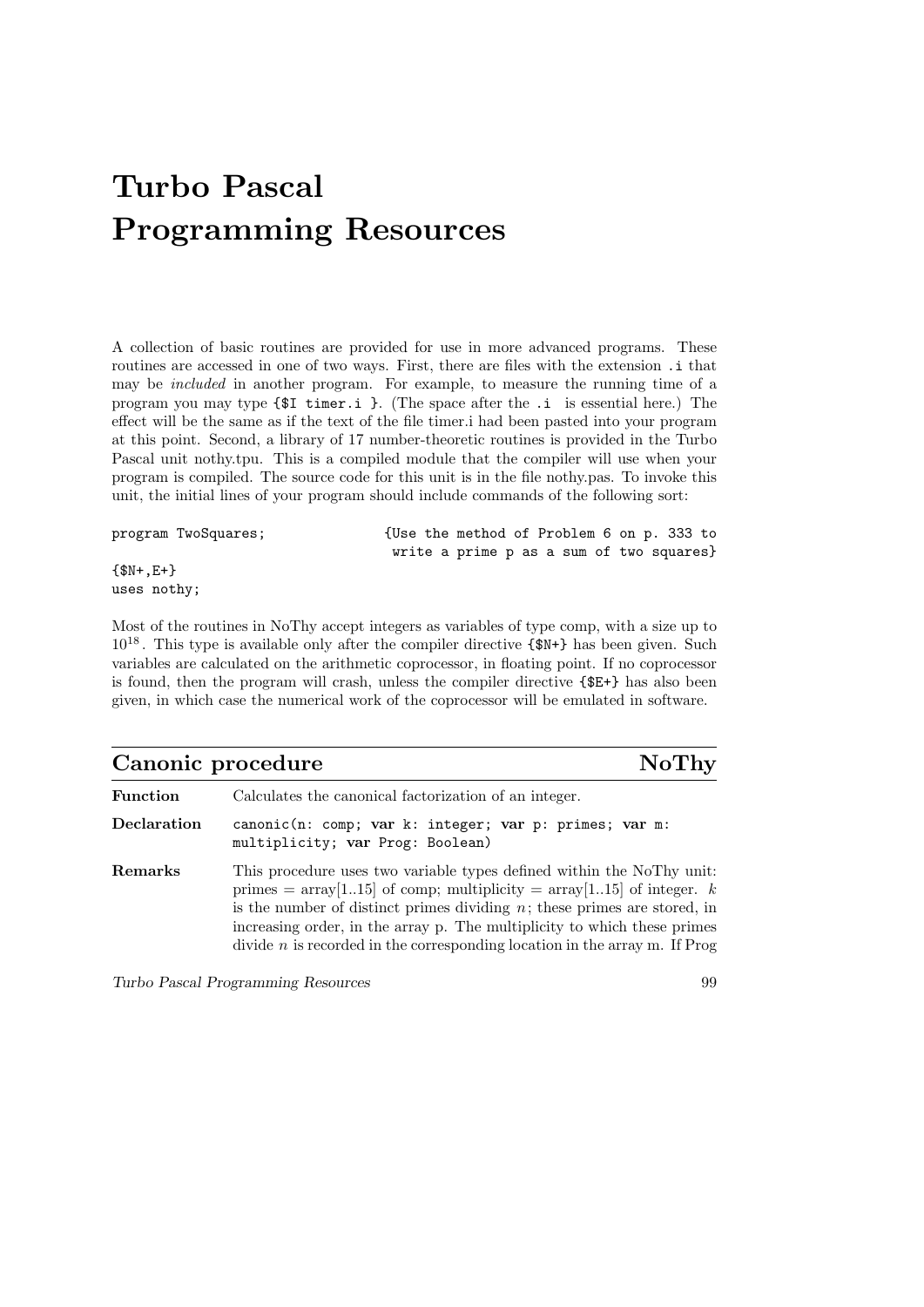= True then the progress in computing the factorization is reported to the screen. Since the underlying method is trial division, performance will be slow whenever  $n$  has a very large prime factor. In such a case, execution may be interrupted by typing any key.

Restrictions  $1 \leq n \leq 10^{18}$ 

## Carmichael function NoThy

| <b>Function</b>     | Computes the Carmichael function of $n$ . That is, the least positive<br>integer c such that $a^c \equiv 1 \pmod{n}$ whenever $(a, n) = 1$ .                                                |
|---------------------|---------------------------------------------------------------------------------------------------------------------------------------------------------------------------------------------|
| Declaration         | carmichael(n: comp)                                                                                                                                                                         |
| Result type         | comp                                                                                                                                                                                        |
| Remarks             | Since <i>n</i> is factored by trial division, performance will be slow if <i>n</i> has a<br>very large prime factor. In such a case, the execution may be interrupted<br>by typing any key. |
| <b>Restrictions</b> | $1 \leq n \leq 10^{18}$                                                                                                                                                                     |
| See also            | Phi                                                                                                                                                                                         |

#### Condition function  $N\sigma T$ hy

| <b>Function</b> | Given a and m, the number b is returned where $b \equiv a \pmod{m}$ and<br>$0 \leq b \leq m$ . |
|-----------------|------------------------------------------------------------------------------------------------|
| Declaration     | condition(a, m: comp)                                                                          |
| Result type     | comp                                                                                           |
| Restrictions    | $ a  \leq 10^{18}$ , $1 \leq m \leq 10^{18}$                                                   |
|                 |                                                                                                |

#### CRThm procedure NoThy

#### Function Determines the intersection of two given arithmetic progressions. Declaration CRThm(a1, m1, a2, m2: comp; var a, m: comp) **Remarks** If the intersection is empty then the value  $m = 0$  is returned. Restrictions  $|a_i| \leq 10^{18}$ ,  $1 \leq m_i \leq 10^{18}$

#### DetModM function det.i

| <b>Function</b> | Calculates the determinant of an $n \times n$ integral matrix $A = [a_{ij}]$ modulo |
|-----------------|-------------------------------------------------------------------------------------|
|                 | $m$ .                                                                               |
|                 |                                                                                     |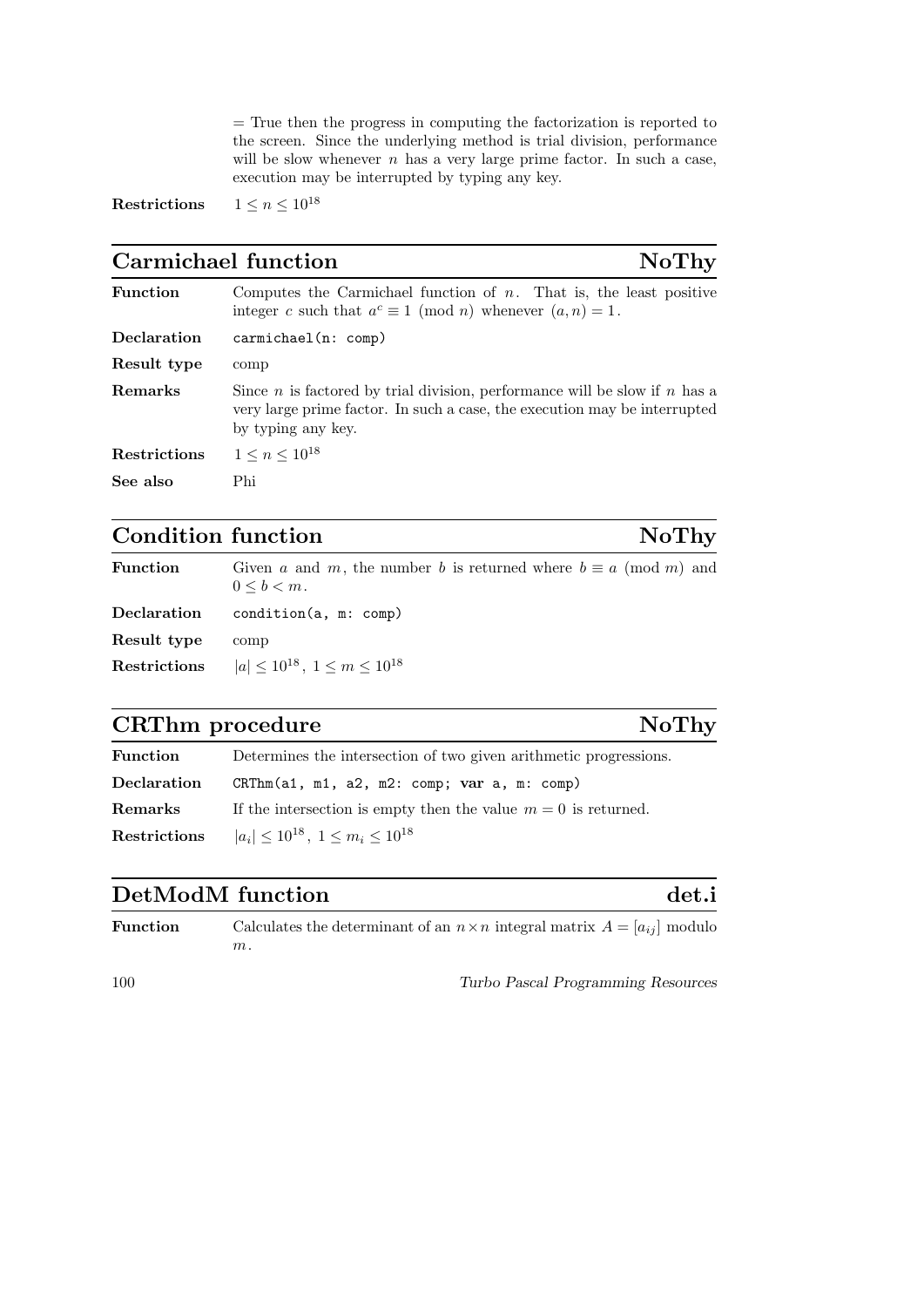| Declaration  | det(A: matrix; n: integer; m: comp)                                                                                              |
|--------------|----------------------------------------------------------------------------------------------------------------------------------|
| Result type  | comp                                                                                                                             |
| Remarks      | Before this function is called, the following variable type must be defined:<br>matrix = $\arctan[19]$ of $\arctan[19]$ of comp. |
| Restrictions | $ a_{ij}  \leq 10^{18}, 1 \leq n \leq 9, 1 \leq m \leq 10^{18}$                                                                  |

# GCD function NoThy

| <b>Function</b> | Calculates the greatest common divisor of two given integers $b$ and $c$ . |
|-----------------|----------------------------------------------------------------------------|
| Declaration     | gcd(b, c: comp)                                                            |
| Result type     | comp                                                                       |
| Remarks         | The gcd is undefined when $b=c=0$ .                                        |
| Restrictions    | $ b  \leq 10^{18}$ , $ c  \leq 10^{18}$                                    |

## GetInput function GetInput.i

| <b>Function</b> | Moves the cursor to a specified location $(x, y)$ , and prompts the user for<br>an integral input. On the line just below, a comment is provided, which<br>typically concerns the range in which the input must lie. The input is<br>accepted only when it lies in a specified interval $[a, b]$ . |
|-----------------|----------------------------------------------------------------------------------------------------------------------------------------------------------------------------------------------------------------------------------------------------------------------------------------------------|
| Declaration     | $getinput(x, y: integer; prompt, comm: string; a, b: comp)$                                                                                                                                                                                                                                        |
| Result type     | comp                                                                                                                                                                                                                                                                                               |
| Remarks         | This function may be modified for more specialized tasks, as is the case<br>with the function GetDisc found in the program QFormTab. Any pro-<br>gram using this function must declare the unit CRT in the uses state-<br>ment.                                                                    |
| Restrictions    | $1 \leq x \leq 80, \ 1 \leq y \leq 25, \  a  \leq 10^{18}, \  b  \leq 10^{18}$                                                                                                                                                                                                                     |
| <b>Examples</b> | See the files factor pas, phi.pas.                                                                                                                                                                                                                                                                 |

# GetNextP function NoThy

| $\bm{\mathrm{Function}}$ | Given an integer x, finds the least prime p such that $p > x$ . |
|--------------------------|-----------------------------------------------------------------|
| $\rm Declaration$        | getnextp(x: longint)                                            |
| Result type              | longint                                                         |
| ${\rm Remarks}$          | If $x < 0$ or $x > 10^9$ then the value 0 is returned.          |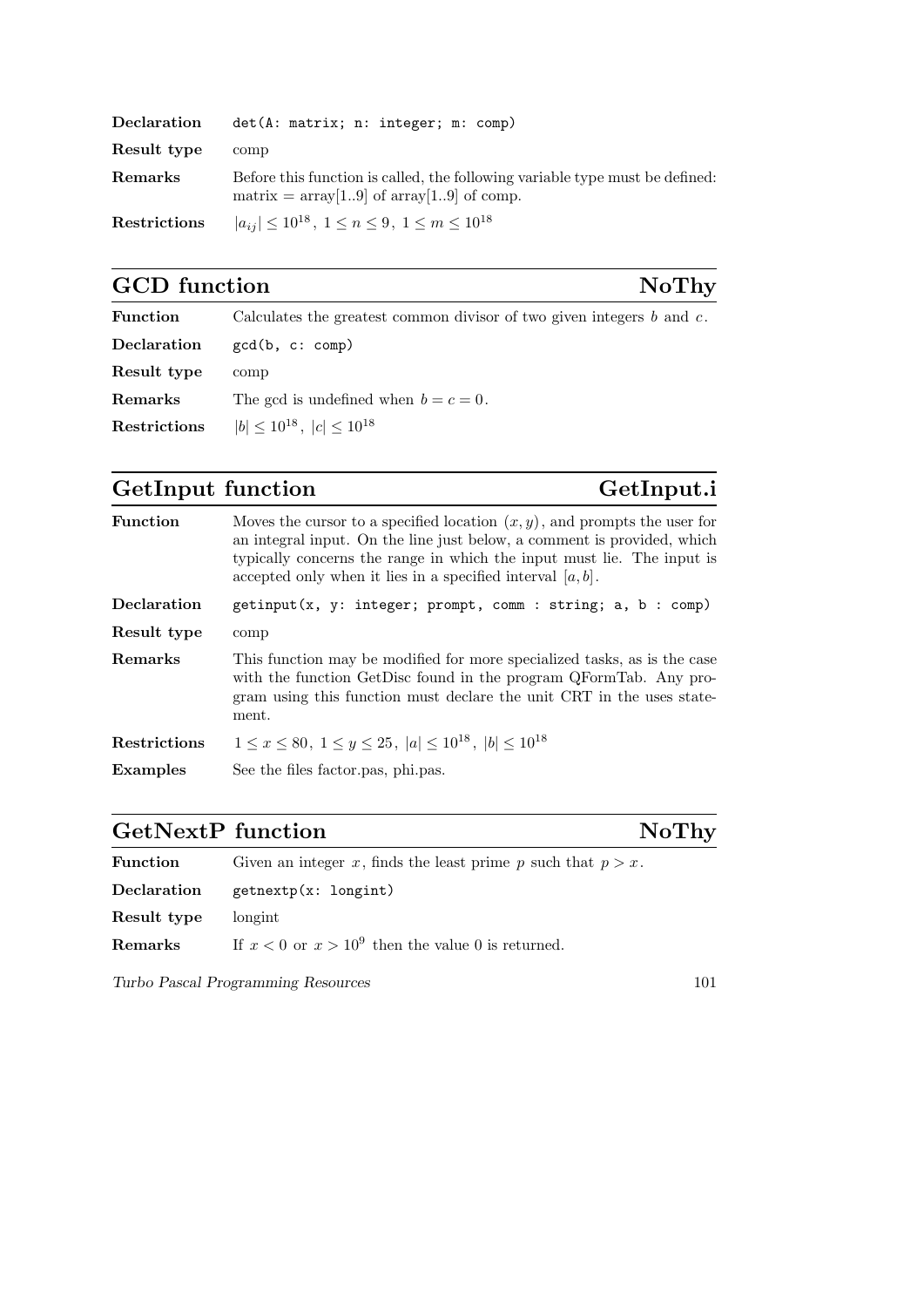Restrictions  $1 \leq x \leq 10^9$ 

#### Jacobi function NoThy

| <b>Function</b> | Calculates the Jacobi symbol $(\frac{P}{Q})$ .        |
|-----------------|-------------------------------------------------------|
| Declaration     | iacobi(p, q: comp)                                    |
| Result type     | integer                                               |
| Restrictions    | $ P  \leq 10^{18}$ , $1 \leq Q \leq 10^{18}$ , Q odd. |

#### LinCon procedure NoThy

Function Solves the linear congruence  $a_1x \equiv a_0 \pmod{m}$ . If solutions exist then they form an arithmetic progression,  $x \equiv a \pmod{m_1}$ . Declaration lincon(a1, a0, m: comp; var a, m1: comp) **Remarks** If  $(a_1, m)/a_0$  then the congruence has no solution, and the values  $a =$  $(a_1, m)$ ,  $m_1 = 0$  are returned. Restrictions  $|a_i| \leq 10^{18}, 1 \leq m \leq 10^{18}$ 

#### LucasU function NoThy

**Function** Computes  $U_n \pmod{m}$ . Here  $U_n$  is the Lucas sequence with parameters a and b, defined by the recurrence  $U_{n+1} = aU_n + bU_{n-1}$ , with initial conditions  $U_0 = 0, U_1 = 1$ . If  $a = b = 1$  then these are the Fibonacci numbers  $F_n$ . Declaration lucasu(n, a, b, m: comp) Result type comp **Restrictions**  $0 \le n \le 10^{18}$ ,  $|a| \le 10^{18}$ ,  $|b| \le 10^{18}$ ,  $1 \le m \le 10^{18}$ See also LucasV

#### LucasV function NoThy

| <b>Function</b> | Computes $V_n \pmod{m}$ . Here $V_n$ is the Lucas sequence with parameters<br>a and b, defined by the recurrence $V_{n+1} = aV_n + bV_{n-1}$ , with initial<br>conditions $V_0 = 0$ , $V_1 = 1$ . If $a = b = 1$ then these are the Lucas<br>numbers $L_n$ . |
|-----------------|--------------------------------------------------------------------------------------------------------------------------------------------------------------------------------------------------------------------------------------------------------------|
| Declaration     | lucasv(n, a, b, m: comp)                                                                                                                                                                                                                                     |
| 102             | Turbo Pascal Programming Resources                                                                                                                                                                                                                           |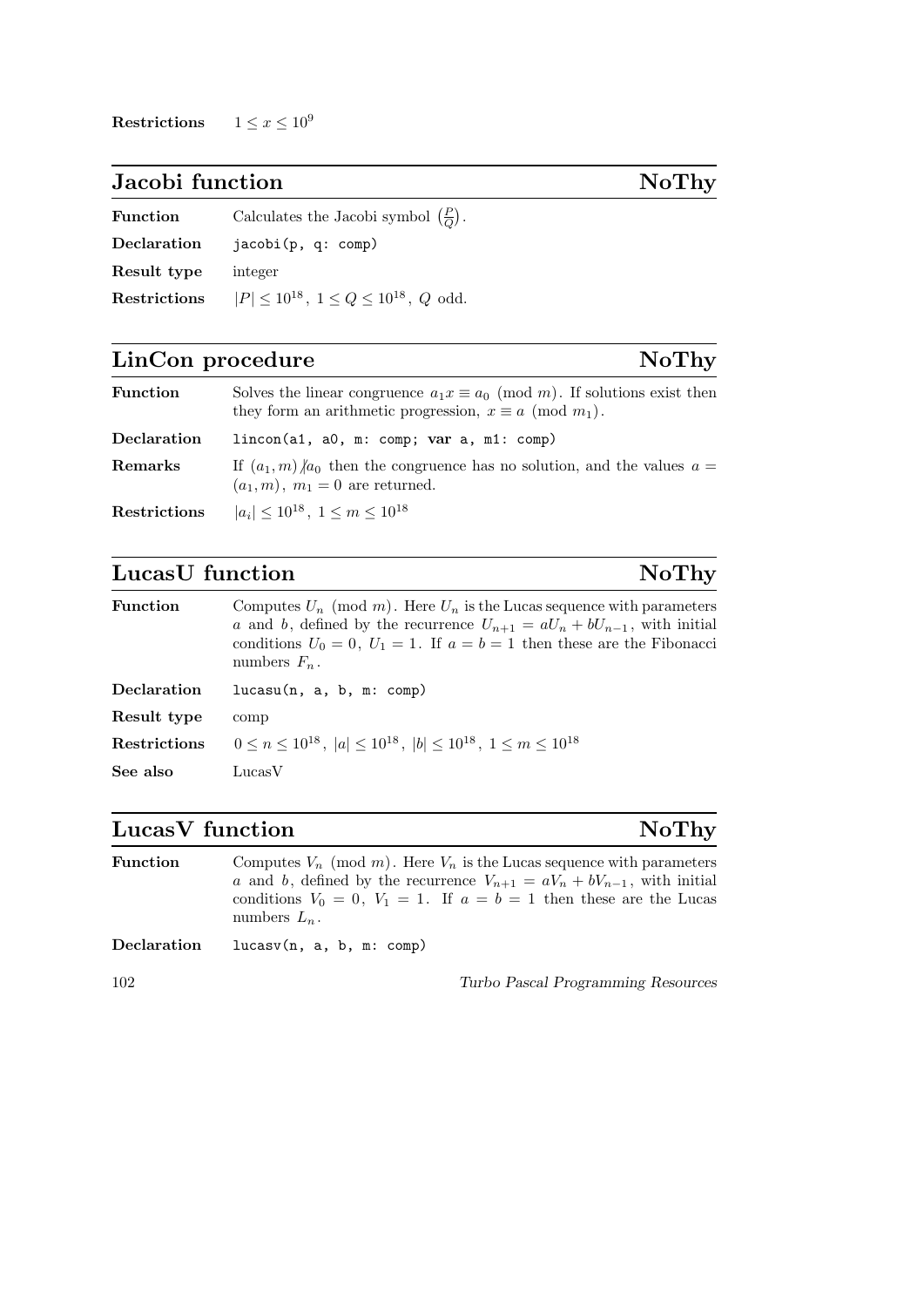| Result type | comp                                                                                                      |
|-------------|-----------------------------------------------------------------------------------------------------------|
|             | <b>Restrictions</b> $0 \le n \le 10^{18}$ , $ a  \le 10^{18}$ , $ b  \le 10^{18}$ , $1 \le m \le 10^{18}$ |
| See also    | LucasU                                                                                                    |

# Mult function NoThy

| <b>Function</b> | Given a, b, and m, returns the number c such that $c \equiv ab \pmod{m}$<br>and $0 \leq c \leq m$ .        |
|-----------------|------------------------------------------------------------------------------------------------------------|
| Declaration     | mult(a, b, m: comp)                                                                                        |
| Result type     | comp                                                                                                       |
| Remarks         | This allows congruence arithmetic for m up to $10^{18}$ without need for<br>multiple precision arithmetic. |
| Restrictions    | $ a  \leq 10^{18}$ , $ b  \leq 10^{18}$ , $1 \leq m \leq 10^{18}$                                          |

# Order function NoThy

| <b>Function</b> | Given a, m, and c such that $a^c \equiv 1 \pmod{m}$ , the least positive integer<br>h such that $a^h \equiv 1 \pmod{m}$ is returned.                                                                                                                                                                                                      |
|-----------------|-------------------------------------------------------------------------------------------------------------------------------------------------------------------------------------------------------------------------------------------------------------------------------------------------------------------------------------------|
| Declaration     | order(a, m, c: comp)                                                                                                                                                                                                                                                                                                                      |
| Result type     | comp                                                                                                                                                                                                                                                                                                                                      |
| Remarks         | If $(a,m) > 1$ then the value 0 is returned. If $(a,m) = 1$ but $a^c \not\equiv 1$<br>$\pmod{m}$ then an error message is printed and the program halts. Since<br>$c$ is factored by trial division, performance will be slow if $c$ has a very<br>large prime factor. In such a case, execution may be interrupted by<br>typing any key. |
| Restrictions    | $ a  < 10^{18}$ , $1 \le m \le 10^{18}$ , $1 \le c \le 10^{18}$                                                                                                                                                                                                                                                                           |
| See also        | PrimRoot                                                                                                                                                                                                                                                                                                                                  |
|                 |                                                                                                                                                                                                                                                                                                                                           |

# Phi function NoThy

| <b>Function</b> | Computes the Euler phi function $\phi(n)$ .                                                                                                                                             |
|-----------------|-----------------------------------------------------------------------------------------------------------------------------------------------------------------------------------------|
| Declaration     | phi(n: comp)                                                                                                                                                                            |
| Result type     | comp                                                                                                                                                                                    |
| Remarks         | Since <i>n</i> is factored by trial division, performance will be slow if <i>n</i> has<br>a very large prime factor. In such a case, execution may be interrupted<br>by typing any key. |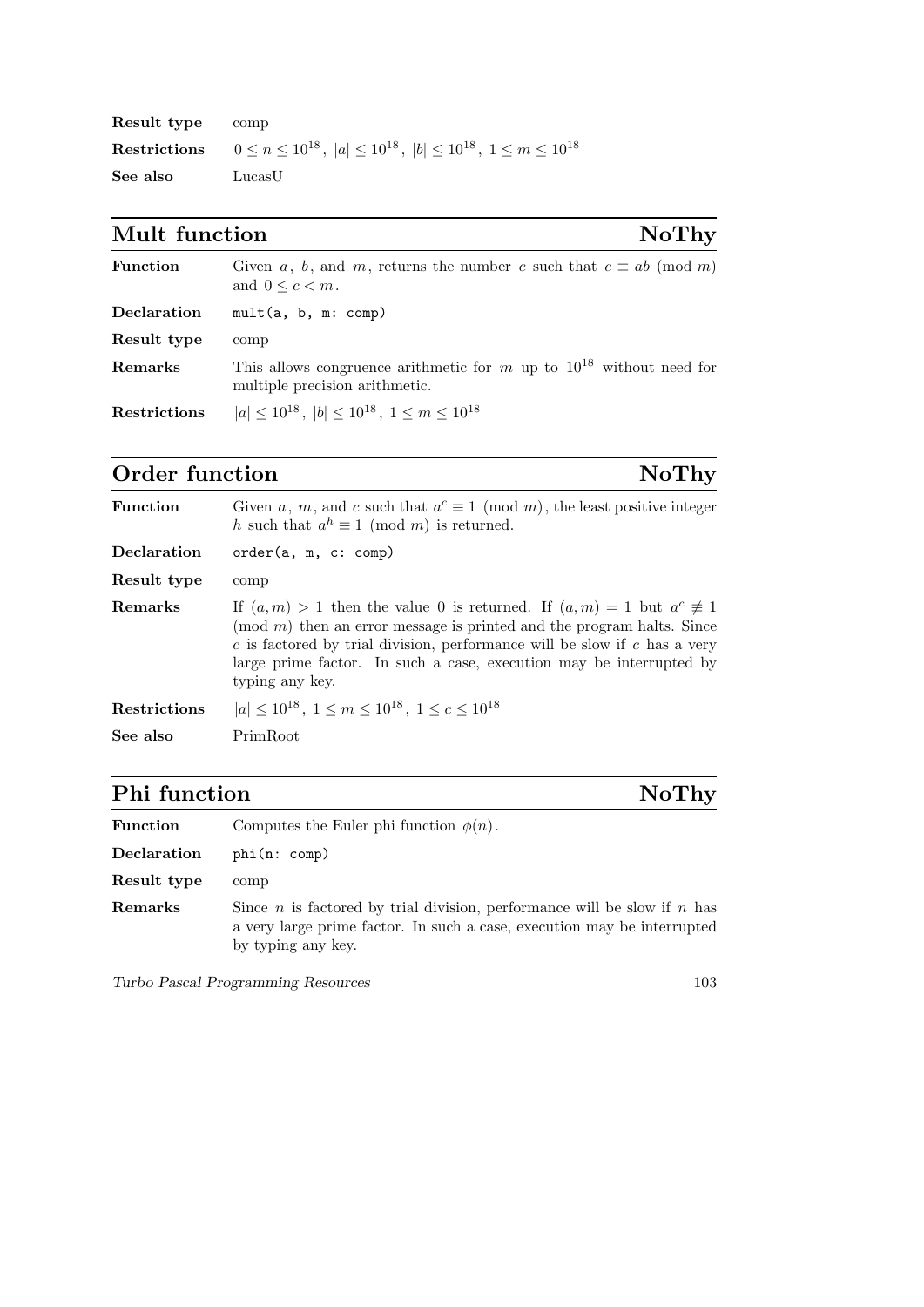| <b>Restrictions</b> | $1 \leq n \leq 10^{18}$ |  |
|---------------------|-------------------------|--|
| See also            | Carmichael              |  |

Power function NoThy

| <b>Function</b> | Given a, k, and m, returns c such that $c \equiv a^k \pmod{m}$ and $0 \leq c$<br>$m$ . |
|-----------------|----------------------------------------------------------------------------------------|
| Declaration     | power(a, k, m: comp)                                                                   |
| Result type     | comp                                                                                   |
| Restrictions    | $ a  < 10^{18}$ , $0 \le k \le 10^{18}$ , $1 \le m \le 10^{18}$                        |

# PrimRoot function NoThy

| <b>Function</b> | Given an integer $a$ and a prime number $p$ , returns the least primitive<br>root g of p such that $q > a$ .                                                                      |
|-----------------|-----------------------------------------------------------------------------------------------------------------------------------------------------------------------------------|
| Declaration     | primroot(p, a: comp)                                                                                                                                                              |
| Result type     | comp                                                                                                                                                                              |
| Remarks         | Since $p-1$ is factored by trial division, performance will be slow if<br>$p-1$ has a very large prime factor. In such a case, execution may be<br>interrupted by typing any key. |
| Restrictions    | $ a  \leq 10^{18}$ , $2 \leq p < 10^{18}$                                                                                                                                         |

## ReadTimer procedure Timer.i

| <b>Function</b> | Give the elapsed time since the timer was set.                                                                                                                                                                                                                              |
|-----------------|-----------------------------------------------------------------------------------------------------------------------------------------------------------------------------------------------------------------------------------------------------------------------------|
| Declaration     | readtimer                                                                                                                                                                                                                                                                   |
| Remarks         | The elapsed time is stored in the variable TimerString, which is defined<br>to be of type string [35]. The timer must be set before it can be read, by<br>using the procedure SetTimer. Any program employing the timer must<br>declare the unit DOS in the uses statement. |
| Restrictions    | The TimerString records only hours, minutes and seconds. If a program<br>runs for more than 24 hours, the number of days must be added to the<br>stated time.                                                                                                               |
| See also        | SetTimer                                                                                                                                                                                                                                                                    |
| <b>Examples</b> | See the files slowged pas, factor pas.                                                                                                                                                                                                                                      |
| 104             | Turbo Pascal Programming Resources                                                                                                                                                                                                                                          |